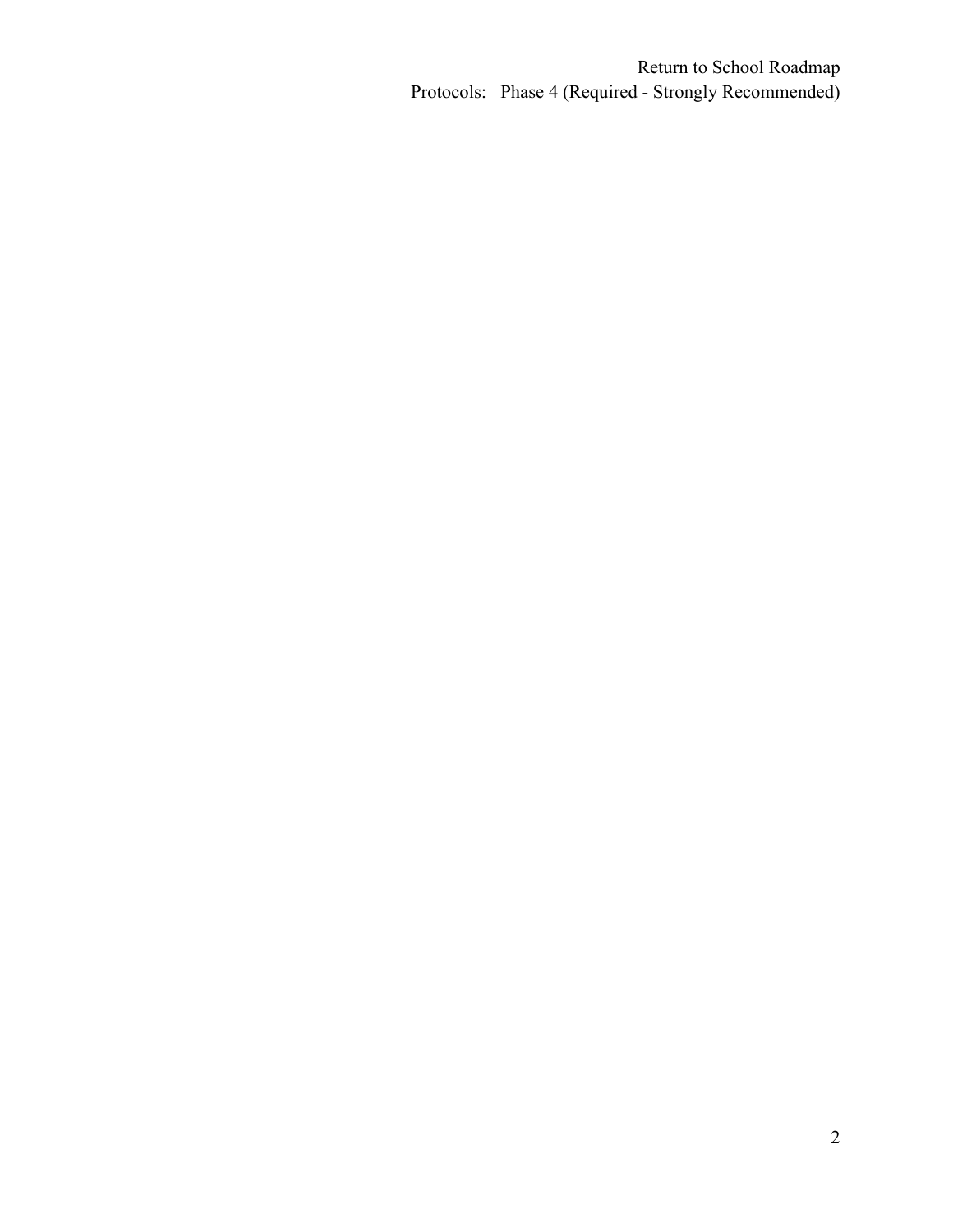### Table of Contents

| Phase 4                                                                             | $\mathbf{1}$ |
|-------------------------------------------------------------------------------------|--------------|
| Personal Protective Equipment                                                       | 1            |
| Hygiene                                                                             | 2            |
| Spacing, Movement and Access                                                        | 3            |
| Screening Students and Staff                                                        | 5            |
| Testing Protocols for Students and Staff and Responding to Positive Cases           | 5            |
| Responding to Positive Tests Among Staff and Students                               | 6            |
| Food Service, Gathering, and Extracurricular Activities                             | 8            |
| Athletics                                                                           | 8            |
| Cleaning                                                                            | 9            |
| Busing and Student Transportation                                                   | 9            |
| Medically Vulnerable Students and Staff                                             | 10           |
| <b>Before Schools Reopen (In-Person or Hybrid)</b>                                  | 11           |
| Mental & Social Emotional Health                                                    | 11           |
| Governance                                                                          | 13           |
| Instruction                                                                         | 14           |
| <b>Communications and Family Supports</b>                                           | 15           |
| Professional Learning                                                               | 16           |
| <b>Strongly Recommended When Schools Reopen for In-Person or Hybrid Instruction</b> | 18           |
| Instruction                                                                         | 18           |
| <b>Strongly Recommended Before Schools Reopen for In-Person Instruction</b>         | 20           |
| Facilities                                                                          | 20           |
| Budget, Food Service, Enrollment, and Staffing                                      | 23           |
| Technology                                                                          | 25           |
| Transportation                                                                      | 28           |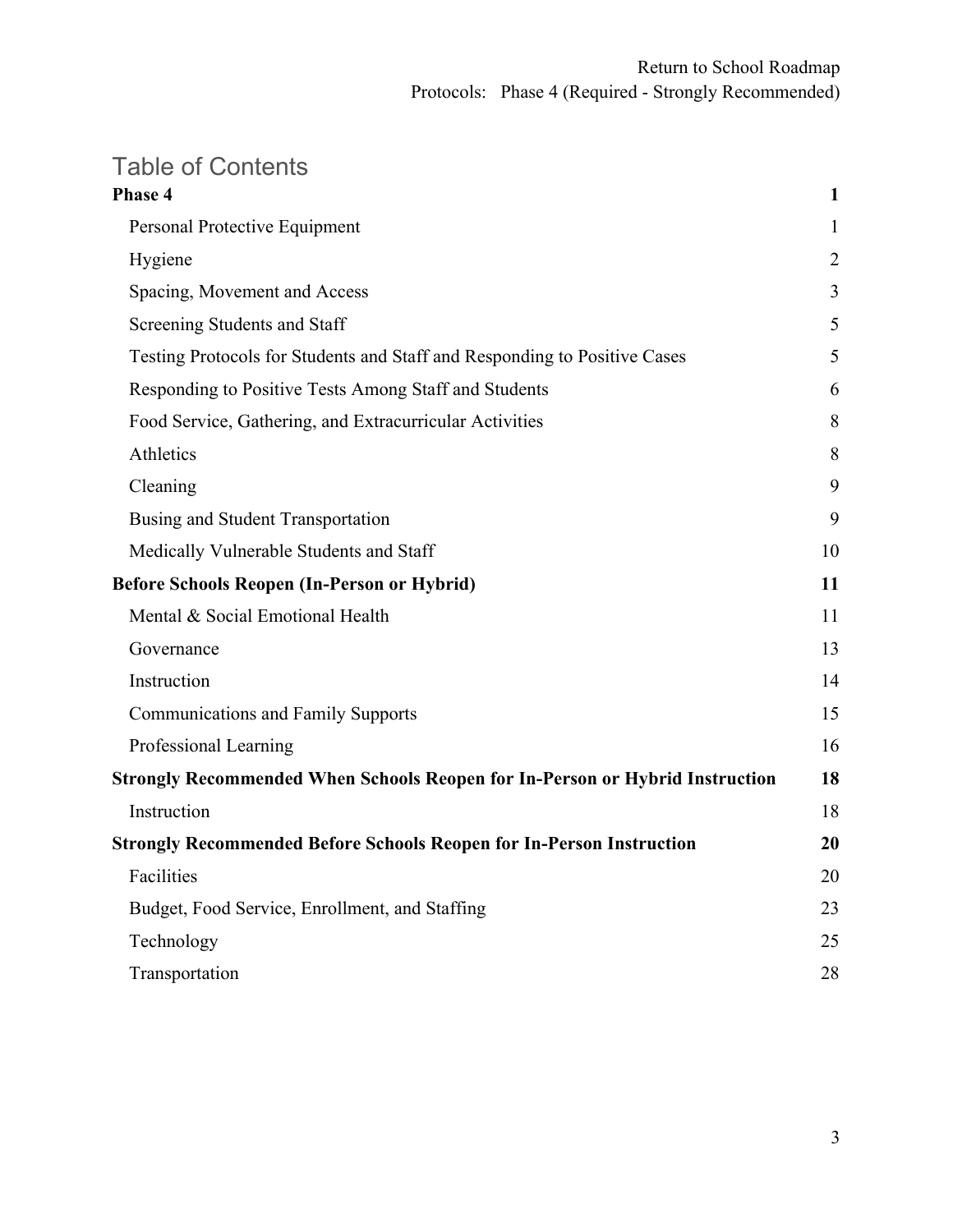[Executive Order 2020-142](https://content.govdelivery.com/attachments/MIEOG/2020/06/30/file_attachments/1485859/EO%202020-142.pdf) "provides a structure to support all schools in Michigan as they plan for a return of pre-K-12 education in the fall. Under the order, school districts must adopt a COVID-19 Preparedness and Response Plan laying out how they will cope with the disease across the various phases of the [Michigan Safe Start Plan.](https://www.michigan.gov/documents/whitmer/MI_SAFE_START_PLAN_689875_7.pdf) In turn, the accompanying Michigan Return to School Roadmap offers a guide to the types of safety protocols appropriate during each phase. There's no one-size-fits-all solution: What works in Lansing may not work in Sault Sainte Marie. Districts will retain the flexibility to tailor their instruction to their particular needs and to the disease conditions present in their regions." (EO-2020-142)

If schools are unable to meet the strongly recommended actions, an explanation is listed below.

# Phase 4

### Personal Protective Equipment

*Required (Michigan Safe Schools Roadmap, pg 22)*

Facial coverings must always be worn by staff except for meals. Facial coverings may be homemade or disposable level-one (basic) grade surgical masks. Any staff member who cannot medically tolerate a facial covering must not wear one. Any staff member that is incapacitated or unable to remove the facial covering without assistance, must not wear a facial covering.

PreK-5 and special education teachers should consider wearing clear masks.

Facial coverings must be worn by preK-12 students, staff, and bus drivers during school transportation. Any staff or student that is unable to medically tolerate a facial covering must not wear one. Any staff or student that is incapacitated or unable to remove the facial covering without assistance, must not wear one. Facial coverings may be homemade or disposable level-one (basic) grade surgical masks.

Facial coverings must always be worn in hallways and common areas by preK-12 students in the building except for during meals. Any student that is unable to medically tolerate a facial covering must not wear one. Any student that is incapacitated or unable to remove the facial covering without assistance, must not wear one. Facial coverings may be homemade or disposable level-one (basic) grade surgical masks.

Note: Students with significant disabilities preventing the use of facial coverings are referred to forthcoming guidance from MDE.

Facial coverings must be worn in classrooms by all students grades 6-12. Any student who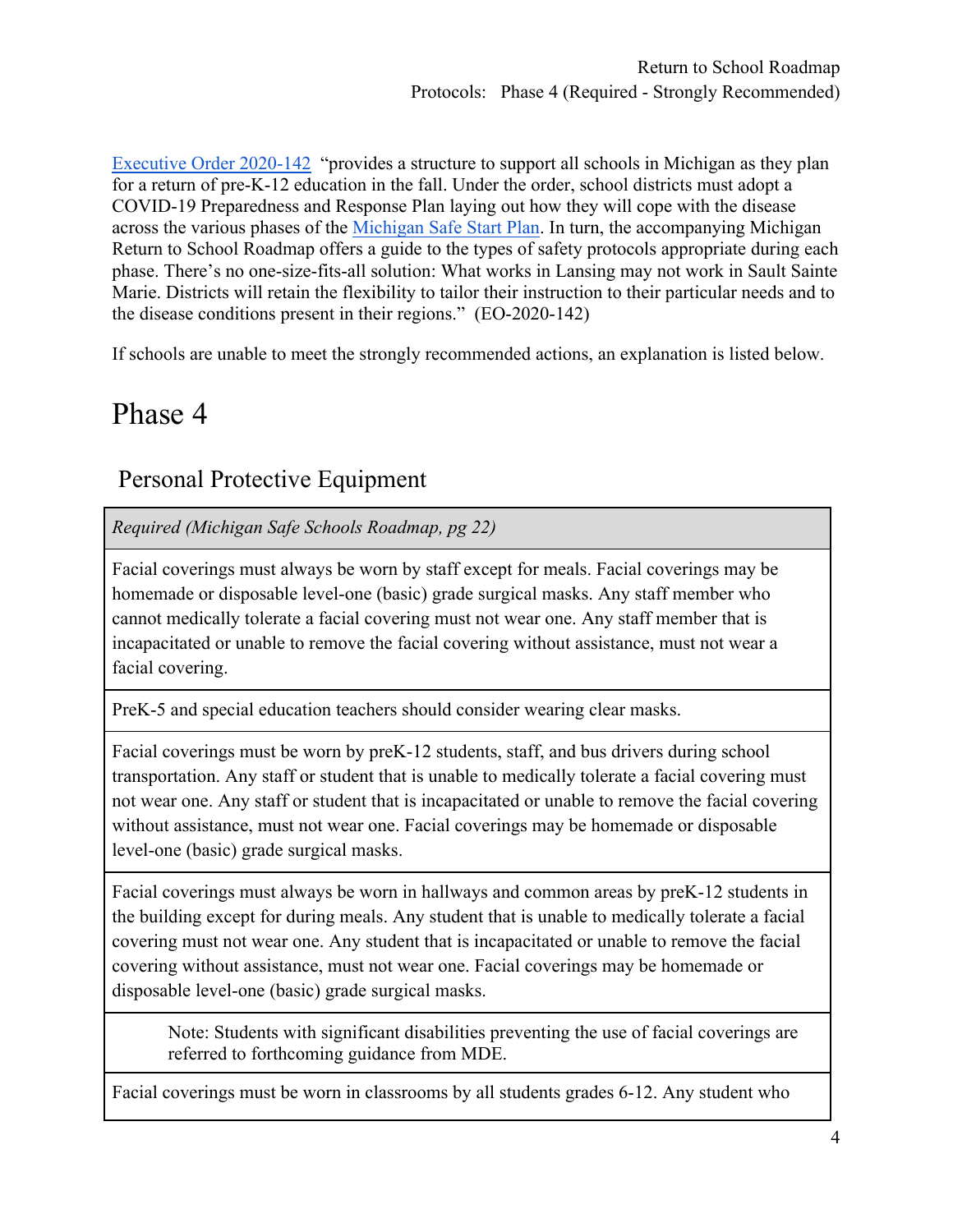cannot medically tolerate a facial covering must not wear one. Any student who is incapacitated, or unable to remove the facial covering without assistance, must not wear one.

All students in grades K-5 must wear facial coverings unless students remain with their classes throughout the school day and do not come into close contact with students in another class.

| <b>Strongly Recommended</b>                                                                                                 | School's explanation if not able to meet: |
|-----------------------------------------------------------------------------------------------------------------------------|-------------------------------------------|
| Facial coverings should be considered for K-5<br>students and students with special needs in<br>classrooms.                 | Parental Decision is Recommended          |
| Facial coverings should be considered for<br>preK students and students with special needs<br>in hallways and common areas. | Parental Decision is Recommended          |
| Facial coverings are not recommended for use<br>in classrooms by children ages 3 and 4                                      |                                           |
| Facial coverings should never be used on<br>children under age 2                                                            |                                           |

### Hygiene

*Required (Michigan Safe Schools Roadmap, pg 22-23)*

Provide adequate supplies to support healthy hygiene behaviors (including soap, hand sanitizer with at least 60% alcohol for safe use by staff and students, paper towels, tissues, and signs reinforcing proper handwashing techniques).

Teach and reinforce handwashing with soap and water for at least 20 seconds and/or the safe use of hand sanitizer that contains at least 60% alcohol.

| Strongly Recommended (Michigan Safe<br>Schools Roadmap, pg 22-23)                                                                                                                                                            | School's explanation if not able to meet: |  |
|------------------------------------------------------------------------------------------------------------------------------------------------------------------------------------------------------------------------------|-------------------------------------------|--|
| Educate staff and students on how to cough<br>and sneeze into their elbows, or to cover with<br>a tissue. Used tissues should be thrown in the<br>trash and hands washed immediately using<br>proper hand hygiene techniques |                                           |  |
| Systematically and frequently check and refill<br>soap and hand sanitizers.                                                                                                                                                  |                                           |  |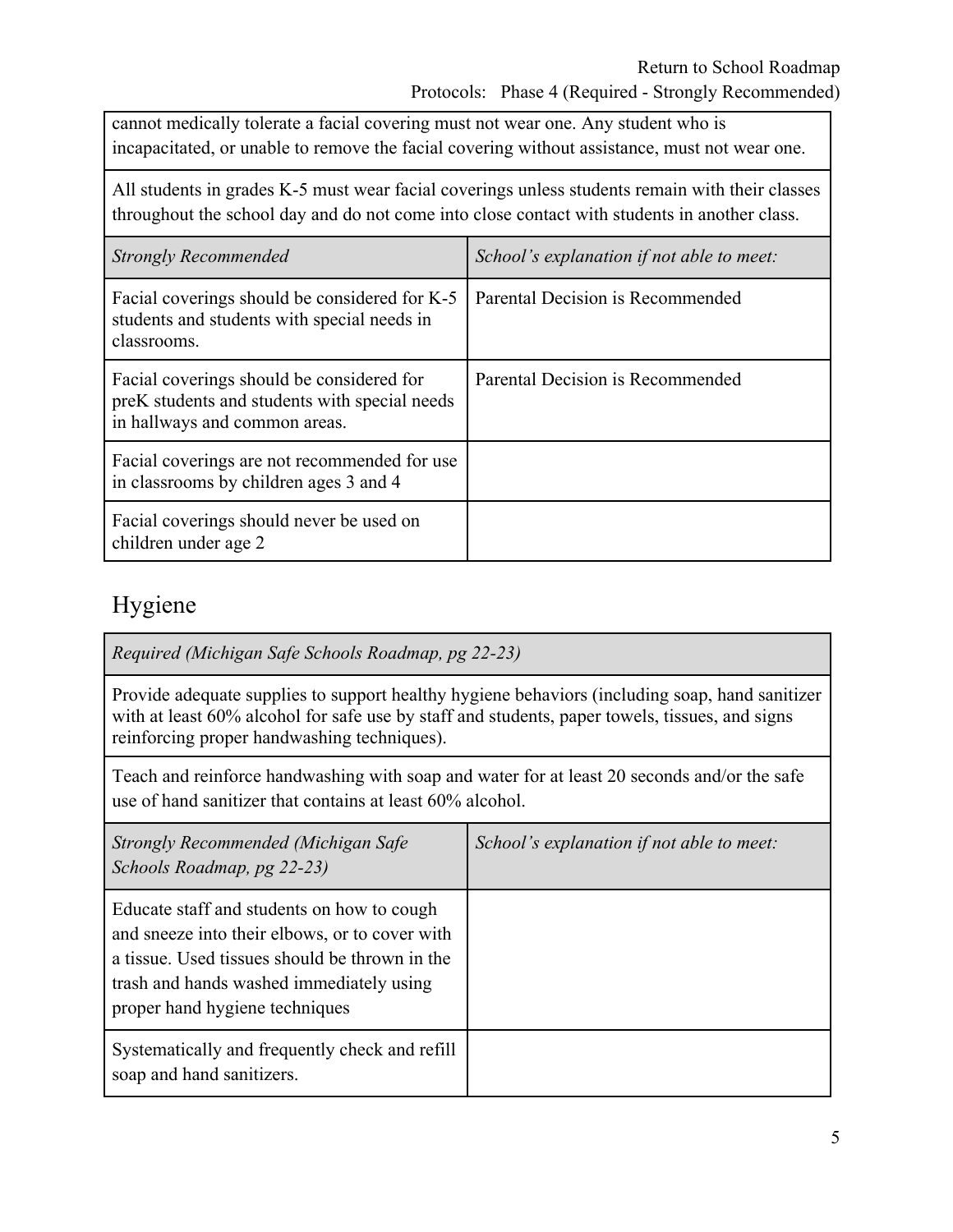| Students and teachers must have scheduled<br>handwashing with soap and water every 2-3<br>hours.                                                        |                                                                                                                                                                                                    |
|---------------------------------------------------------------------------------------------------------------------------------------------------------|----------------------------------------------------------------------------------------------------------------------------------------------------------------------------------------------------|
| Limit sharing of personal items and supplies<br>such as writing utensils.                                                                               | Whenever possible, class discretion.                                                                                                                                                               |
| Keep students' personal items separate and in<br>individually labeled cubbies, containers, or<br>lockers.                                               | K-4 has no locker space and utilizes coat<br>hooks in the closet area.                                                                                                                             |
| Limit use of classroom materials to small<br>groups and disinfect between use, or provide<br>adequate supplies to assign for individual<br>student use. | Parish Education program which utilizes our<br>building, utilizes a Montessori program with<br>hands-on learning. Groups are small in<br>number, and disinfection will be conducted<br>frequently. |
| Procure portable handwashing and/or hand<br>sanitizing stations to set up throughout school<br>buildings.                                               | School does not have the financial resources<br>for purchase of portable hand washing<br>stations. Teachers have adequate supplies for<br>hand washing and sanitizing of classroom<br>equipment.   |

# Spacing, Movement and Access

| Required (Michigan Safe Schools Roadmap, pg. 22-23)                                                                                 |                                                                                                                                                                                                                                  |
|-------------------------------------------------------------------------------------------------------------------------------------|----------------------------------------------------------------------------------------------------------------------------------------------------------------------------------------------------------------------------------|
| None                                                                                                                                |                                                                                                                                                                                                                                  |
| <b>Strongly Recommended</b>                                                                                                         | School's explanation if not able to meet:                                                                                                                                                                                        |
| Space desks six feet apart in classrooms.<br>Class sizes should be kept to the level<br>afforded by necessary spacing requirements. | Due to class size in some grades, 6 feet may<br>not be possible. Teachers will arrange desks<br>accordingly to best meet the required 6 feet<br>spacing.<br>Parish program does not have physical space<br>for individual desks. |
| In classrooms where large tables are utilized,<br>space students as far apart as feasible.                                          |                                                                                                                                                                                                                                  |
| As feasible, arrange all desks facing the same<br>direction toward the front of the classroom.                                      |                                                                                                                                                                                                                                  |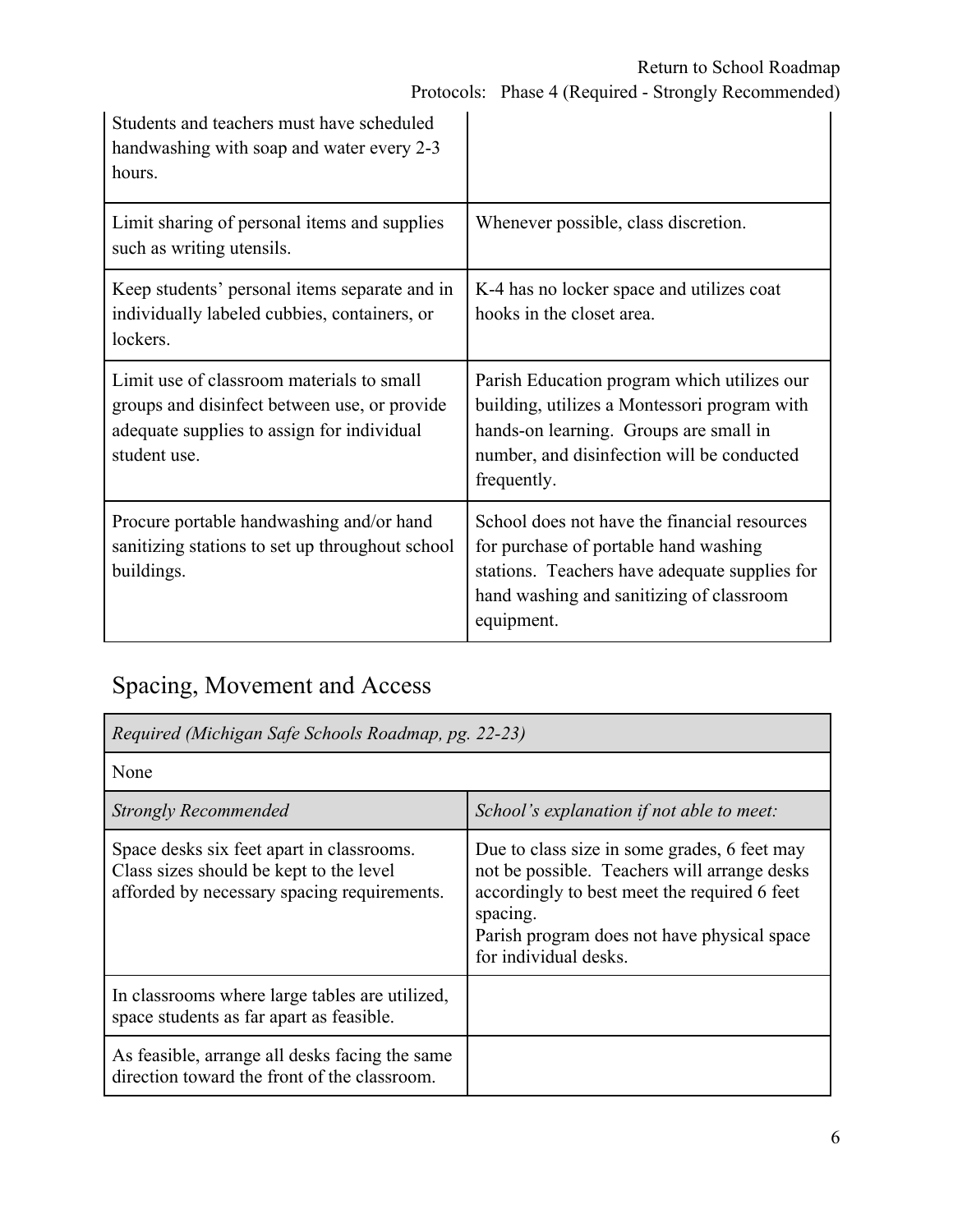Protocols: Phase 4 (Required - Strongly Recommended)

| Teachers should maintain six feet of spacing<br>between themselves and students as much as<br>possible.                                                                                                                                                                                       | Varies by grade level, with teachers aware of<br>the required need to socially distance from<br>students. |  |
|-----------------------------------------------------------------------------------------------------------------------------------------------------------------------------------------------------------------------------------------------------------------------------------------------|-----------------------------------------------------------------------------------------------------------|--|
| Family members or other guests are not<br>allowed in the school building except under<br>extenuating circumstances determined by<br>district and school officials.                                                                                                                            |                                                                                                           |  |
| Post signage to indicate proper social<br>distancing.                                                                                                                                                                                                                                         |                                                                                                           |  |
| Floor tape or other markers should be used at<br>six foot intervals where line formation is<br>anticipated                                                                                                                                                                                    |                                                                                                           |  |
| Provide social distancing floor/seating<br>markings in waiting and reception areas.                                                                                                                                                                                                           |                                                                                                           |  |
| Post signs on the doors of restrooms to<br>indicate proper social distancing and hand<br>hygiene techniques.                                                                                                                                                                                  |                                                                                                           |  |
| Adult guests entering the building should be<br>screened for symptoms, wear a facial<br>covering, and wash/sanitize hands prior to<br>entering. Strict records, including date and<br>time, should be kept of non-school employees<br>or other visitors entering and exiting the<br>building. |                                                                                                           |  |

# Screening Students and Staff

| Required (Michigan Safe Schools Roadmap, pg. 24)                                                                                     |                                           |
|--------------------------------------------------------------------------------------------------------------------------------------|-------------------------------------------|
| Schools must cooperate with the local public health department regarding implementing<br>protocols for screening students and staff. |                                           |
| Strongly Recommended (Michigan Safe<br>Schools Roadmap, pg. 24)                                                                      | School's explanation if not able to meet: |
| Every school should identify and designate a<br>quarantine area and a staff person to care for<br>students who become ill at school. |                                           |
| Students who become ill with symptoms of<br>COVID-19 should be placed in an identified                                               |                                           |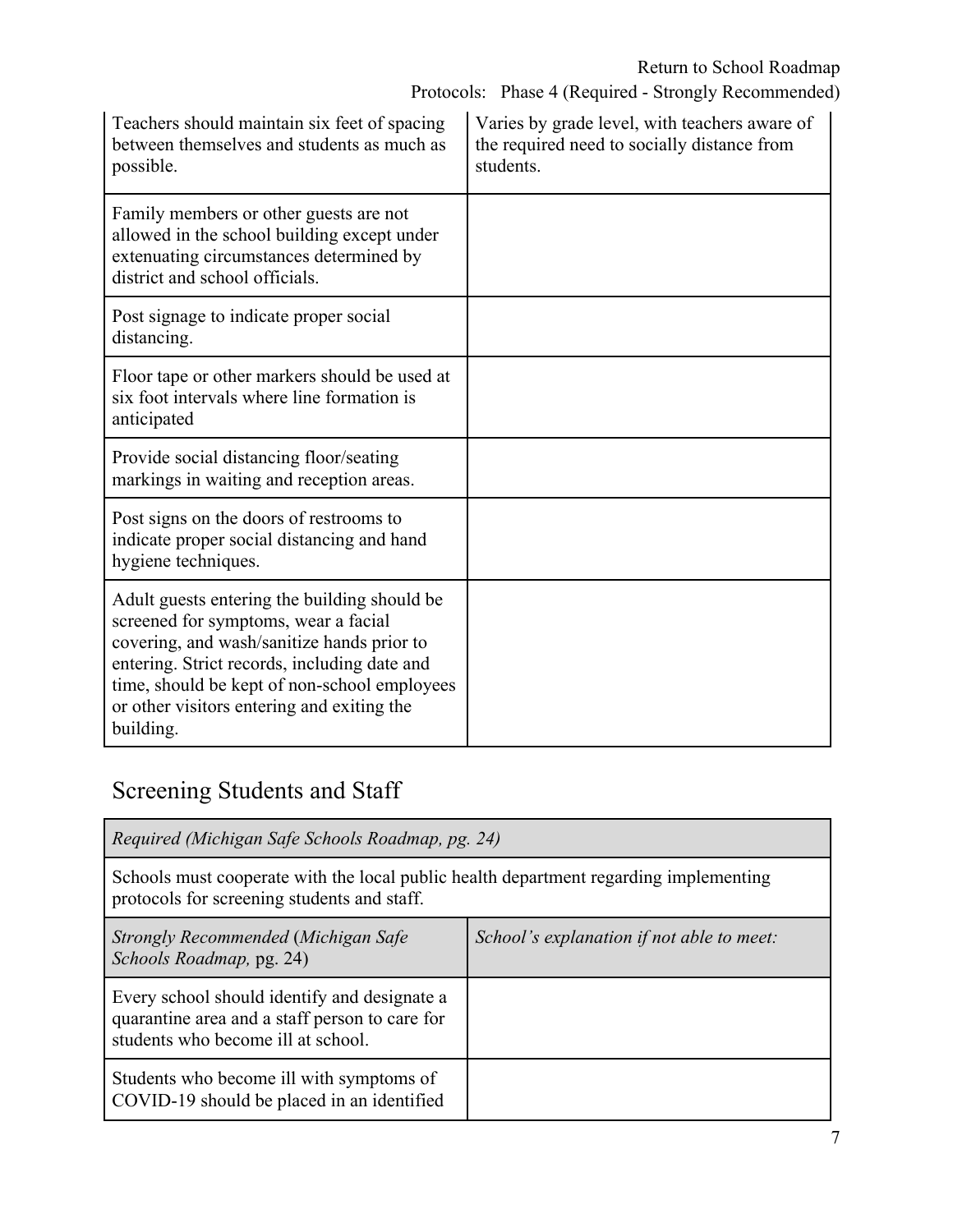| quarantine area with a surgical mask in place<br>until they can be picked up. Identified school<br>staff caring for these children should wear a<br>surgical mask, with the exception of students<br>with special needs requiring aerosolized<br>procedures in which an N95 mask is required. |  |
|-----------------------------------------------------------------------------------------------------------------------------------------------------------------------------------------------------------------------------------------------------------------------------------------------|--|
| Symptomatic students sent home from school<br>should be kept home until they have tested<br>negative or have completely recovered<br>according to CDC guidelines.                                                                                                                             |  |
| Staff should conduct daily self-examinations,<br>including a temperature check, prior to<br>coming to work. If they exhibit any<br>respiratory or gastrointestinal symptoms, or<br>have a temperature of 100.4 or greater, they<br>should stay home.                                          |  |

### Testing Protocols for Students and Staff and Responding to Positive Cases

| Required (Michigan Safe Schools Roadmap, pg 25)                                                                                                                                                                                             |                                           |
|---------------------------------------------------------------------------------------------------------------------------------------------------------------------------------------------------------------------------------------------|-------------------------------------------|
| Schools must cooperate with the local public health department regarding implementing<br>protocols for screening students and staff.                                                                                                        |                                           |
| Strongly Recommended (Michigan Safe<br>Schools Roadmap, pg. 25)                                                                                                                                                                             | School's explanation if not able to meet: |
| Students who develop a fever or become ill<br>with COVID-19 symptoms at school should<br>wear a mask and be transported by their<br>parent or guardian, emergency contact, or<br>ambulance if clinically unstable, for off-site<br>testing. |                                           |
| Staff who develop a fever or become ill with<br>COVID-19 symptoms at school should wear a<br>mask and be transported for off-site testing.                                                                                                  |                                           |
| Symptomatic students and staff sent home<br>from school should be kept home until they<br>have tested negative for COVID-19, or have<br>been released from isolation according to<br>CDC guidelines.                                        |                                           |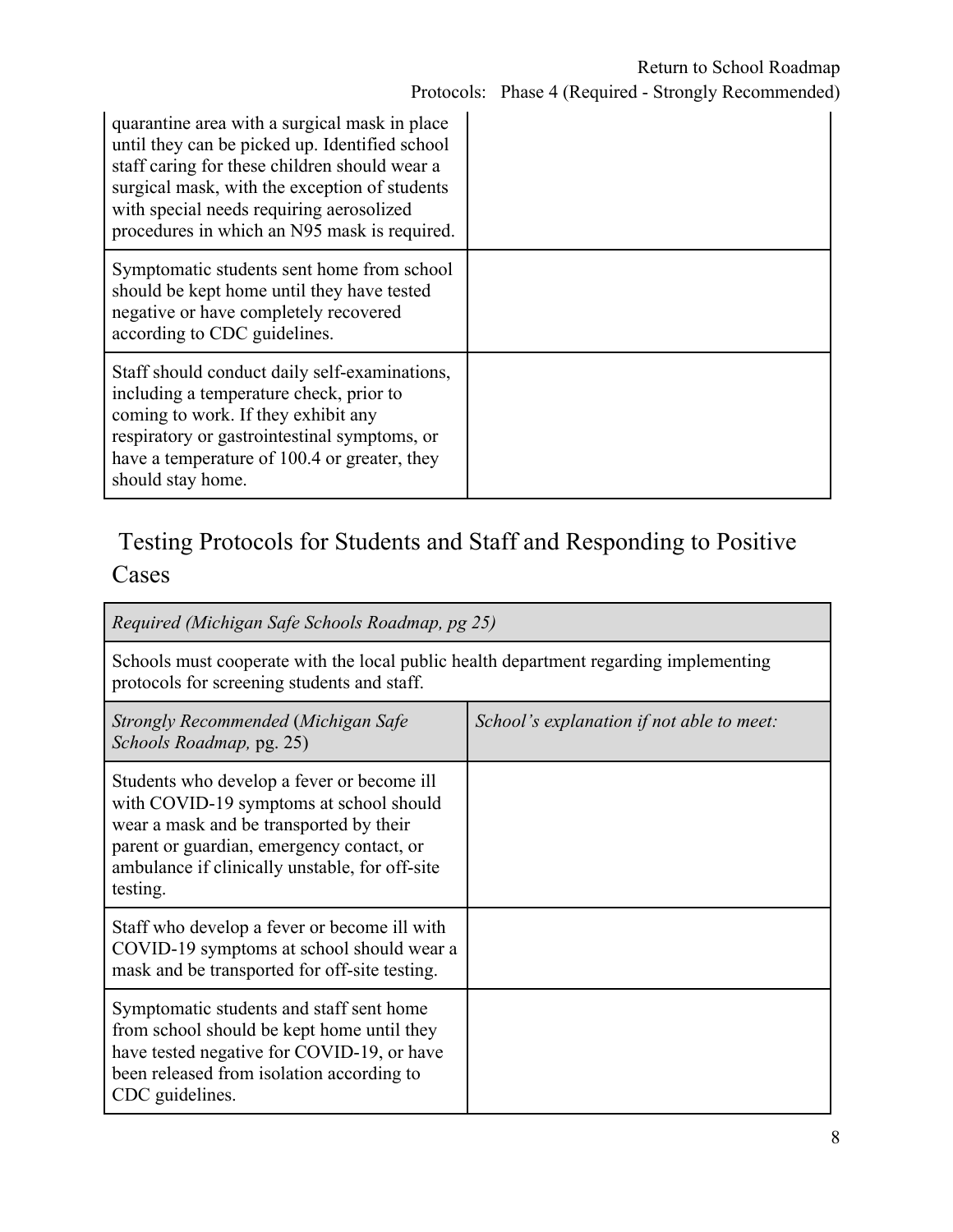| Families should be notified of the presence of<br>any laboratory positive or clinically diagnosed<br>cases of COVID-19 in the classroom and/or<br>school to encourage closer observation for<br>any symptoms at home.                                                                                                                                                                                                                                                                                                                                                        |  |
|------------------------------------------------------------------------------------------------------------------------------------------------------------------------------------------------------------------------------------------------------------------------------------------------------------------------------------------------------------------------------------------------------------------------------------------------------------------------------------------------------------------------------------------------------------------------------|--|
| In the event of a lab or clinically diagnosed<br>case of COVID-19, immediate efforts should<br>be made to contact any close contacts (those<br>who spent more than 15 minutes less than six<br>feet in close proximity to the student or staff<br>member) so that they can be quarantined for<br>14 days at home. Students and staff should be<br>closely monitored for any symptoms of<br>COVID-19. At this time, empiric testing of all<br>students or staff members in the class is not<br>recommended. Only those that develop<br>symptoms require testing for COVID-19. |  |

### Responding to Positive Tests Among Staff and Students

*Required (Michigan Safe Schools Roadmap pg 25)*

All schools, public and private, must cooperate with the local public health department if a confirmed case of COVID-19 is identified, and in particular, must collect the contact information for any close contacts of the affected individual from two days before he or she showed symptoms to the time when he or she was last present at the school.

| Strongly Recommended (Michigan Safe<br>Schools Roadmap pg. 25-26)                                                                                                                                                                                                                                                                                                                     | School's explanation if not able to meet: |
|---------------------------------------------------------------------------------------------------------------------------------------------------------------------------------------------------------------------------------------------------------------------------------------------------------------------------------------------------------------------------------------|-------------------------------------------|
| Notify local health officials, staff, and<br>students immediately of any possible case of<br>COVID-19 while maintaining confidentiality<br>consistent with the Americans with<br>Disabilities Act (ADA) and other applicable<br>federal and state privacy laws. a                                                                                                                     |                                           |
| The Local Health Department will initiate<br>contact tracing, following regular public<br>health practice. Anyone who was within close<br>contact of the case (less than six feet apart for<br>$15+$ minutes) will be asked to self quarantine<br>for up to 14 days after exposure. Local health<br>officials, depending on the situation, may<br>identify other contacts who require |                                           |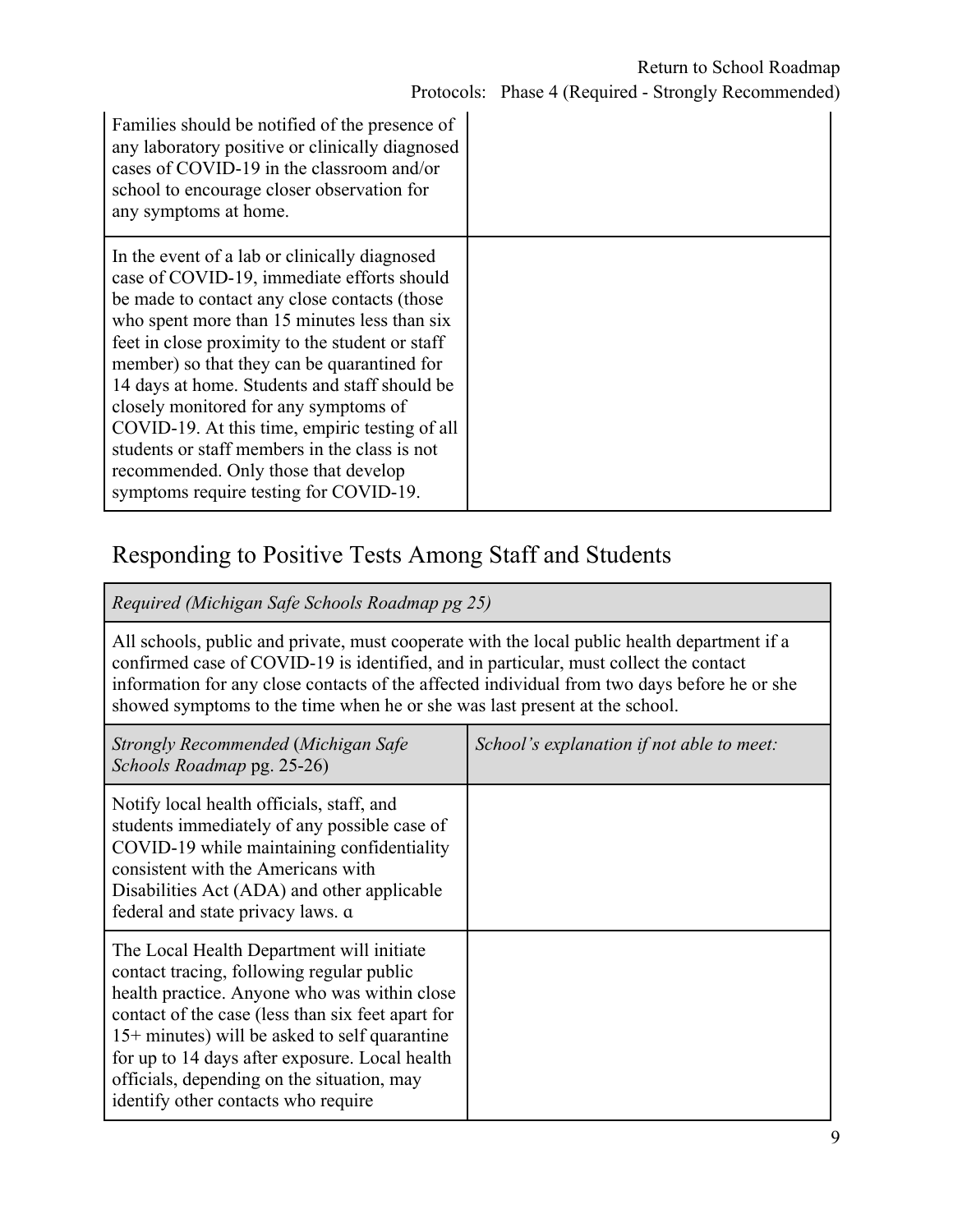| quarantine. Schools can help the local health<br>department by collecting data and contact<br>information of those exposed.                                                                                                                                                       |  |
|-----------------------------------------------------------------------------------------------------------------------------------------------------------------------------------------------------------------------------------------------------------------------------------|--|
| Employees with a confirmed case of COVID-<br>19 should only return to the workplace after<br>they are no longer infectious. Local health<br>officials will provide instruction about return<br>to work, using the most current guidelines<br>from the CDC for this determination. |  |
| Cleaning staff should wear a surgical mask,<br>gloves, and a face shield when performing<br>cleaning of these areas.                                                                                                                                                              |  |
| If possible, smaller areas such as individual<br>classrooms should be closed for 24 hours<br>before cleaning to minimize the risk of any<br>airborne particles                                                                                                                    |  |

### Food Service, Gathering, and Extracurricular Activities

| Required (Michigan Safe Schools Roadmap pg. 26)                                       |                                           |  |
|---------------------------------------------------------------------------------------|-------------------------------------------|--|
| Prohibit indoor assemblies that bring together students from more than one classroom. |                                           |  |
| <b>Strongly Recommended</b>                                                           | School's explanation if not able to meet: |  |
| (None)                                                                                |                                           |  |

### Athletics

*Required (Michigan Safe Schools Roadmap, pg 27)*

Comply with all guidance published by Michigan High School Athletic Association (MHSAA) and the National Federation of State High School Associations (NFHS).

Students, teachers, and staff must use proper hand hygiene techniques before and after every practice, event, or other gathering. Every participant should confirm that they are healthy and without any symptoms prior to any event.

All equipment must be disinfected before and after use.

Inter-school competitions may be held provided that, facial coverings are worn if school transportation is provided. Buses must be cleaned and disinfected before and after every use, as detailed in the subsequent "Busing and Student Transportation" section.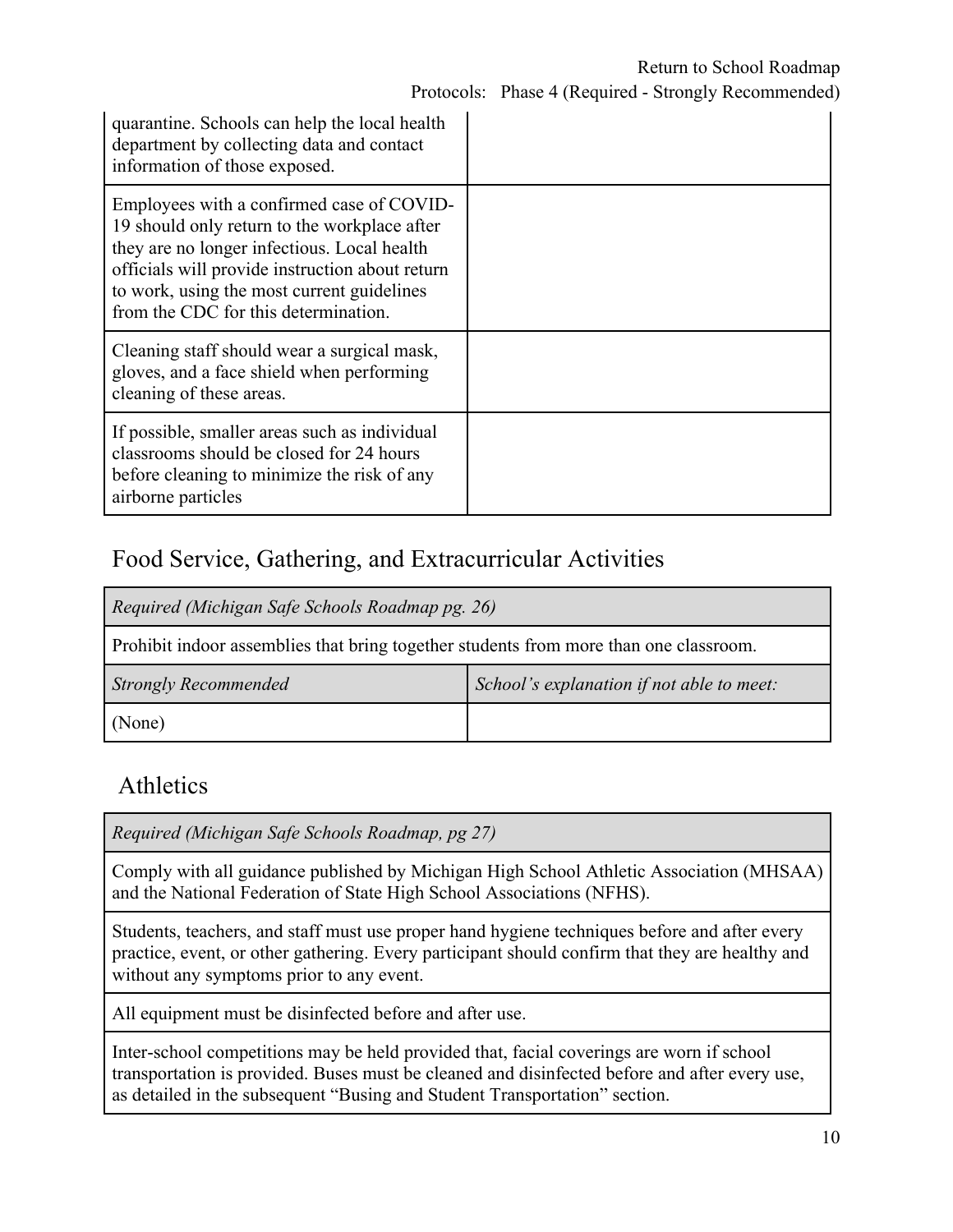Spectators are allowed provided that facial coverings are used by observers and six feet of social distancing can be maintained at all times. Attention must given to entry and exit points to prevent crowding. Each participant must use a clearly marked water bottle for individual use. There should be no sharing of this equipment.

Handshakes, fist bumps, and other unnecessary contact must not occur.

Indoor weight rooms and physical conditioning activities that require shared equipment are suspended. Outdoor physical conditioning activities are allowed while maintaining social distancing.

Large scale indoor spectator events are suspended. Large scale outdoor spectator or stadium events are limited to 100 people, and people not part of the same household must maintain six feet of distance from one another.

| <b>Strongly Recommended</b> | School's explanation if not able to meet: |
|-----------------------------|-------------------------------------------|
| (None)                      |                                           |

### Cleaning

*Required (Michigan Safe Schools Roadmap, 27)*

Frequently touched surfaces including light switches, doors, benches, bathrooms, must undergo cleaning at least every four hours with either an EPA-approved disinfectant or diluted bleach solution.

Libraries, computer labs, arts, and other hands-on classrooms must undergo cleaning after every class period with either an EPA-approved disinfectant or diluted bleach solution.

Student desks must be wiped down with either an EPA-approved disinfectant or diluted bleach solution after every class period.

Playground structures must continue to undergo normal routine cleaning, but using an EPA approved disinfectant is unnecessary.

Ensure safe and correct use and storage of cleaning and disinfection products, including storing products securely away from children, and with adequate ventilation when staff use products.

Staff must wear gloves, surgical mask, and face shield when performing all cleaning activities.

| <b>Strongly Recommended</b> | School's explanation if not able to meet: |
|-----------------------------|-------------------------------------------|
| (None)                      |                                           |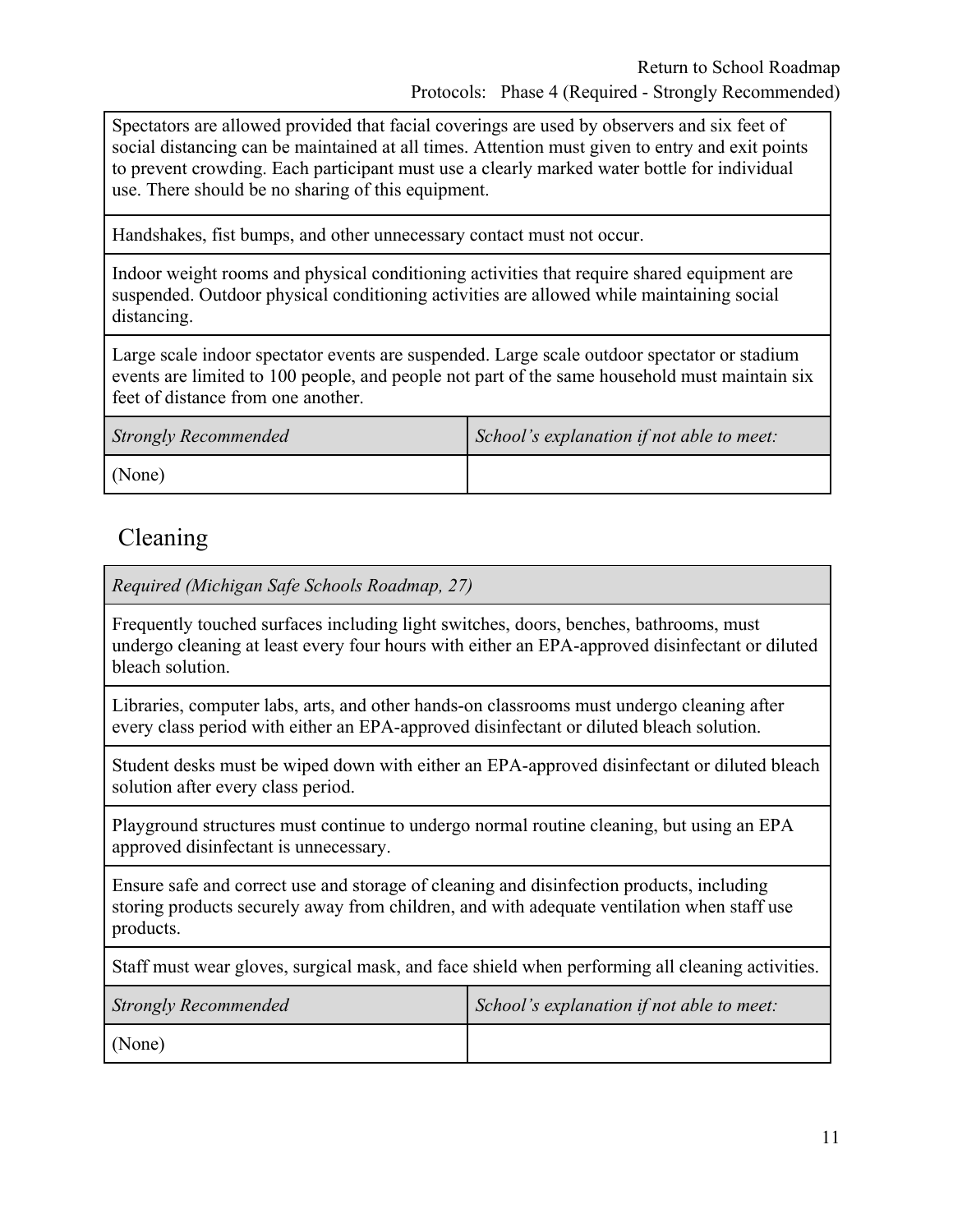### Busing and Student Transportation

*Required (Michigan Safe Schools Roadmap, pg 28)*

Require the use of hand sanitizer before entering the bus. Hand sanitizer must be supplied on the bus.

The bus driver, staff, and all students in grades preK-12, if medically feasible, must wear facial coverings while on the bus. Note: there may be situations where it is not safe for the bus driver to wear a facial covering. Decisions about these situations should be made on a case-by-case basis with local public health officials.

Clean and disinfect transportation vehicles before and after every transit route. Children must not be present when a vehicle is being cleaned.

Clean and disinfect frequently touched surfaces in the vehicle (e.g., surfaces in the driver's cockpit, hard seats, arm rests, door handles, seat belt buckles, light and air controls, doors and windows, and grab handles) prior to morning routes and prior to afternoon routes.

Clean, sanitize, and disinfect equipment including items such as car seats, wheelchairs, walkers, and adaptive equipment being transported to schools daily.

Create a plan for getting students home safely if they are not allowed to board the vehicle.

If a student becomes sick during the day, they must not use group transportation to return home and must follow protocols outlined above. If a driver becomes sick during the day, they must follow protocols for sick staff outlined above and must not return to drive students.

Weather permitting, keep doors and windows open when cleaning the vehicle and between trips to let the vehicles thoroughly air out.

Weather permitting, consider keeping windows

open while the vehicle is in motion to help reduce spread of the virus by increasing air circulation, if

appropriate and safe.

| <b>Strongly Recommended</b> | School's explanation if not able to meet:            |
|-----------------------------|------------------------------------------------------|
| (None)                      | School utilizes public school bus<br>transportation. |

### Medically Vulnerable Students and Staff

*Required* (None)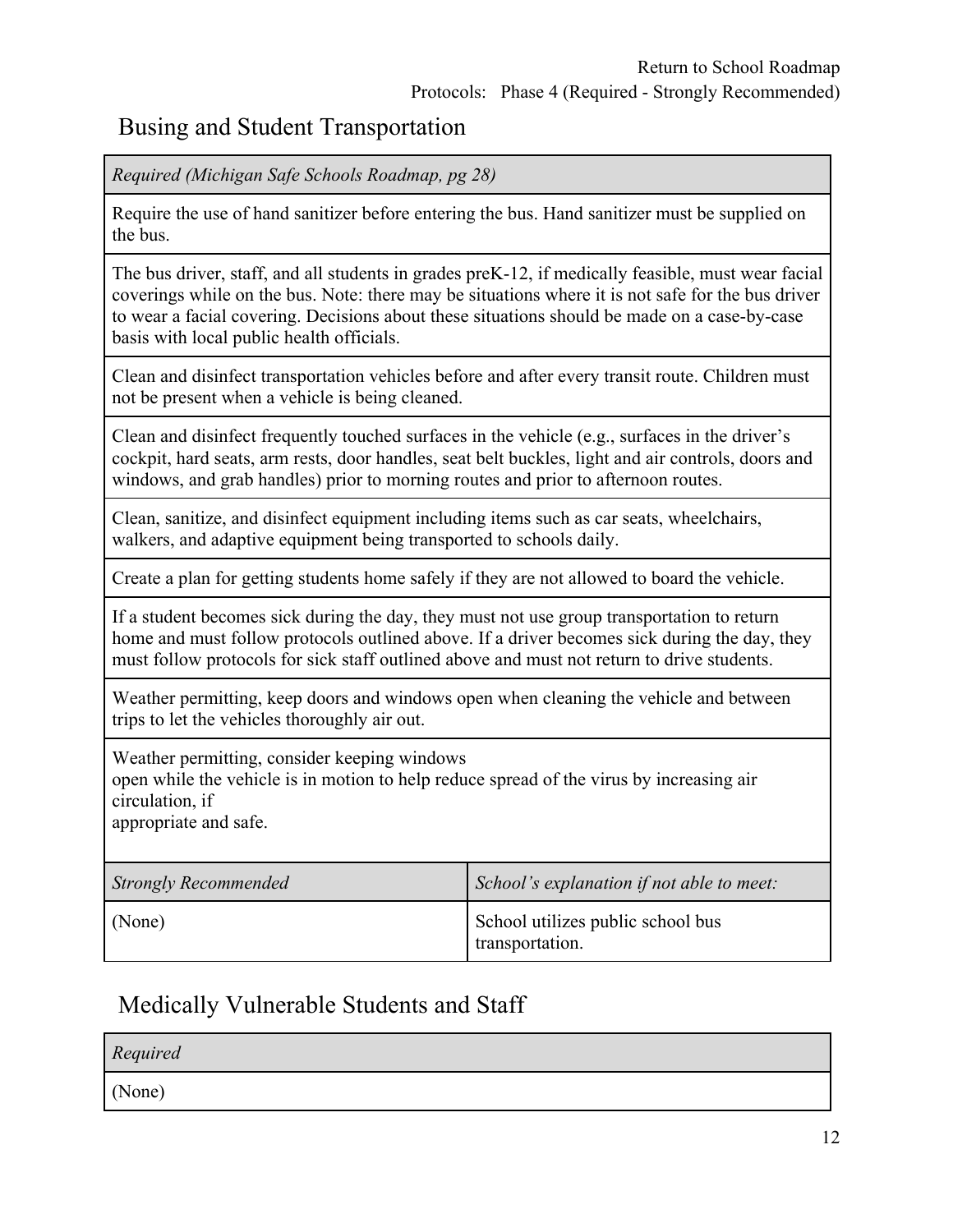| Strongly Recommended (Michigan Safe<br>Schools Roadmap, pg. 28)                                                                                                                                                                                                                                                                       | School's explanation if not able to meet: |  |
|---------------------------------------------------------------------------------------------------------------------------------------------------------------------------------------------------------------------------------------------------------------------------------------------------------------------------------------|-------------------------------------------|--|
| Systematically review all current plans (e.g.<br>Individual Healthcare Plans, Individualized<br>Education Programs, Individualized Family<br>Service Plans, or 504 plans) for<br>accommodating students with special<br>healthcare needs and update their care plans<br>as needed to decrease their risk for exposure<br>to COVID-19. |                                           |  |
| Create a process for students/families and<br>staff to self-identify as high-risk for severe<br>illness due to COVID-19 and have a plan in<br>place to address requests for alternative<br>learning arrangements or work reassignments.                                                                                               |                                           |  |

# Before Schools Reopen (In-Person or Hybrid)

| Mental & Social Emotional Health |  |
|----------------------------------|--|
|----------------------------------|--|

| Required                                                                                                                                                                                                                                                                                                                                                                                                                                |                                           |
|-----------------------------------------------------------------------------------------------------------------------------------------------------------------------------------------------------------------------------------------------------------------------------------------------------------------------------------------------------------------------------------------------------------------------------------------|-------------------------------------------|
| (None)                                                                                                                                                                                                                                                                                                                                                                                                                                  |                                           |
| Strongly Recommended (Michigan Safe<br>Schools Roadmap ,pg. 29)                                                                                                                                                                                                                                                                                                                                                                         | School's explanation if not able to meet: |
| Encourage schools to implement a mental<br>health screening for all students by a trained<br>professional, if possible. Any screening<br>should be compliant with HIPAA and FERPA<br>policies. Screening instructions (offered<br>verbally to younger students) should provide<br>age-appropriate and transparent disclosure of<br>protocols in place to protect confidentiality<br>while adhering to mandated reporting<br>guidelines. |                                           |
| Establish and communicate to all staff<br>guidelines for identification and rapid referral<br>of at-risk students to appropriate building-                                                                                                                                                                                                                                                                                              |                                           |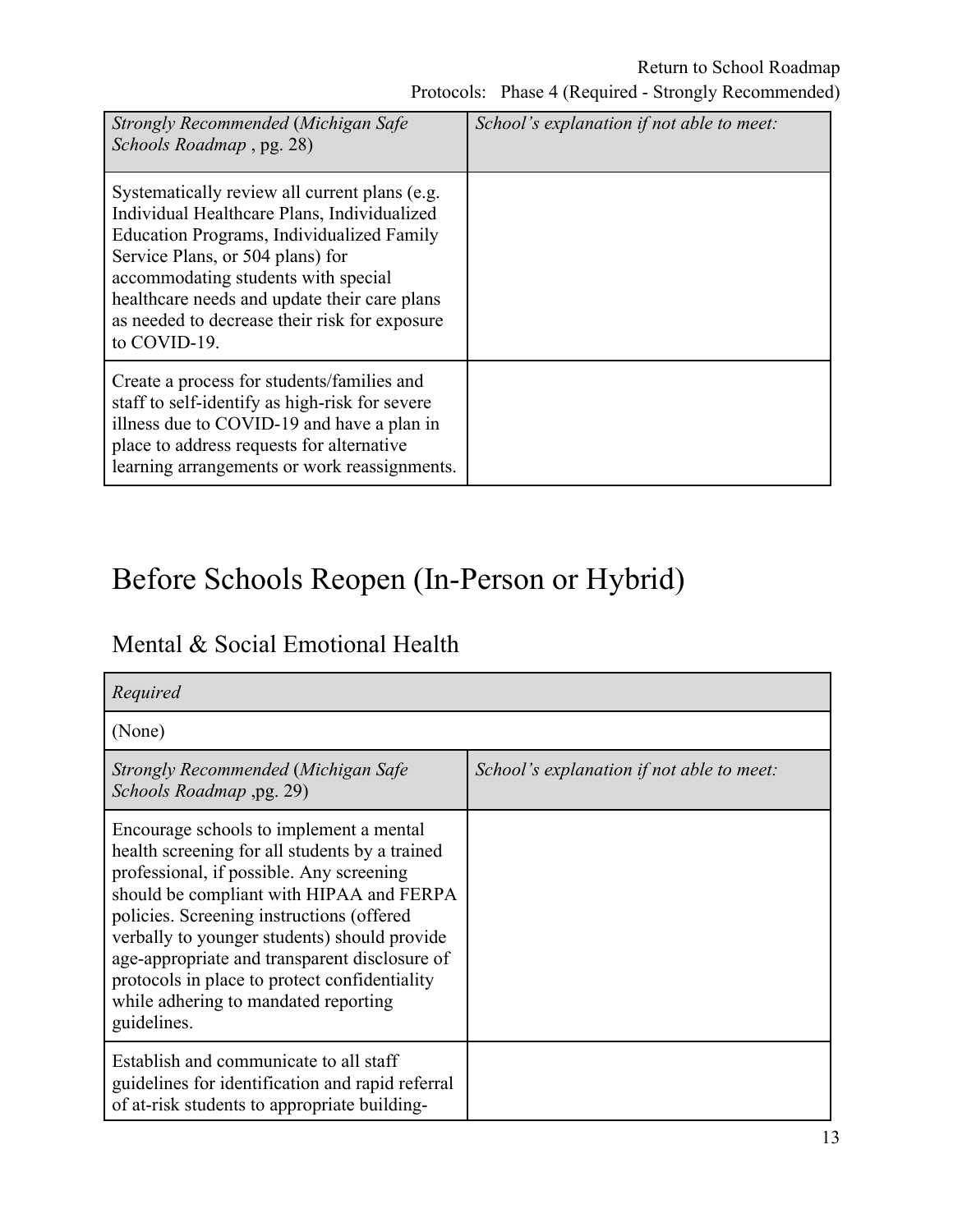### Return to School Roadmap

Protocols: Phase 4 (Required - Strongly Recommended)

| level support teams.                                                                                                                                                                                                                                                                                                                                                                                                                                                     |  |
|--------------------------------------------------------------------------------------------------------------------------------------------------------------------------------------------------------------------------------------------------------------------------------------------------------------------------------------------------------------------------------------------------------------------------------------------------------------------------|--|
| Provide all staff with timely, responsive, and<br>ongoing training/professional development as<br>well as needed tools, resources, and<br>implementation support, focused on a variety<br>of topics, including: social-emotional<br>learning, trauma-informed best practices,<br>identification of students at risk and proper<br>local referral protocols, and self-care to<br>promote holistic wellness and resilience and<br>to prevent burnout and vicarious trauma. |  |
| Encourage the identification of a point person<br>or establish an access navigator to centralize<br>mental health referrals, communications to<br>families/ students, and public-facing wellness<br>materials.                                                                                                                                                                                                                                                           |  |
| Establish a comprehensive crisis management<br>plan that leverages available internal and<br>external/community-based resources, which<br>can be activated efficiently as needed (e.g.,<br>loss of student, loss of a school staff member).                                                                                                                                                                                                                              |  |
| Compile and regularly update comprehensive<br>lists of wellness resources available to both<br>staff and students that can be provided in<br>conjunction with screening activities, and that<br>references school and community wellness<br>resources.                                                                                                                                                                                                                   |  |
| Establish ongoing reporting protocols for<br>school staff to evaluate physical and mental<br>health status.                                                                                                                                                                                                                                                                                                                                                              |  |
| Provide resources for staff self-care, including<br>resiliency strategies.                                                                                                                                                                                                                                                                                                                                                                                               |  |
| Designate a mental health liaison (school-<br>based) who will work across the school, local<br>public health agencies, and community<br>partners.                                                                                                                                                                                                                                                                                                                        |  |
| Leverage MDE resources for student and staff<br>mental health and wellness support.                                                                                                                                                                                                                                                                                                                                                                                      |  |
| Activate communication channels for school                                                                                                                                                                                                                                                                                                                                                                                                                               |  |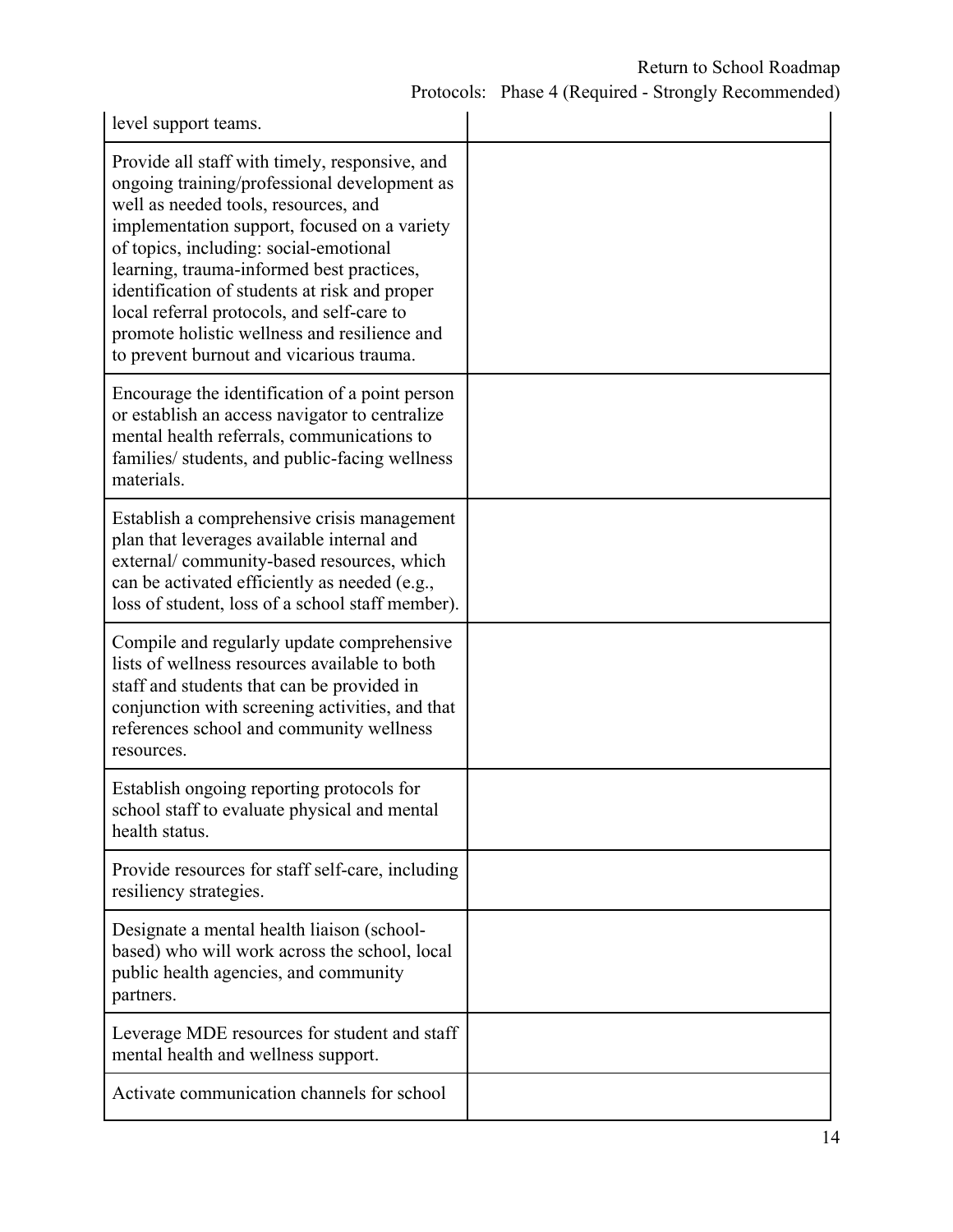|                                                                                                                                                                                                                                                                                                                  | stakeholders to address mental health<br>concerns resulting from COVID-19 (for<br>example, a telephone hotline or a designated<br>email). |  |
|------------------------------------------------------------------------------------------------------------------------------------------------------------------------------------------------------------------------------------------------------------------------------------------------------------------|-------------------------------------------------------------------------------------------------------------------------------------------|--|
| a variety of channels, return to school<br>transition information including:<br>Destigmatization of COVID-19<br>Understanding normal behavioral<br>response to crises<br>General best practices of talking through<br>trauma with children<br>Positive self-care strategies that promote<br>health and wellness. | Communicate with parents and guardians, via                                                                                               |  |

### Governance

| Strongly Recommended (Michigan Safe<br>Schools Roadmap, pg 30)                                                                                                                                                                                                                                                                                                                                                                                                                                                                                                                                                                                                                                                                         | School's explanation if not able to meet:                                                                                                                                                                   |
|----------------------------------------------------------------------------------------------------------------------------------------------------------------------------------------------------------------------------------------------------------------------------------------------------------------------------------------------------------------------------------------------------------------------------------------------------------------------------------------------------------------------------------------------------------------------------------------------------------------------------------------------------------------------------------------------------------------------------------------|-------------------------------------------------------------------------------------------------------------------------------------------------------------------------------------------------------------|
| Create a district Return to Instruction and<br>Learning working group, potentially led by<br>the Director of Curriculum, Chief Academic<br>Officer or the equivalent, and composed of a<br>broad group of stakeholders on the district<br>and school level, to:<br>Gather feedback from families, teachers,<br>students, and school leaders about their<br>experiences with remote learning through<br>online surveys and/or virtual focus groups or<br>conversations.<br>Revise the district's remote learning plan<br>to incorporate feedback and input from<br>stakeholders to improve its effectiveness.<br>Share the district's remote learning plan<br>with all involved stakeholders in case of a<br>return to remote learning. | Work has been completed by the Diocese<br>Task Force. Plan will be specific to each<br>school, with Diocese Task Force required and<br>strongly recommended guidelines. District<br>Plan is not applicable. |

### Instruction

| Strongly Recommended (Michigan Safe | <i>School's explanation if not able to meet:</i> |
|-------------------------------------|--------------------------------------------------|
| Schools Roadmap, pg 30-31)          |                                                  |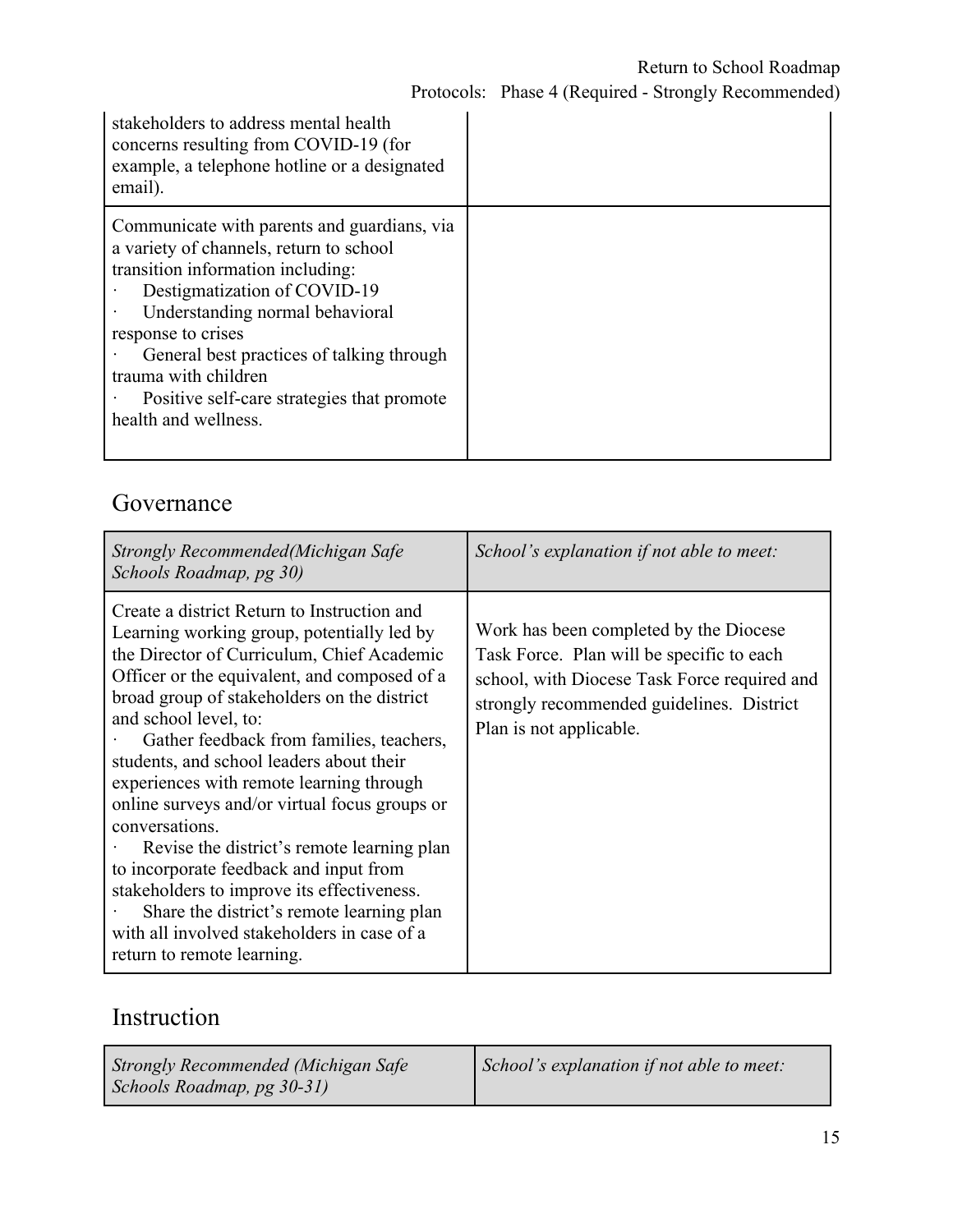Protocols: Phase 4 (Required - Strongly Recommended)

| Activate hybrid learning programs at scale to<br>deliver standards-aligned curricula and high-<br>quality instructional materials. Integrate<br>synchronous and asynchronous learning and<br>best practices that promote student<br>engagement, consistency, and differentiation.<br>Consult MDE for high-quality digital<br>resources.                                                                                                                                                                                                                                                         | Current financial restrictions do not allow for<br>each student to have an individual laptop or<br>computer for digital resources. |
|-------------------------------------------------------------------------------------------------------------------------------------------------------------------------------------------------------------------------------------------------------------------------------------------------------------------------------------------------------------------------------------------------------------------------------------------------------------------------------------------------------------------------------------------------------------------------------------------------|------------------------------------------------------------------------------------------------------------------------------------|
| Make expectations clear to school leaders and<br>teachers around hybrid or remote instruction<br>that include:<br>Best practices for blended or remote<br>learning<br>Grade-level proficiencies<br>Modes of student assessment and feedback<br>Differentiated support for students<br>The inclusion of social-emotional learning;<br>and<br>Guidance around daily instructional time<br>and workload per different grade bands to<br>ensure consistency for students.                                                                                                                           |                                                                                                                                    |
| Set an instructional vision that ensures that:<br>Every student will start the year with<br>access to grade-level instruction and high<br>quality, standards-aligned instructional<br>materials in every subject.<br>Every student will be assessed on their<br>understanding of prerequisite skills and grade-<br>level proficiencies using formative<br>assessments, screeners, or diagnostics.<br>Every students' academic and social<br>emotional needs will be addressed with the<br>integration of Social and Emotional Learning<br>(SEL) and strengthening connections with<br>students. |                                                                                                                                    |
| Secure supports for students who are<br>transitioning to postsecondary                                                                                                                                                                                                                                                                                                                                                                                                                                                                                                                          | School is grade K-8 only.                                                                                                          |
| Support schools to implement grade-level<br>curricula that are aligned to Michigan preK-12<br>standards.<br>Support teachers to utilize power standards<br>that identify the major work of the grade in<br>order to focus, prioritize, and accelerate                                                                                                                                                                                                                                                                                                                                           |                                                                                                                                    |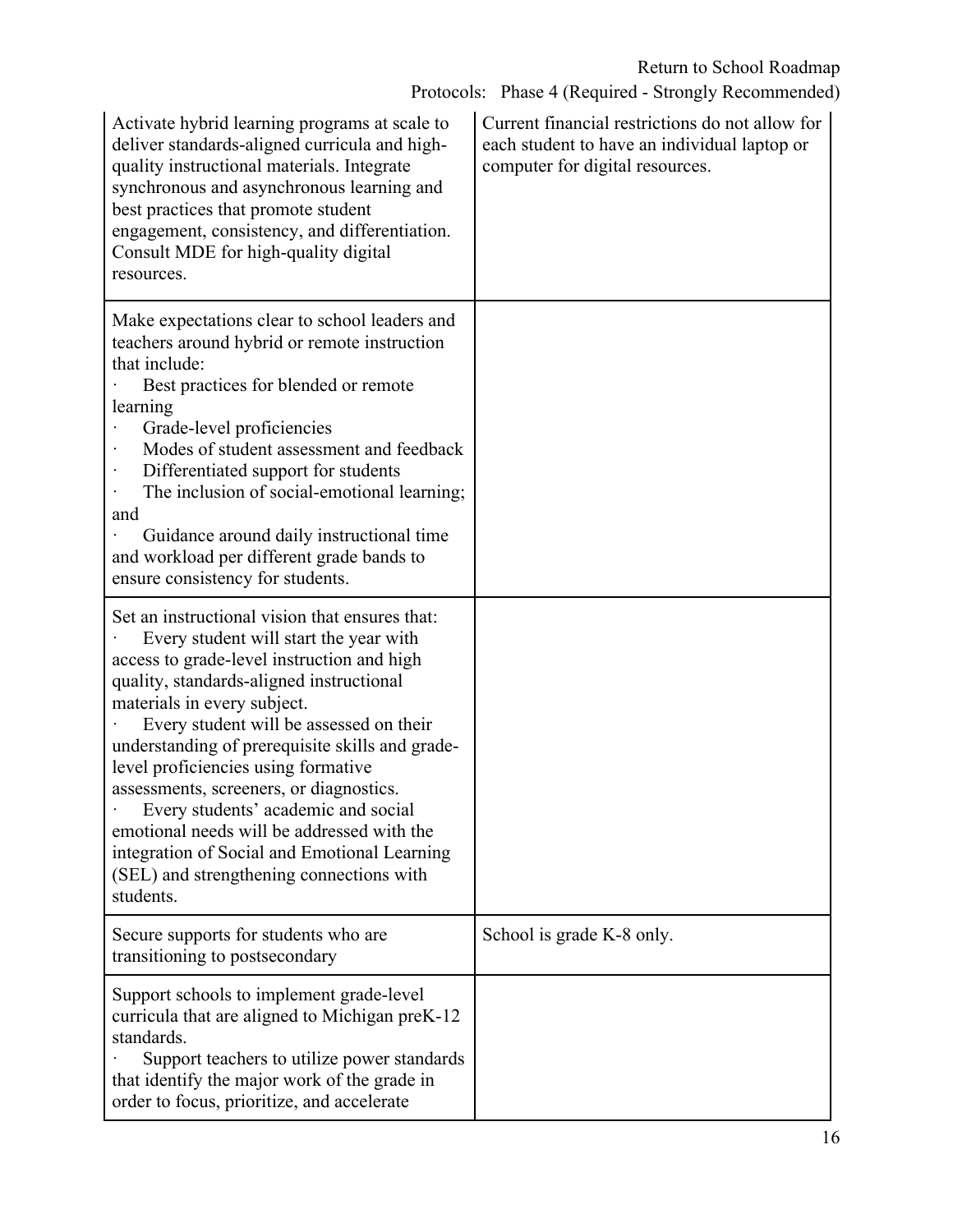Protocols: Phase 4 (Required - Strongly Recommended)

| instruction.                                                                                                                                                                                                                                                                                                                                                                                                                                                                                                                                                                                                                                                                                                                       |  |
|------------------------------------------------------------------------------------------------------------------------------------------------------------------------------------------------------------------------------------------------------------------------------------------------------------------------------------------------------------------------------------------------------------------------------------------------------------------------------------------------------------------------------------------------------------------------------------------------------------------------------------------------------------------------------------------------------------------------------------|--|
| Revise students' IEPs, IFSPs, and 504 plans in<br>coordination with general and special<br>education teachers to reflect the child's<br>evolving needs based on assessment data and<br>parent feedback, and design accommodations<br>and match services accordingly.<br>Commence intervention and support<br>services. Plans must include all programs and<br>learning environments, especially special<br>education, birth to five services, and CTE.<br>Establish structures for general and special<br>education teachers to collaborate on delivery<br>methods for assessments and instruction as<br>outlined in IEPs. Consider students' needs<br>around accessibility and provide assistive<br>technologies, where possible. |  |
| Inventory all intervention programs and<br>services available to students on the district<br>and school level and identify any gaps.                                                                                                                                                                                                                                                                                                                                                                                                                                                                                                                                                                                               |  |
| Remain connected with MDE about policies<br>and guidance.                                                                                                                                                                                                                                                                                                                                                                                                                                                                                                                                                                                                                                                                          |  |
| Develop a continuation of services plan for<br>students needing either occupational, physical,<br>and/or speech and language therapy, including<br>evaluations by school psychologists and social<br>workers.                                                                                                                                                                                                                                                                                                                                                                                                                                                                                                                      |  |

# Communications and Family Supports

| Strongly Recommended (Michigan Safe<br>Schools Roadmap, pg. 31)                                                                                                                                                                                                                                                                        | School's explanation if not able to meet: |
|----------------------------------------------------------------------------------------------------------------------------------------------------------------------------------------------------------------------------------------------------------------------------------------------------------------------------------------|-------------------------------------------|
| Implement any additional communication<br>systems needed to reach every family and<br>student in their home language through<br>multiple modes (e.g., text, all call, email,<br>home visit) to share:<br>Expectations around their child's return to<br>school;<br>Clear information about schedules and<br>configurations, if hybrid; |                                           |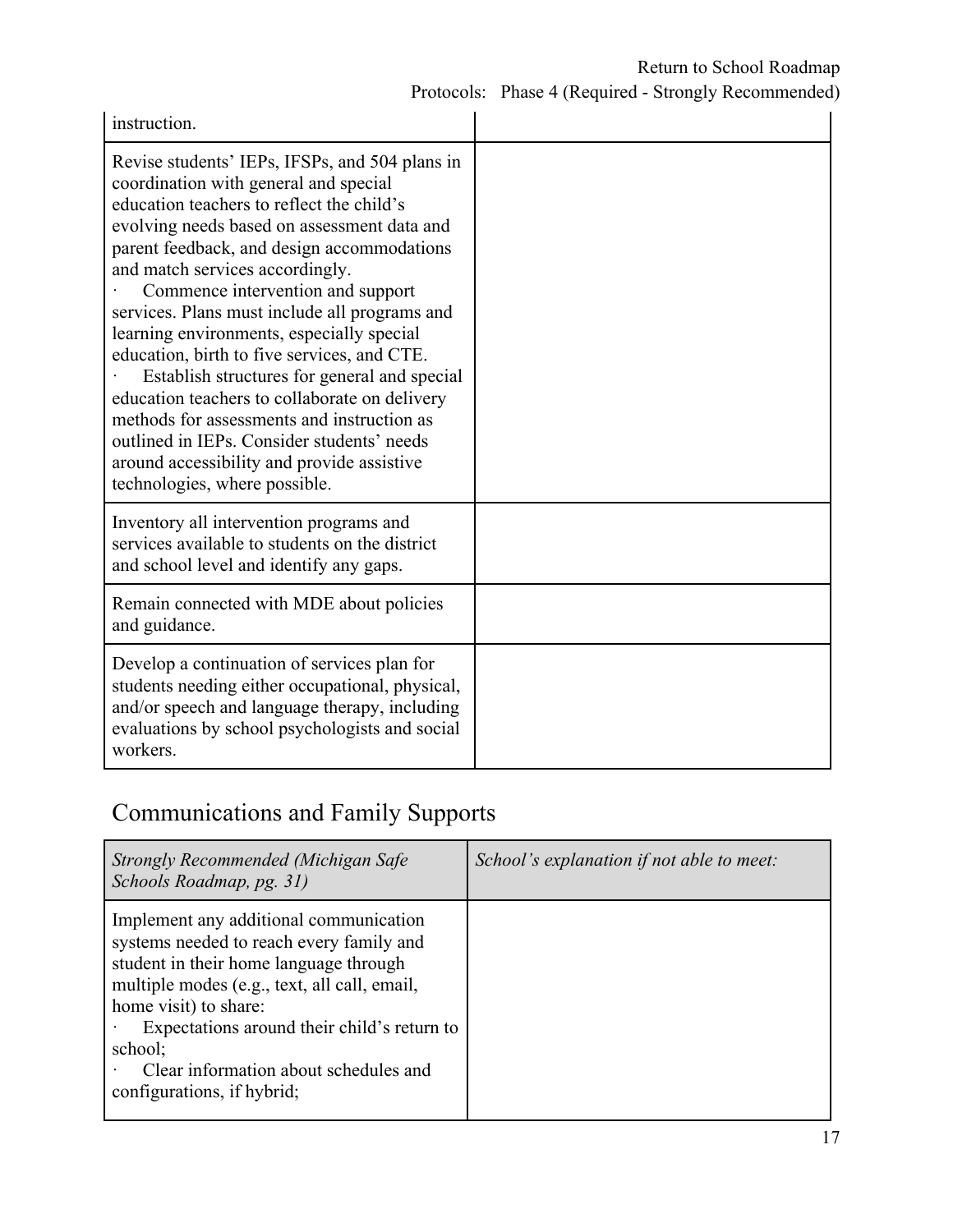| Information about modes of assessment,<br>details on curricula used in each of the core<br>subjects, and grade-level proficiencies;<br>Plans for each of the different school opening<br>scenarios.                                                                                                                                                                                                                                                                                                                        |  |
|----------------------------------------------------------------------------------------------------------------------------------------------------------------------------------------------------------------------------------------------------------------------------------------------------------------------------------------------------------------------------------------------------------------------------------------------------------------------------------------------------------------------------|--|
| Provide resources that demonstrate schools<br>value parents as partners in their child's<br>education. Offer family supports that provide<br>families with:<br>Training about how to access and use the<br>school's chosen digital systems and tools;<br>Supports and resources for families to use<br>at home, such as grade-specific activities and<br>strategies for teaching and helping their child;<br>Opportunities to build their digital<br>literacy;<br>Strategies to support their child's learning at<br>home. |  |

# Professional Learning

| Strongly Recommended (Michigan Safe<br>Schools Roadmap, pg. 31)                                                                                                                                                                                                                     | School's explanation if not able to meet: |
|-------------------------------------------------------------------------------------------------------------------------------------------------------------------------------------------------------------------------------------------------------------------------------------|-------------------------------------------|
| Provide adequate time for schools and<br>educators to engage in:<br>Intentional curriculum planning and<br>documentation to ensure stability of<br>instruction, whether school buildings are open<br>or closed;                                                                     |                                           |
| Identify students who did not engage in<br>$\bullet$<br>remote learning and develop a plan to provide<br>additional supports, if needed. Share data and<br>concerns about each student's growth and<br>needs with students' assigned teacher(s) for<br>the $2020-2021$ school year; |                                           |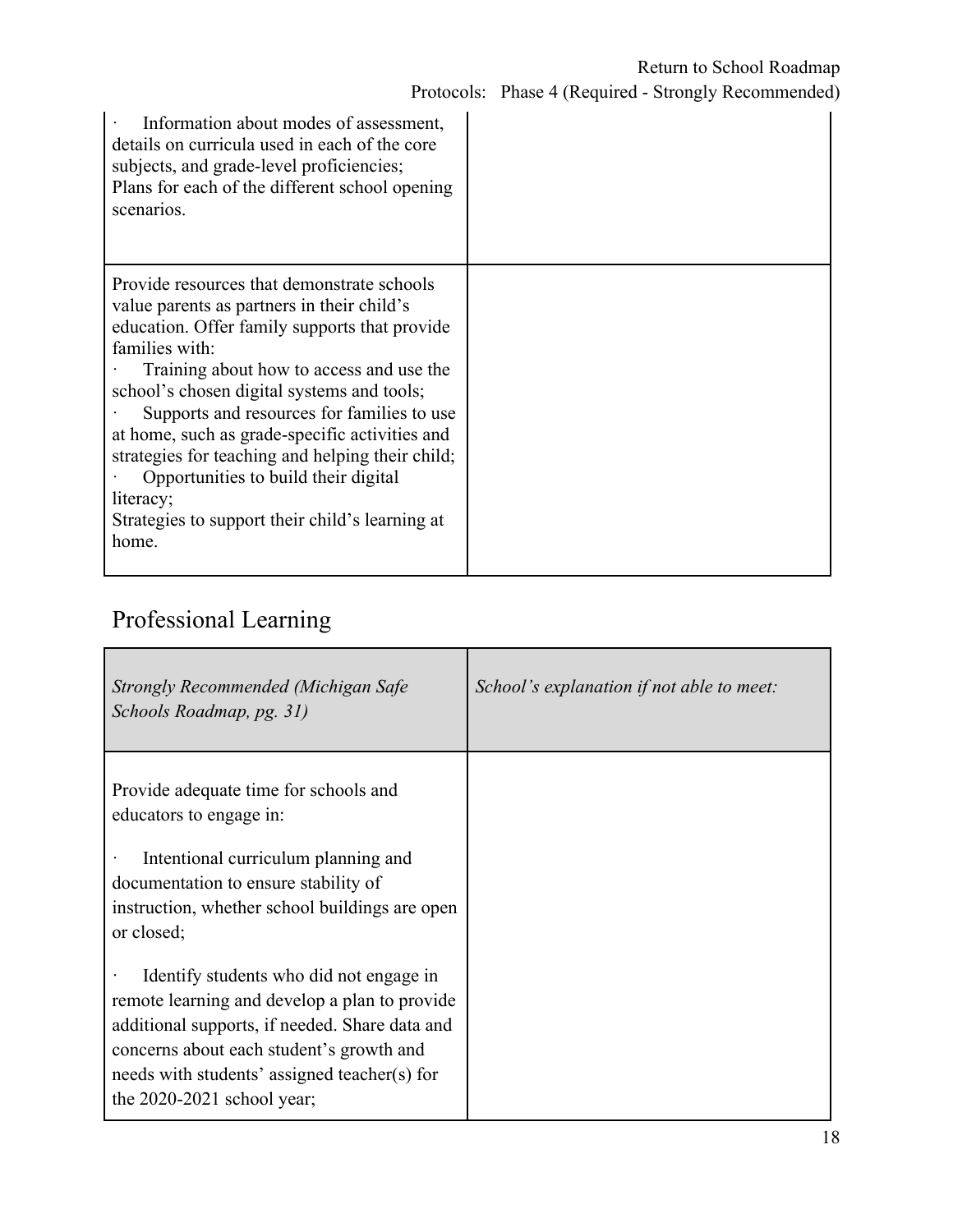| Identify students who potentially need<br>additional support; and<br>Share knowledge and ideas around the<br>use and effectiveness of digital tools and<br>resources that support remote learning                                         |  |
|-------------------------------------------------------------------------------------------------------------------------------------------------------------------------------------------------------------------------------------------|--|
| Create a plan for professional learning and<br>training, with goals to:<br>Offer restorative supports for teachers and<br>learning around equity and implicit bias,<br>social-emotional learning, and culturally<br>responsive education; |  |
| Train school leaders and teachers<br>thoroughly in the chosen digital systems and<br>tools and their use; and                                                                                                                             |  |
| Build school leaders' and teachers'<br>capacity to design and develop blended and<br>remote learning experiences that are equitable<br>and engaging.                                                                                      |  |

# Strongly Recommended When Schools Reopen for In-Person or Hybrid Instruction

### Instruction

| Strongly Recommended (Michigan Safe<br>Schools Roadmap, pg. 32) | School's explanation if not able to meet: |  |
|-----------------------------------------------------------------|-------------------------------------------|--|
| Ensure that every student:                                      |                                           |  |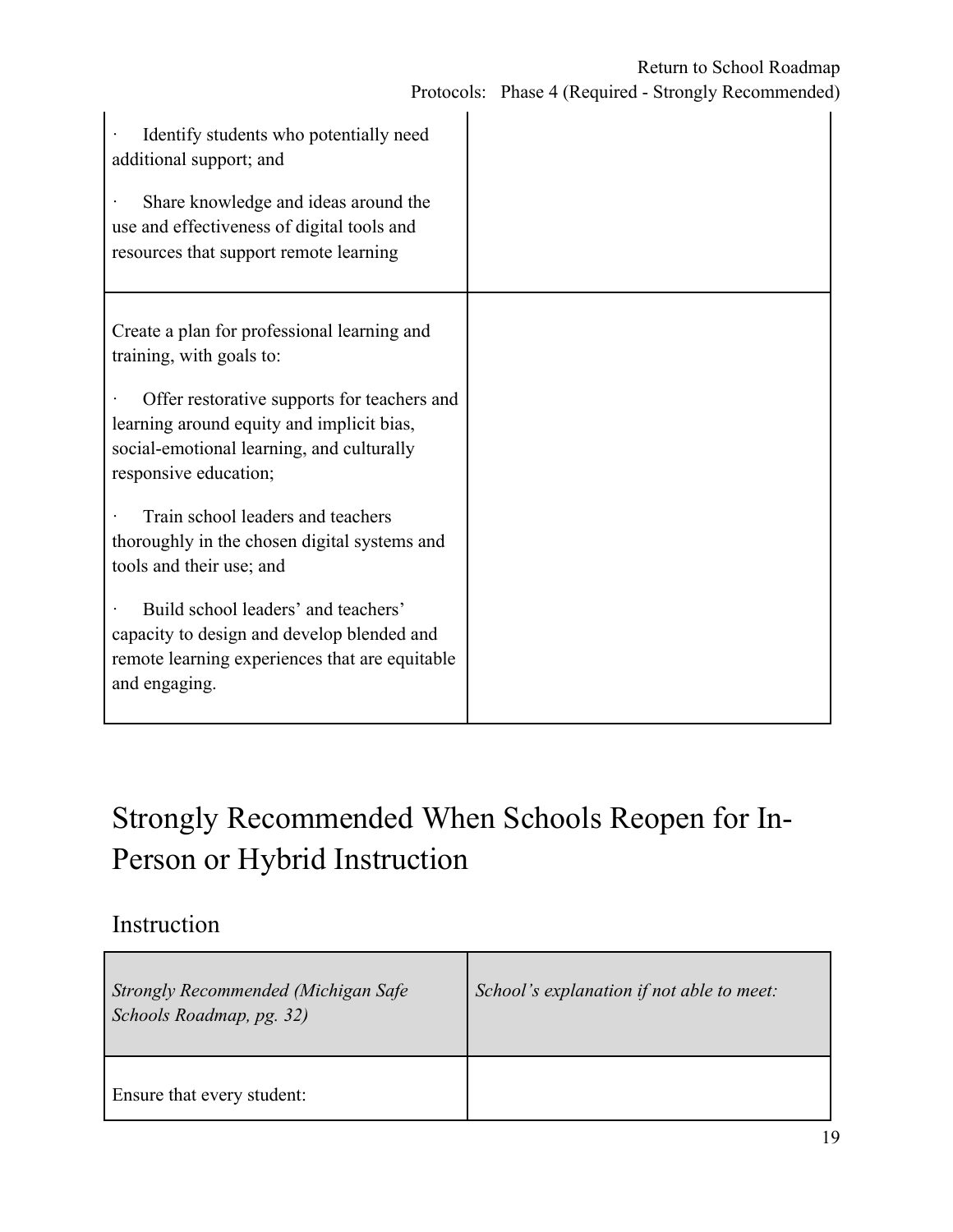| Has access to standards-aligned, grade<br>level instruction, including strategies to<br>accelerate student learning;<br>Is assessed to determine student readiness<br>to engage in grade-level content;<br>Is offered scaffolds and supports to meet<br>their diverse academic and social emotional<br>needs. |  |
|---------------------------------------------------------------------------------------------------------------------------------------------------------------------------------------------------------------------------------------------------------------------------------------------------------------|--|
| Conduct checkpoints with school leaders<br>around curriculum pacing and ongoing<br>monitoring of student progress, specifically<br>honing in on the growth of students who need<br>acceleration.                                                                                                              |  |
| Review student data to identify overall trends<br>and gaps in student learning to design<br>systemic supports and interventions.                                                                                                                                                                              |  |
| Conduct a review of each students' IEP in<br>partnership with teachers and parents to<br>reflect each student's evolving needs based on<br>time away from associated services including<br>OT, PT, and Speech while school buildings<br>were closed.                                                          |  |
| Procure any additional standards-aligned tools<br>or materials to support differentiation,<br>intervention, and remote learning, based on<br>students' needs.                                                                                                                                                 |  |
| Set expectations for schools and teachers to<br>integrate high quality digital tools and                                                                                                                                                                                                                      |  |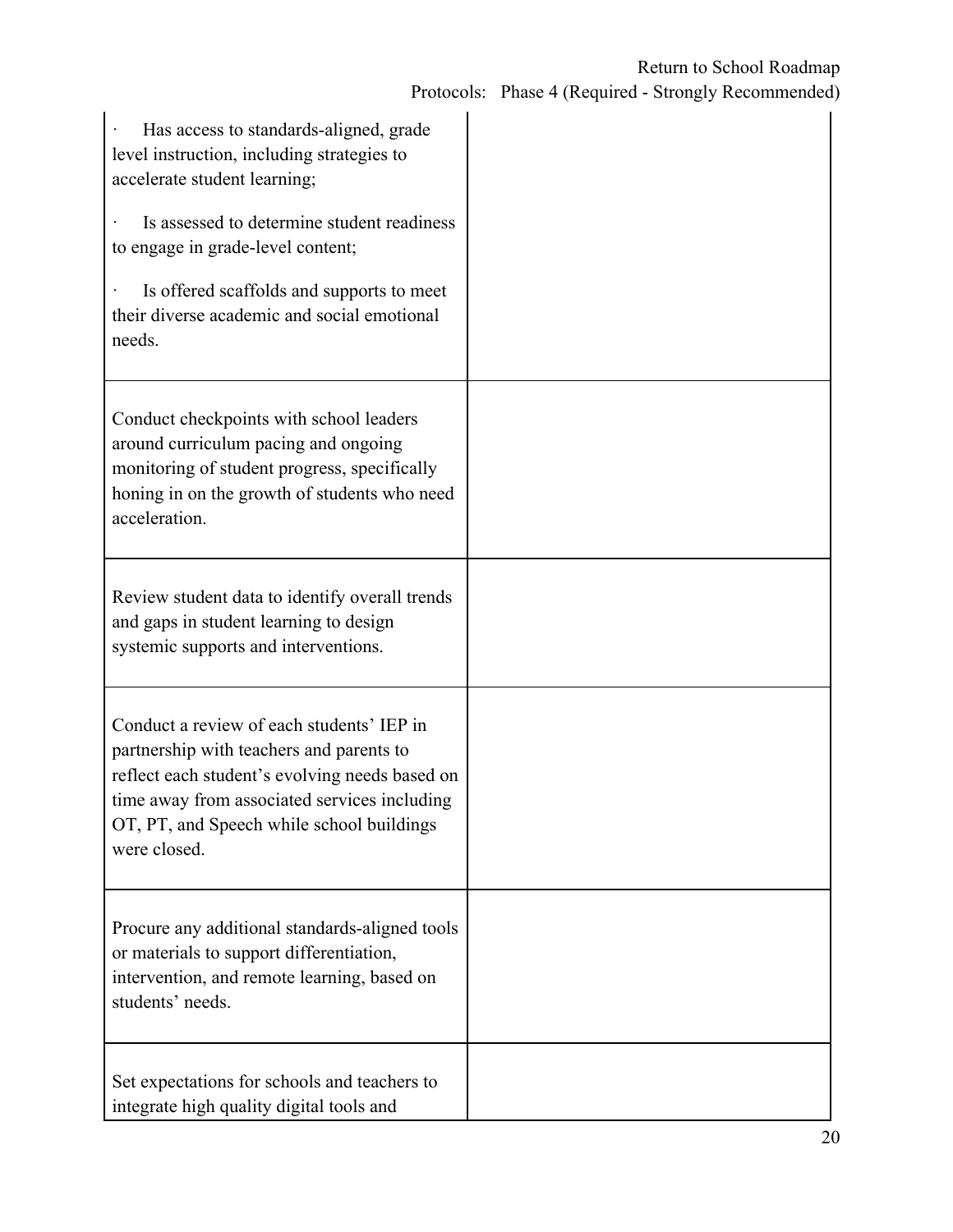| resources that are appropriate and sustainable<br>at each grade level, to increase teachers' and<br>students' familiarity with online learning in<br>case of a return to remote instruction.                                                                    |                                                                                                                                                                                                                                  |  |
|-----------------------------------------------------------------------------------------------------------------------------------------------------------------------------------------------------------------------------------------------------------------|----------------------------------------------------------------------------------------------------------------------------------------------------------------------------------------------------------------------------------|--|
| Determine and activate structures outside of<br>the regular school day, such as summer<br>learning options, extended day, and after-<br>school programming, to potentially be<br>leveraged to support students in need of<br>additional support.                |                                                                                                                                                                                                                                  |  |
| Support schools to communicate regularly<br>with families in their home language about<br>their child's progress and the targeted plans<br>for students in need of additional support.                                                                          |                                                                                                                                                                                                                                  |  |
| If hybrid, activate plans to monitor and assess<br>the following:<br>Connectivity and Access:<br>○ Ensure that all students and<br>families have adequate<br>connectivity and the devices<br>necessary to successfully<br>engage in and complete<br>schoolwork. | Not all students/families have necessary<br>devices or Internet connection to facilitate<br>remote learning/distance learning. Financial<br>constraints limit the ability of school to ensure<br>remote connectivity and access. |  |
| Attendance:                                                                                                                                                                                                                                                     |                                                                                                                                                                                                                                  |  |
| $\circ$ Develop systems to monitor<br>and track students' online<br>attendance on a daily basis.                                                                                                                                                                |                                                                                                                                                                                                                                  |  |
| <b>Student Work:</b>                                                                                                                                                                                                                                            |                                                                                                                                                                                                                                  |  |
| $\circ$ Teachers will assess the                                                                                                                                                                                                                                |                                                                                                                                                                                                                                  |  |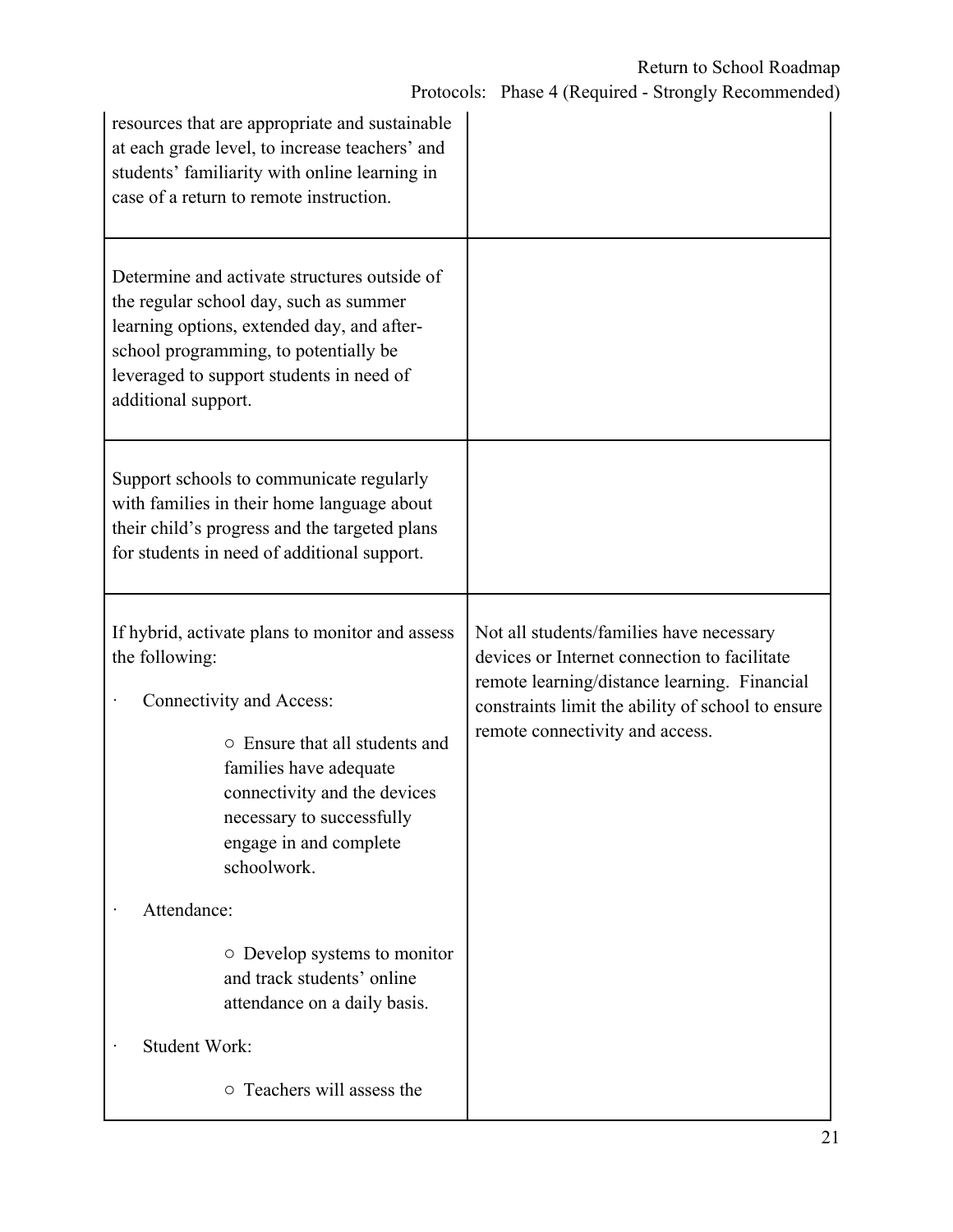| quality of student work and<br>provide feedback to students<br>and families.                                        |
|---------------------------------------------------------------------------------------------------------------------|
| $\circ$ Students will self-assess the<br>quality of work, reflect on<br>teacher feedback, and learning<br>progress. |

# Strongly Recommended Before Schools Reopen for In-Person Instruction

### Facilities

| Strongly Recommended Michigan Safe<br>Schools Roadmap, pg. 33)                                                                                                                                                                       | School's explanation if not able to meet: |
|--------------------------------------------------------------------------------------------------------------------------------------------------------------------------------------------------------------------------------------|-------------------------------------------|
| Audit necessary materials and supply chain<br>for cleaning and disinfection supplies.                                                                                                                                                |                                           |
| Coordinate with Local Emergency<br>Management Programs (LEMP) for support<br>with procurement of cleaning and disinfection<br>supplies.<br>Advocate for ISDs to coordinate with<br>LEMP <sub>s</sub> .                               |                                           |
| Audit any additional facilities that the district<br>may have access to that could be used for<br>learning.                                                                                                                          |                                           |
| Provide school-level guidance for cleaning<br>and disinfecting all core assets including<br>buildings and playgrounds. Frequently<br>touched surfaces should be cleaned several<br>times a day.                                      |                                           |
| Alert school-based custodial and infection<br>control staff of any changes in recommended<br>cleaning guidelines issued by OSHA and/or<br>CDC. It is expected that this guidance will be<br>updated in real-time based on the status |                                           |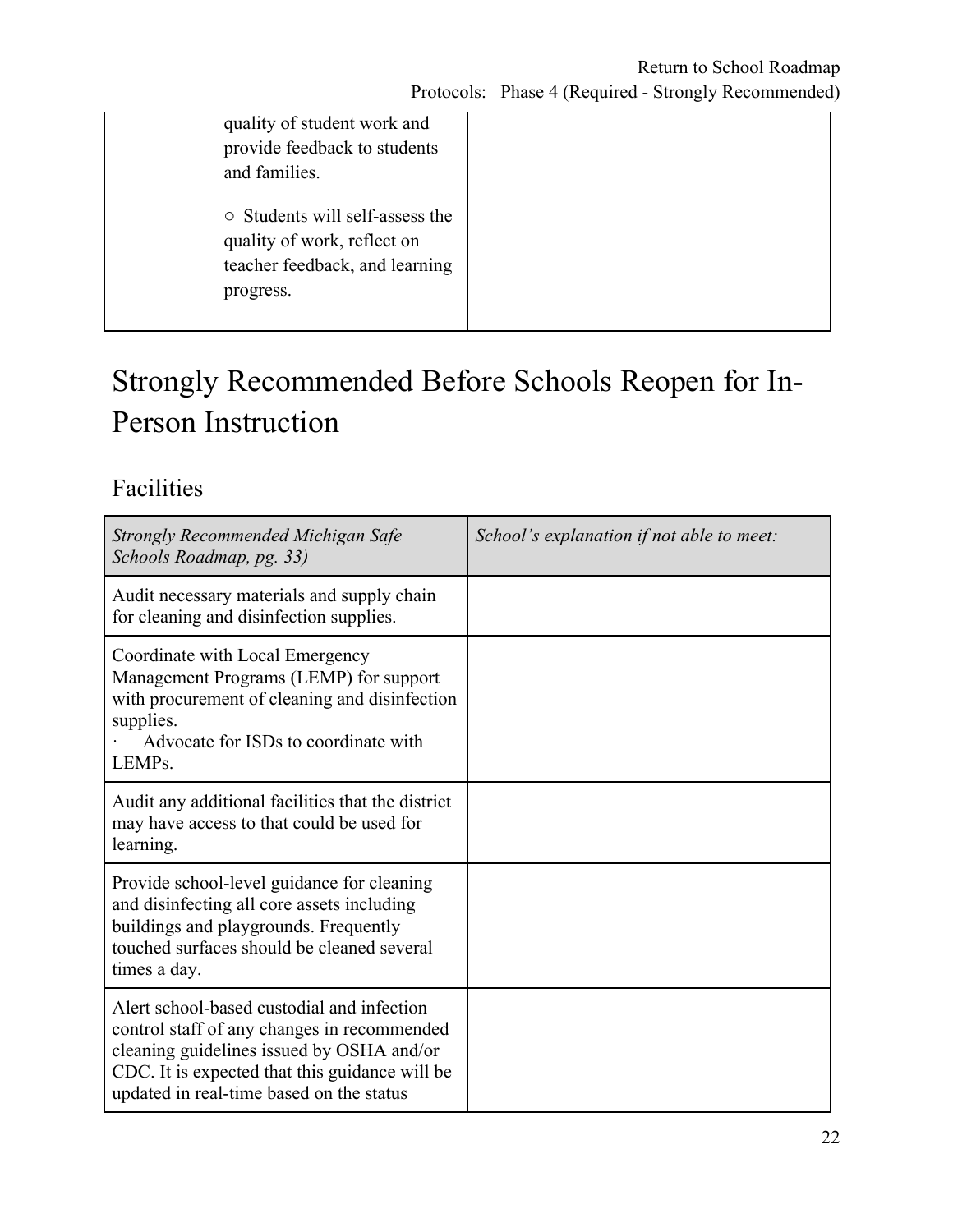| Encourage schools to convene custodial and<br>facilities staff to review and make actionable<br>district guidance regarding cleaning and<br>disinfection.                                                                                                                                                                                                                                                                                                                                                                                                                                                                                                                                                                                                                                         |  |
|---------------------------------------------------------------------------------------------------------------------------------------------------------------------------------------------------------------------------------------------------------------------------------------------------------------------------------------------------------------------------------------------------------------------------------------------------------------------------------------------------------------------------------------------------------------------------------------------------------------------------------------------------------------------------------------------------------------------------------------------------------------------------------------------------|--|
| Encourage schools to provide advanced<br>training for custodial staff.                                                                                                                                                                                                                                                                                                                                                                                                                                                                                                                                                                                                                                                                                                                            |  |
| Custodial staff should continue deep cleaning<br>over the summer.                                                                                                                                                                                                                                                                                                                                                                                                                                                                                                                                                                                                                                                                                                                                 |  |
| Audit all school buildings with a focus on:<br>How many classrooms are available;<br>The size of each classroom;<br>Additional spaces that are available (e.g.,<br>gym, lunchroom, auditorium);<br>The ventilation in each classroom.                                                                                                                                                                                                                                                                                                                                                                                                                                                                                                                                                             |  |
| Audit school security protocols to decide if<br>any process changes need to be implemented.                                                                                                                                                                                                                                                                                                                                                                                                                                                                                                                                                                                                                                                                                                       |  |
| School security staff should follow CDC<br>protocols if interacting with the general<br>public.                                                                                                                                                                                                                                                                                                                                                                                                                                                                                                                                                                                                                                                                                                   |  |
| Maintain facilities for in-person school<br>operations.<br>Check HVAC systems at each building to<br>ensure that they are running efficiently.<br>Air filters should be changed regularly.<br>Custodial staff should distribute<br>wastebaskets, tissues, and CDC-approved<br>soap to every office and classroom so that<br>these materials can be used upon entry and<br>exit into any discrete location and during<br>travel between sites.<br>Signage about frequent handwashing,<br>cough etiquette, and nose blowing should be<br>widely posted, disseminated, and encouraged<br>through various methods of communication.<br>Custodial staff should follow guidance<br>from the CDC about the use of facial<br>coverings and special respirators at use when<br>performing cleaning duties. |  |
| School leaders should conduct and document                                                                                                                                                                                                                                                                                                                                                                                                                                                                                                                                                                                                                                                                                                                                                        |  |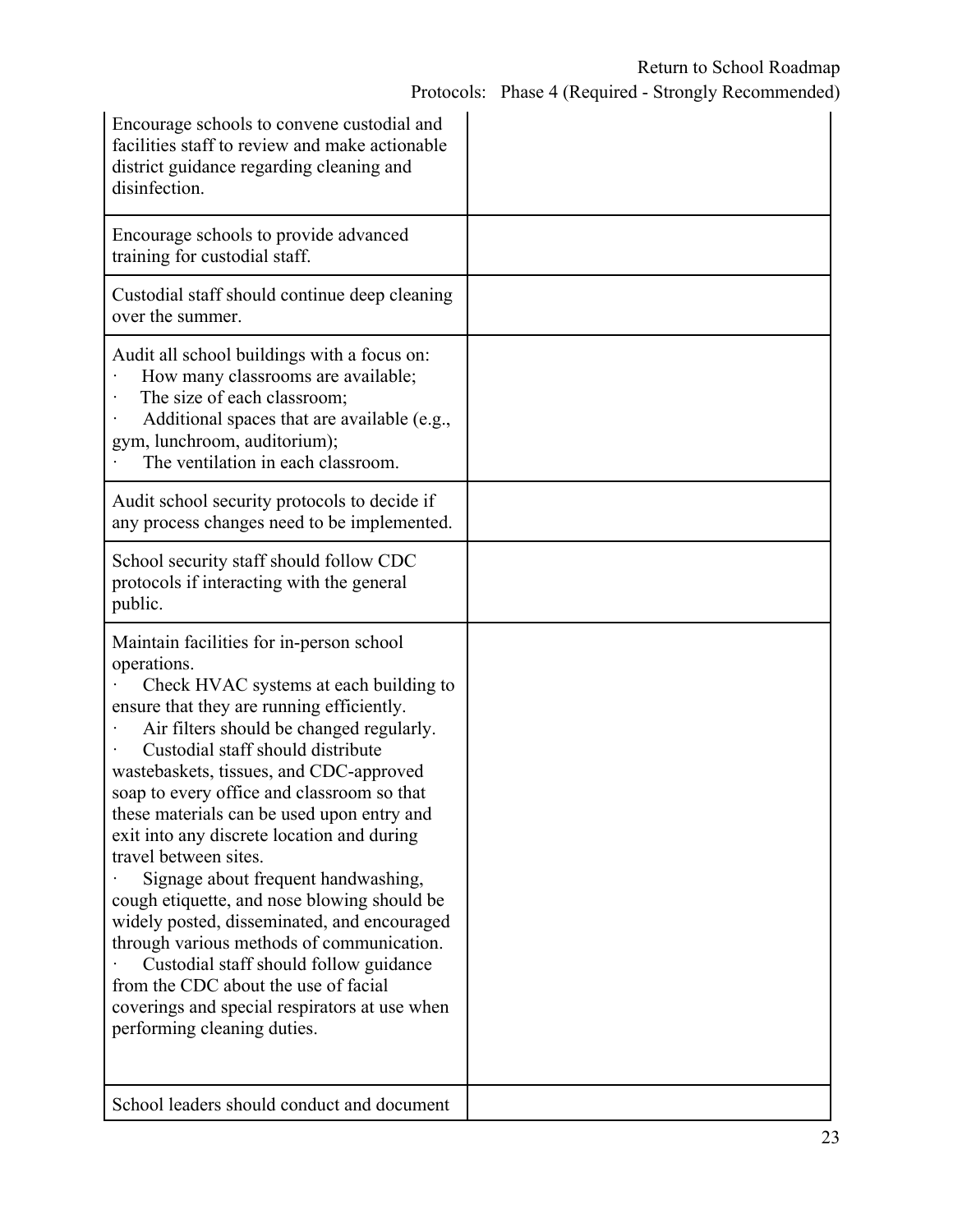| a facility walk-through with the custodial<br>services team to ensure that the classrooms,<br>common spaces, and the exterior are ready for<br>staff and students                                                                                     |  |
|-------------------------------------------------------------------------------------------------------------------------------------------------------------------------------------------------------------------------------------------------------|--|
| Procure level-1 facial coverings, including<br>those with a transparent front, for preK-5<br>teachers, low income students, and students<br>with special needs.                                                                                       |  |
| Procure level-1 surgical masks for cleaning<br>and janitorial staff.                                                                                                                                                                                  |  |
| Strongly Recommended If Schools are<br>Instructed to Close for In-Person Instruction<br>(Michigan Safe Schools Roadmap, pg. 34)                                                                                                                       |  |
| Activate school cleaning and disinfection<br>protocols according to the CDC School<br>Decision Tree. Custodial staff should wear<br>surgical masks when performing cleaning<br>duties.<br>Maintain facilities for resumption of<br>school operations. |  |

### Budget, Food Service, Enrollment, and Staffing

| Strongly Recommended (Michigan Safe<br>Schools Roadmap, pg 34)                                                                                                                                                                |  |
|-------------------------------------------------------------------------------------------------------------------------------------------------------------------------------------------------------------------------------|--|
| Support schools in assessing student arrival<br>protocols. This should include how students<br>arrive at and depart from school (e.g., school<br>bus, dropped off via car, drive themselves,<br>walk, public transportation). |  |
| Support schools in conducting staff and<br>student outreach to understand who is coming<br>back.<br>For staff, this should include a breakdown<br>of the staff – administrators, educators,                                   |  |
| support staff, full-time nurses, part-time                                                                                                                                                                                    |  |
| nurses, school counselors, etc.<br>Develop a staffing plan to account for                                                                                                                                                     |  |
| teachers and staff who are not returning or are                                                                                                                                                                               |  |
| at risk (i.e., those who are 65 years or have an<br>underlying medical condition and decide not                                                                                                                               |  |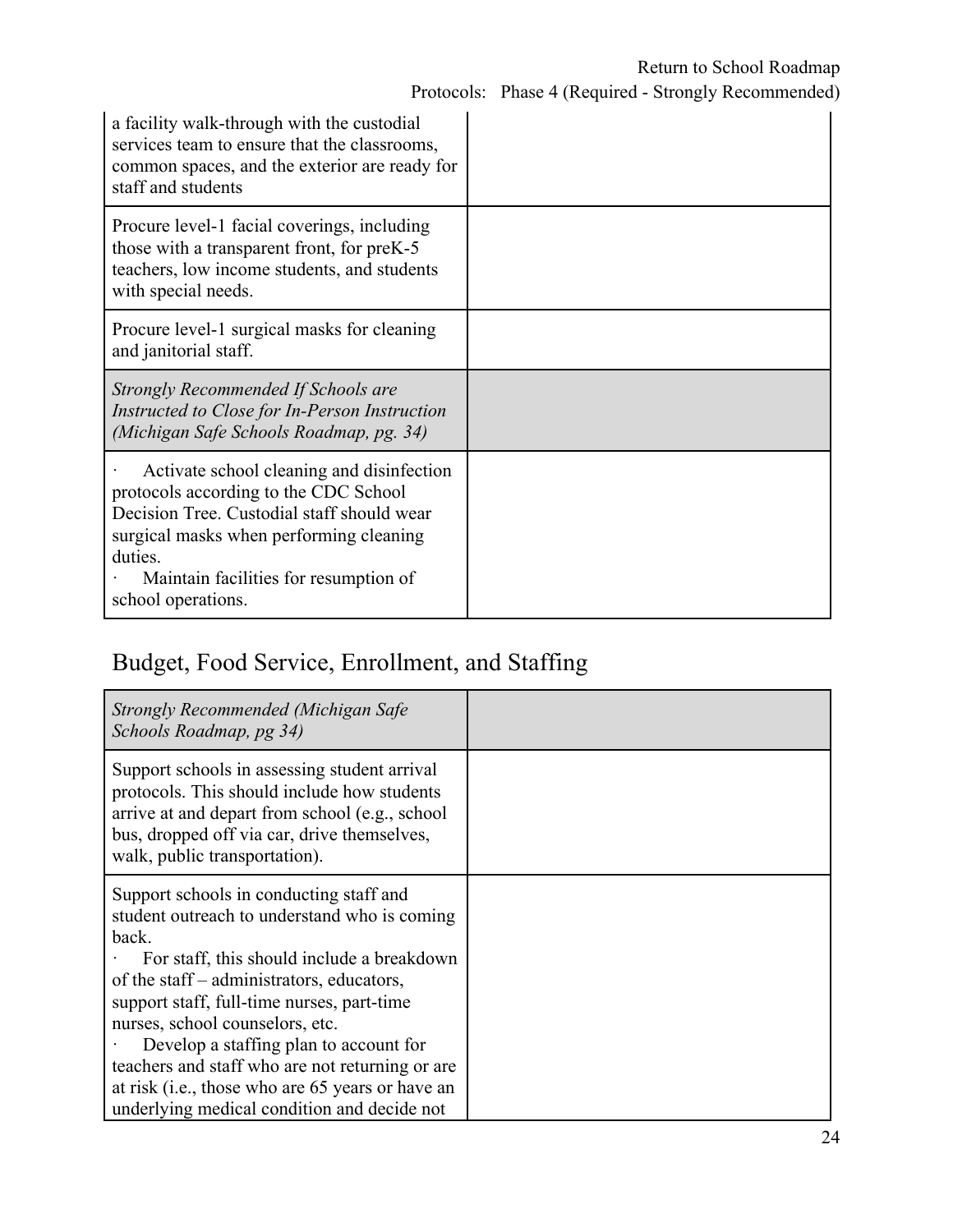| to return).<br>For students, this should include those<br>with preexisting conditions who may need a<br>remote learning environment.                                                   |                                                                                                  |
|----------------------------------------------------------------------------------------------------------------------------------------------------------------------------------------|--------------------------------------------------------------------------------------------------|
| Assess need for new or additional positions<br>with a specific focus on student and staff<br>wellness, technology support, and other<br>COVID-19 related needs.                        | Financial constraints and current enrollment,<br>limit the school ability to hire new positions. |
| Work with relevant local bargaining units to<br>assess how job responsibilities may shift in<br>light of COVID-19 and how new or additional<br>responsibilities will be accounted for. | School and Diocese is a non-union workplace.                                                     |
| Recruit, interview and hire new staff.                                                                                                                                                 | Financial constraints and enrollment limit the<br>school's ability to hire new staff.            |
| Consider redeploying underutilized staff to<br>serve core needs.                                                                                                                       | School has no underutilized staff.                                                               |
| Where possible, and in partnership with local<br>bargaining units, identify and modify staff<br>positions, that would enable high-risk staff to<br>provide remote services.            | School and Diocese is a non-union workplace.                                                     |
| Communicate any student enrollment or<br>attendance policy changes with school staff<br>and families.                                                                                  |                                                                                                  |
| Provide guidance to school leaders for<br>recruiting, interviewing, and hiring staff<br>remotely                                                                                       |                                                                                                  |
| Seek and provide guidance on use of CARES<br>Act funding for key purchases (e.g., cleaning<br>supplies).                                                                               | School is relying on the public school district<br>to inform of available CARES Act funding.     |
| Coordinate services with related service<br>providers, in the school and community, to<br>identify and address new student and adult<br>needs.                                         |                                                                                                  |
| Inventory how many substitute teachers are<br>available.                                                                                                                               |                                                                                                  |
| Build and send back to school<br>communications to all relevant stakeholders<br>(i.e., families, school staff) and include                                                             |                                                                                                  |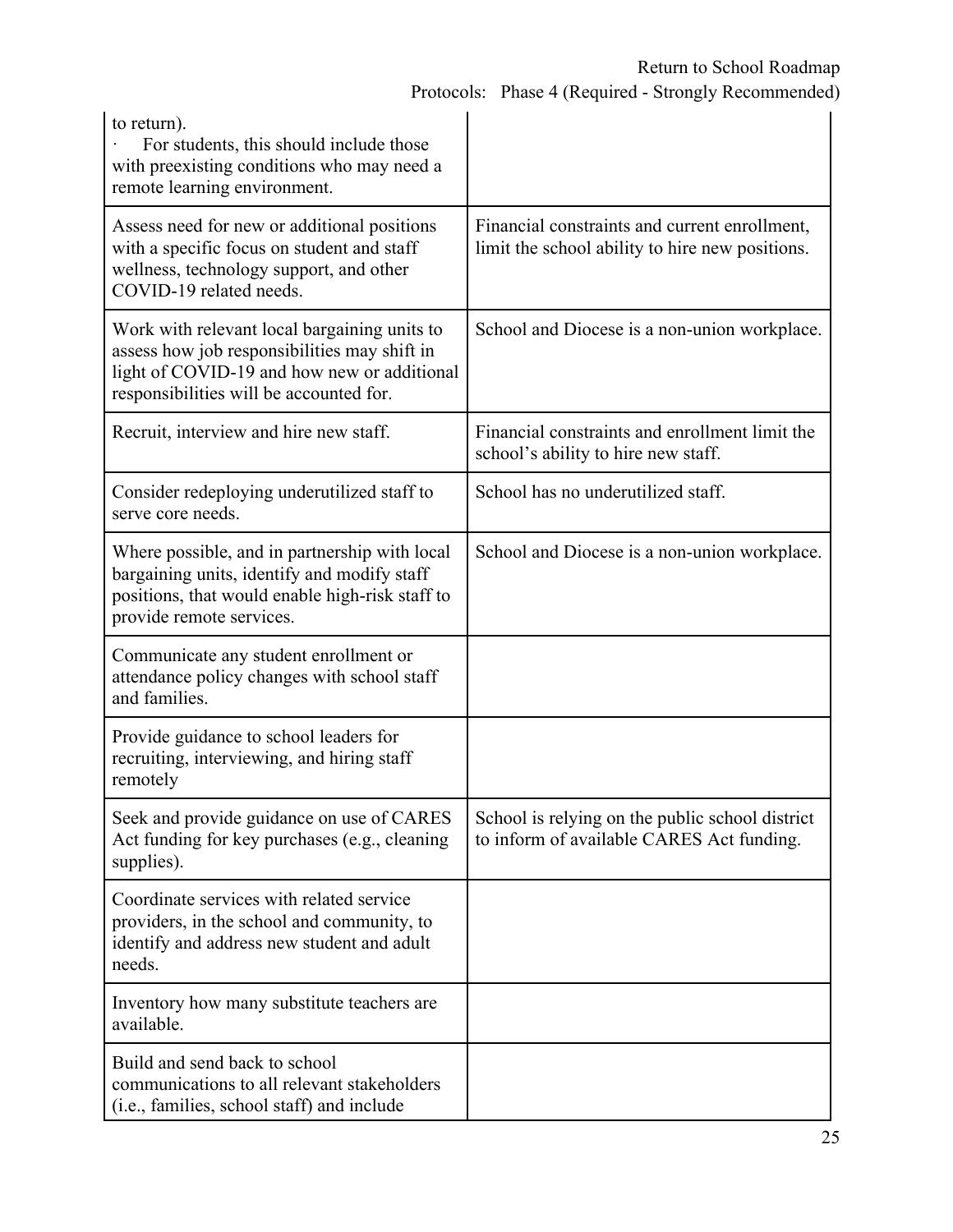Protocols: Phase 4 (Required - Strongly Recommended)

| updates across all policies and procedures.                                                                                                                                                                           |                                     |
|-----------------------------------------------------------------------------------------------------------------------------------------------------------------------------------------------------------------------|-------------------------------------|
| Verify that student and staff handbooks and<br>planners are printed and ready for distribution<br>and/or are available digitally. Create a master<br>list of any changes to distribute at the first<br>staff meeting. |                                     |
| Consult legal counsel to preemptively address<br>liability questions, related concerns, or vendor<br>issues relative to COVID-19 and share with<br>school leaders.                                                    | Diocese legal council is consulted. |
| Engage school leaders in a budgeting exercise<br>to help plan for changing enrollment patterns,<br>new staffing needs, and resource constraints<br>or additional dollars.                                             |                                     |
| Work with school leaders to orient new<br>school staff to any operational changes.                                                                                                                                    |                                     |
| Create master teaching schedules, student and<br>faculty arrival/dismissal schedules, bus<br>schedules, lunch schedules for staff and<br>students, and bell schedules with safety<br>protocols in mind.               |                                     |
| Collaborate with food service staff to ensure<br>any necessary food handling changes are<br>implemented based on local public health<br>guidance.                                                                     |                                     |

# Technology

| Strongly Recommended(Michigan Safe<br>Schools Roadmap pg. 35)                                                                                      | School's explanation if not able to meet: |
|----------------------------------------------------------------------------------------------------------------------------------------------------|-------------------------------------------|
| Survey families to collect information about<br>the numbers, types, and condition of devices<br>used in their homes to support remote<br>learning. |                                           |
| Designate a single point of contact in each<br>school to plan and communicate with district<br>technology teams                                    |                                           |
| Develop a district technology plan that                                                                                                            |                                           |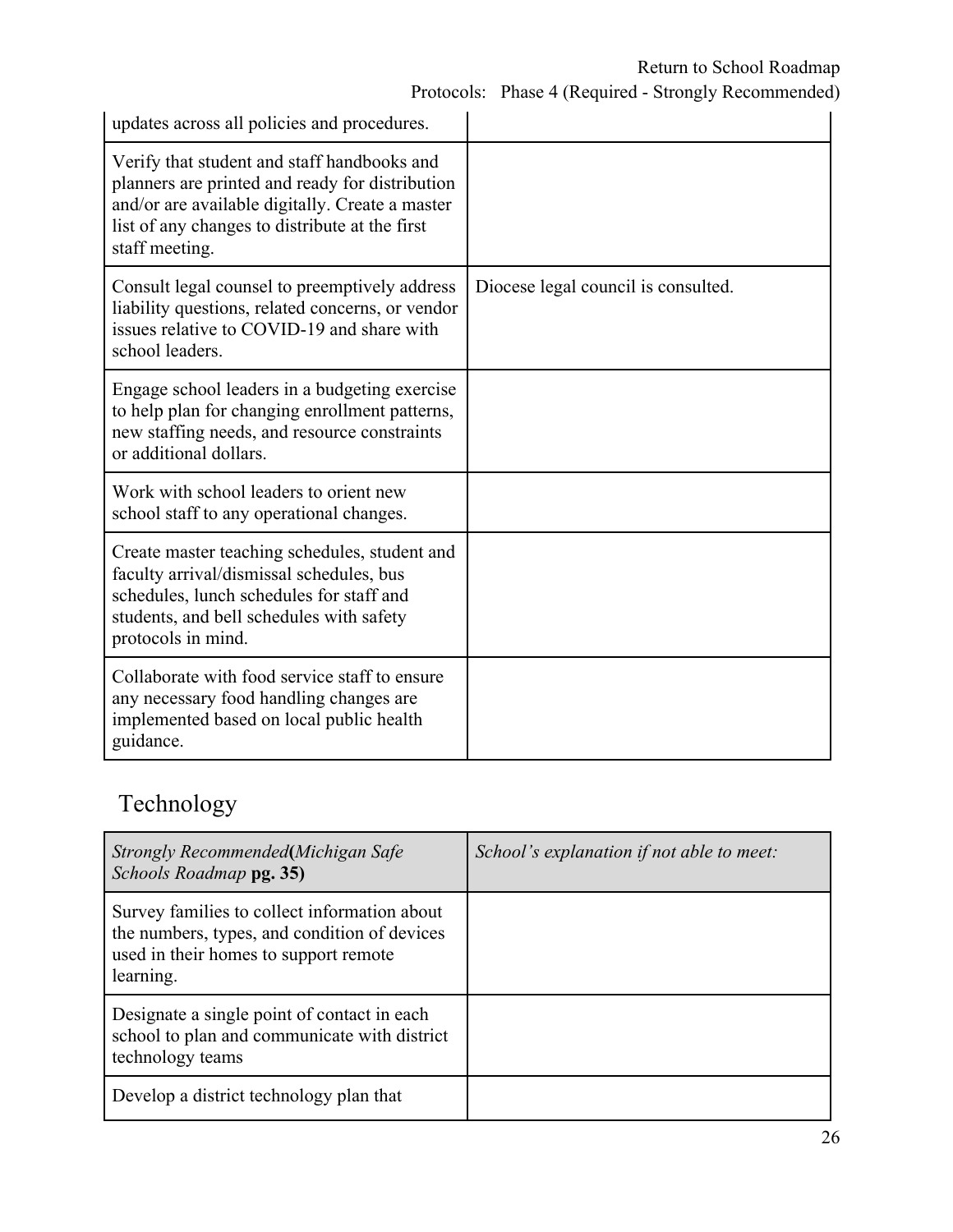| includes guidance for schools. If possible,<br>include training and support for educators to<br>adapt remote learning for the classroom                                                                                                                                                                                                                                                                                                                                                                                        |  |
|--------------------------------------------------------------------------------------------------------------------------------------------------------------------------------------------------------------------------------------------------------------------------------------------------------------------------------------------------------------------------------------------------------------------------------------------------------------------------------------------------------------------------------|--|
| Identify a device and/or general technology<br>support lead for each school. Consider<br>elevating that position to a more formal role<br>and providing additional support potentially<br>with parent volunteers.                                                                                                                                                                                                                                                                                                              |  |
| Assign technology process leaders to key<br>efforts and publish their contact information<br>on the district intranet and/or internet.                                                                                                                                                                                                                                                                                                                                                                                         |  |
| Where practical given demands on parents or<br>guardians, consider identifying family<br>technology liaisons to support communication<br>regarding the use of technology. (For<br>example, the existing parent organization may<br>be able to fulfill this role).                                                                                                                                                                                                                                                              |  |
| Develop district-wide procedures for return<br>and inventory of district owned devices as<br>part of a return to school technology plan. The<br>procedures should include:<br>Safely bagging devices collected at<br>schools;<br>Sanitizing the devices prior to a repair or<br>replacement evaluation;<br>Ordering accessories that may be needed<br>over the summer; and<br>Conducting prepared maintenance<br>routines to remove malware and fix standard<br>issues including, screen, keyboard, or battery<br>replacement. |  |
| Identify an asset tracking tool.                                                                                                                                                                                                                                                                                                                                                                                                                                                                                               |  |
| Identify a vendor to assist with processing,<br>returning, and maintaining devices, if needed.                                                                                                                                                                                                                                                                                                                                                                                                                                 |  |
| Develop on-site triage of staff and student<br>devices to minimize the time that staff may be<br>without a device                                                                                                                                                                                                                                                                                                                                                                                                              |  |
| Prepare the Infrastructure Evaluation process.<br>Every WiFi access point and wired network<br>device should be tested.                                                                                                                                                                                                                                                                                                                                                                                                        |  |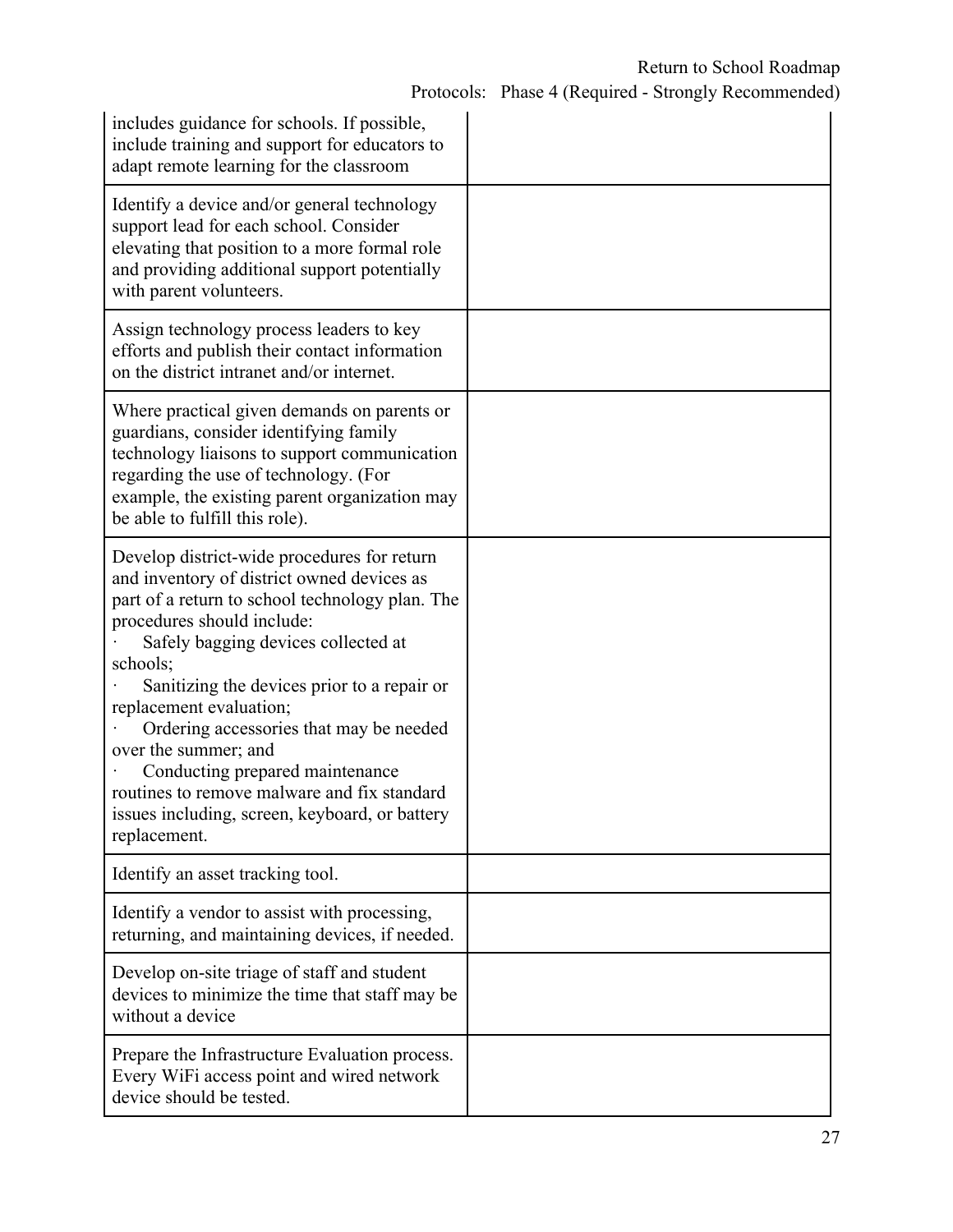Protocols: Phase 4 (Required - Strongly Recommended)

| Develop a technology support plan for<br>families.                                                                                                                                                                                                                                                                                                                                                                                                                                                   |  |
|------------------------------------------------------------------------------------------------------------------------------------------------------------------------------------------------------------------------------------------------------------------------------------------------------------------------------------------------------------------------------------------------------------------------------------------------------------------------------------------------------|--|
| <b>Strongly Recommended If Schools are</b><br><b>Instructed to Close for In-Person</b><br><b>Instruction</b>                                                                                                                                                                                                                                                                                                                                                                                         |  |
| Deploy digital learning devices and move to<br>virtual learning.                                                                                                                                                                                                                                                                                                                                                                                                                                     |  |
| Communicate consistent procedures for return<br>and inventory of school owned devices as part<br>of a return to school technology plan. The<br>procedures should include:<br>Safely bagging devices collected at<br>schools;<br>Transporting them to a central location;<br>Sanitizing the devices prior to a repair or<br>replacement evaluation;<br>Conducting prepared maintenance<br>routines to remove malware and fix standard<br>issues including screen, keyboard, or battery<br>replacement |  |
| Ensure that school and community access<br>points and wired network devices are<br>functional.                                                                                                                                                                                                                                                                                                                                                                                                       |  |
| <b>Strongly Recommended When Schools</b><br><b>Reopen for In-Person Instruction</b>                                                                                                                                                                                                                                                                                                                                                                                                                  |  |
| Organize and centralize online resources that<br>were created, published, or distributed by<br>teachers and others during the closure period.                                                                                                                                                                                                                                                                                                                                                        |  |
| Compile technology-facing lessons learned<br>for inclusion in the district's updated remote<br>learning plan.                                                                                                                                                                                                                                                                                                                                                                                        |  |
| Review issue tracking and inventory results<br>frequently as a way of understanding the<br>quality and progress of technology processes<br>in your district.                                                                                                                                                                                                                                                                                                                                         |  |
| Continue infrastructure evaluations until all<br>issues are resolved.                                                                                                                                                                                                                                                                                                                                                                                                                                |  |
| Identify chronic technology issues that arose                                                                                                                                                                                                                                                                                                                                                                                                                                                        |  |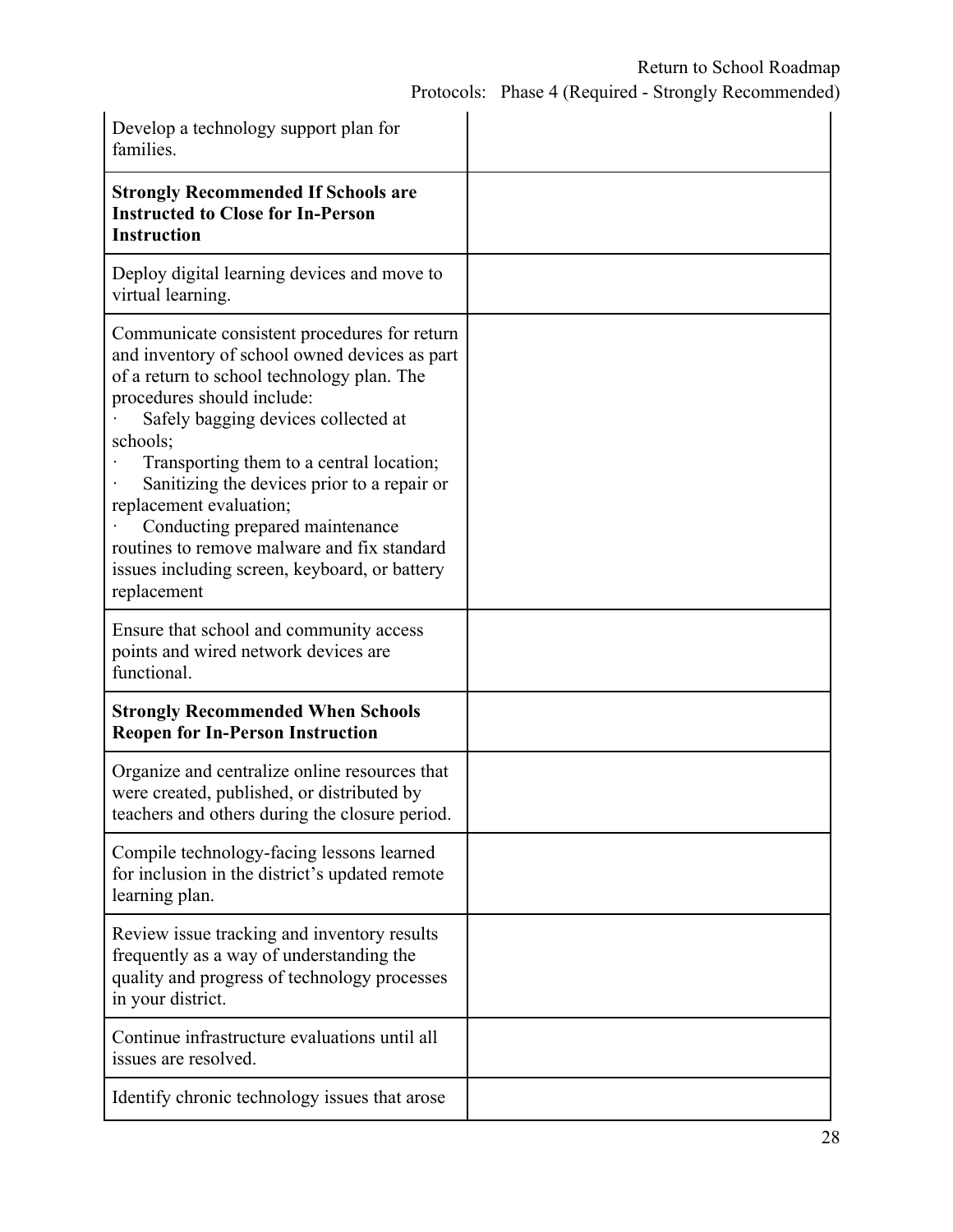during the school closure period and use them to begin the development of a long-term technology maintenance plan.

### Transportation

| Strongly Recommended (Michigan Safe<br>Schools Roadmap, pg. 36)                                                                                                                                                                                                                                                                                                                                                                                                                                                                                                                                                                                                                                        | <b>DTF</b> Position |
|--------------------------------------------------------------------------------------------------------------------------------------------------------------------------------------------------------------------------------------------------------------------------------------------------------------------------------------------------------------------------------------------------------------------------------------------------------------------------------------------------------------------------------------------------------------------------------------------------------------------------------------------------------------------------------------------------------|---------------------|
| Inventory buses, contractors, including any<br>vehicles used for transporting students<br>to/from school or to other school events, and<br>students riding buses. Address questions, such<br>as:<br>How many buses are or could be made<br>available in the district?<br>How much variation is there in the size<br>and maximum capacity of buses in the<br>district?<br>How have the buses been currently or<br>historically used (i.e., transportation to/ from<br>school, transportation for multiple schools,<br>athletic events, food service delivery)?<br>How many drivers will be returning?<br>How many are in the training pipeline? What<br>is the plan to address any shortage of drivers? | NA (most schools)   |
| Assess whether any bus contractors have been<br>impacted by COVID-19 (i.e., closed or opt-<br>out from current routes).                                                                                                                                                                                                                                                                                                                                                                                                                                                                                                                                                                                | NA (most schools)   |
| Inventory bus drivers to understand the extent<br>of high-risk populations.                                                                                                                                                                                                                                                                                                                                                                                                                                                                                                                                                                                                                            | NA (most schools)   |
| Finalize bus procedures for bus drivers and<br>students that are informed by public health<br>protocols.                                                                                                                                                                                                                                                                                                                                                                                                                                                                                                                                                                                               | NA (most schools)   |
| Encourage close collaboration between<br>transportation and IEP teams to monitor<br>changes to students' IEPs and implement<br>accordingly                                                                                                                                                                                                                                                                                                                                                                                                                                                                                                                                                             | NA (most schools)   |
| <b>Strongly Recommended if Schools Are</b><br><b>Instructed to Close for In-Person</b><br><b>Instruction</b>                                                                                                                                                                                                                                                                                                                                                                                                                                                                                                                                                                                           |                     |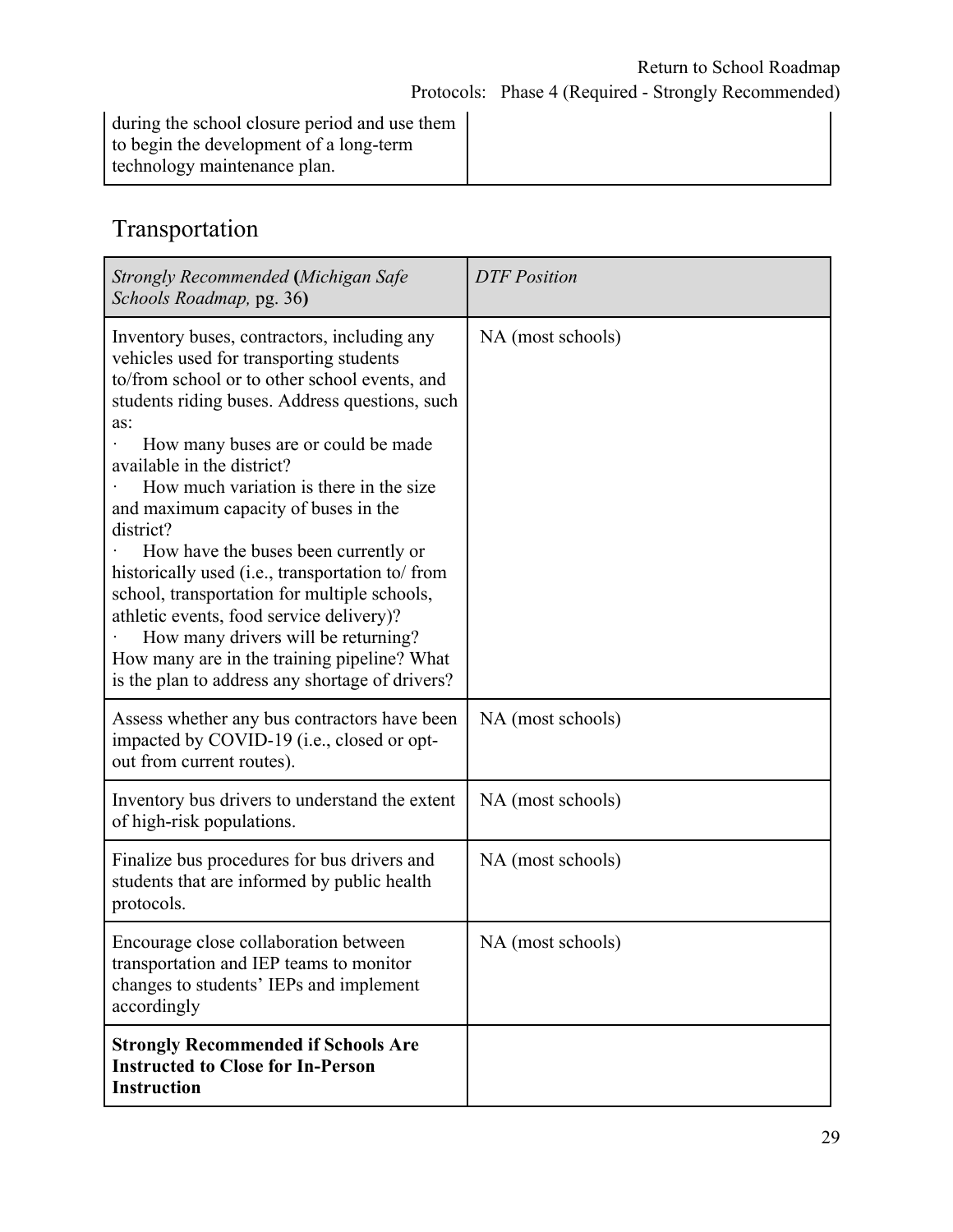| Utilize buses to provide food service and | NA (most schools) |
|-------------------------------------------|-------------------|
| delivery of instructional materials where |                   |
| possible                                  |                   |
|                                           |                   |

###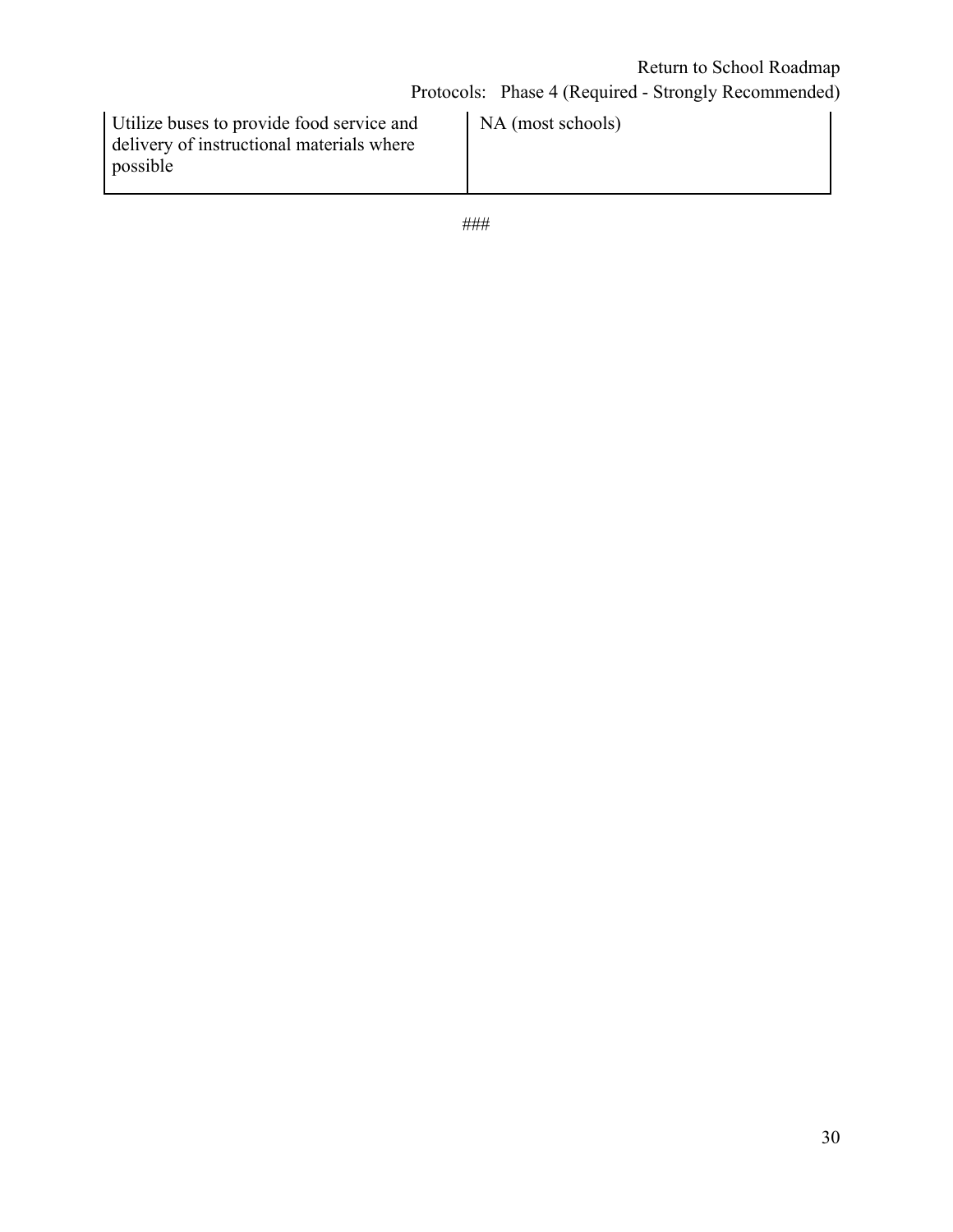# COVID-19 PHASE 5 PREPAREDNESS AND RESPONSE PLAN

(Executive Order 2020-142 School Preparedness Plan Template)

School Name: Our Lady of Lake Huron School Address: 222 Court Street Harbor Beach, MI 48441 Web Address of the School: https://www.ollhschool.org Name of Authorizing Body: Diocese of Saginaw

Approved August 14, 2020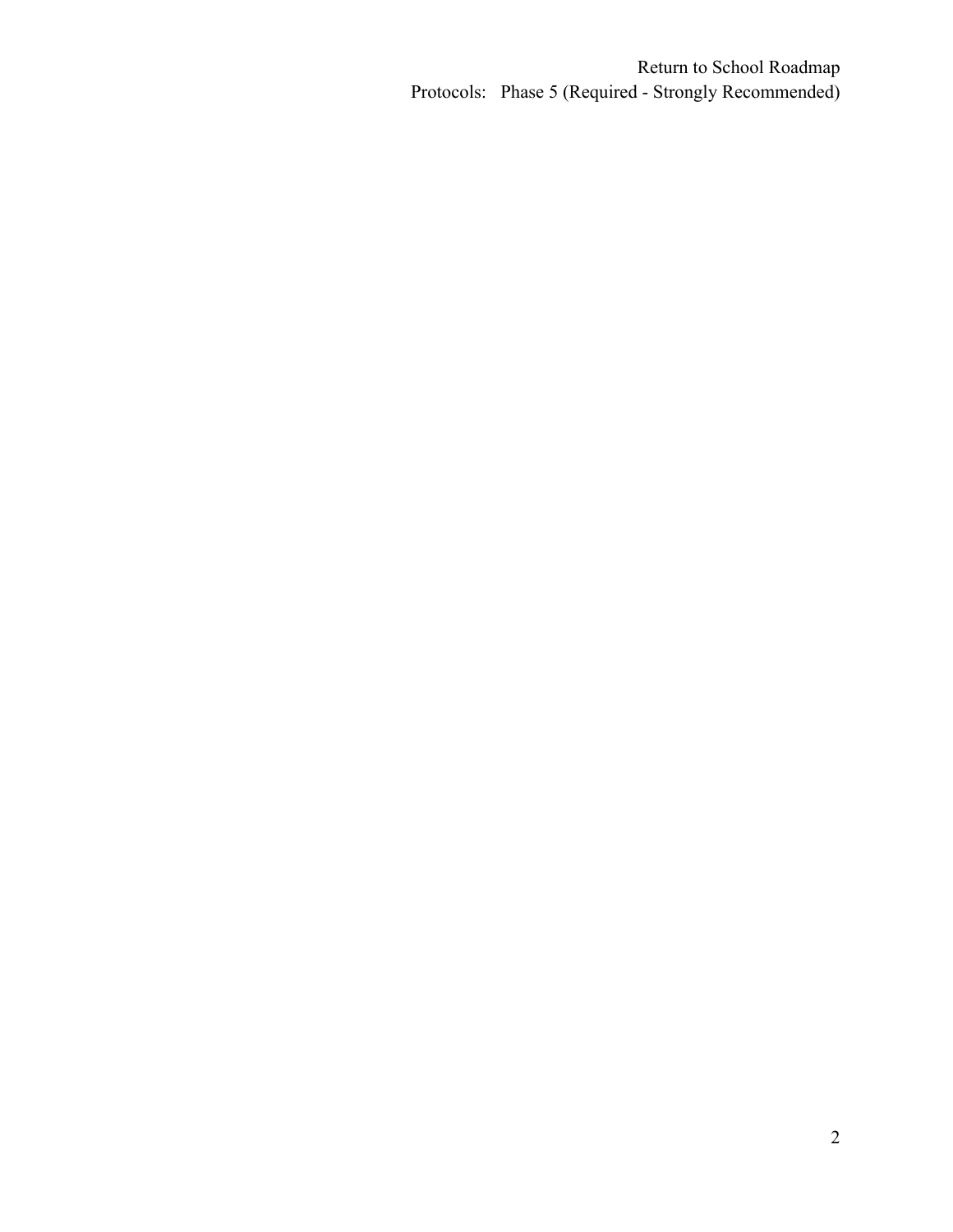# Table of Contents

| $\mathbf{1}$   |  |
|----------------|--|
| 1              |  |
| 1              |  |
| 3              |  |
| $\overline{4}$ |  |
| 5              |  |
| 7              |  |
| 8              |  |
| 9              |  |
| 10             |  |
| 11             |  |
| 12             |  |
| 13             |  |
| 13             |  |
| 15             |  |
| 15             |  |
| 16             |  |
| 17             |  |
| 18             |  |
| 20             |  |
| 21             |  |
| 21             |  |
| 24             |  |
| 25             |  |
|                |  |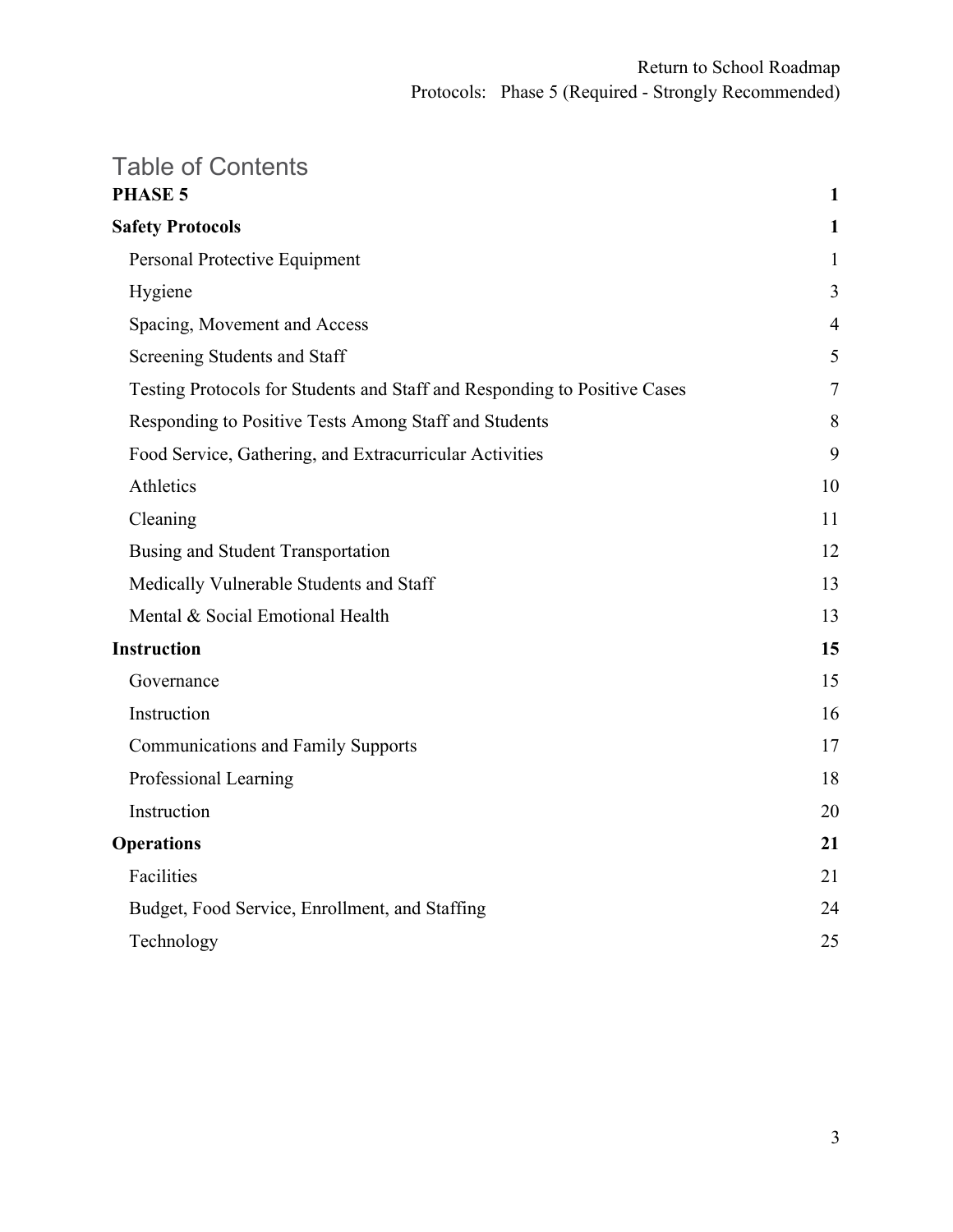[Executive Order 2020-142](https://content.govdelivery.com/attachments/MIEOG/2020/06/30/file_attachments/1485859/EO%202020-142.pdf) "provides a structure to support all schools in Michigan as they plan for a return of pre-K-12 education in the fall. Under the order, school districts must adopt a COVID-19 Preparedness and Response Plan laying out how they will cope with the disease across the various phases of the [Michigan Safe Start Plan.](https://www.michigan.gov/documents/whitmer/MI_SAFE_START_PLAN_689875_7.pdf) In turn, the accompanying Michigan Return to School Roadmap offers a guide to the types of safety protocols appropriate during each phase. There's no one-size-fits-all solution: What works in Lansing may not work in Sault Sainte Marie. Districts will retain the flexibility to tailor their instruction to their particular needs and to the disease conditions present in their regions." (EO-2020-142)

If schools are unable to meet the strongly recommended actions, an explanation is listed below.

# PHASE 5

# Safety Protocols

### Personal Protective Equipment

| Strongly Recommended (pg. 38)                                                                                                                                                                                                                                                                                                                                                                                | School's explanation if not able to meet: |
|--------------------------------------------------------------------------------------------------------------------------------------------------------------------------------------------------------------------------------------------------------------------------------------------------------------------------------------------------------------------------------------------------------------|-------------------------------------------|
| Facial coverings should always be worn by<br>staff except for meals. Facial coverings may<br>be homemade or disposable level-one (basic)<br>grade surgical masks. Any staff member who<br>cannot medically tolerate a facial covering<br>should not wear one. Any staff member that is<br>incapacitated or unable to remove the facial<br>covering without assistance, should not wear<br>a facial covering. |                                           |
| PreK-5 and special education teachers<br>should consider wearing clear masks.<br>Homemade facial coverings should be<br>washed daily.<br>Disposable facial coverings should be<br>disposed of at the end of each day.                                                                                                                                                                                        |                                           |
| Facial coverings should always be worn in<br>hallways and common areas by preK-12<br>students in the building except for during<br>meals. Any student that is unable to medically                                                                                                                                                                                                                            |                                           |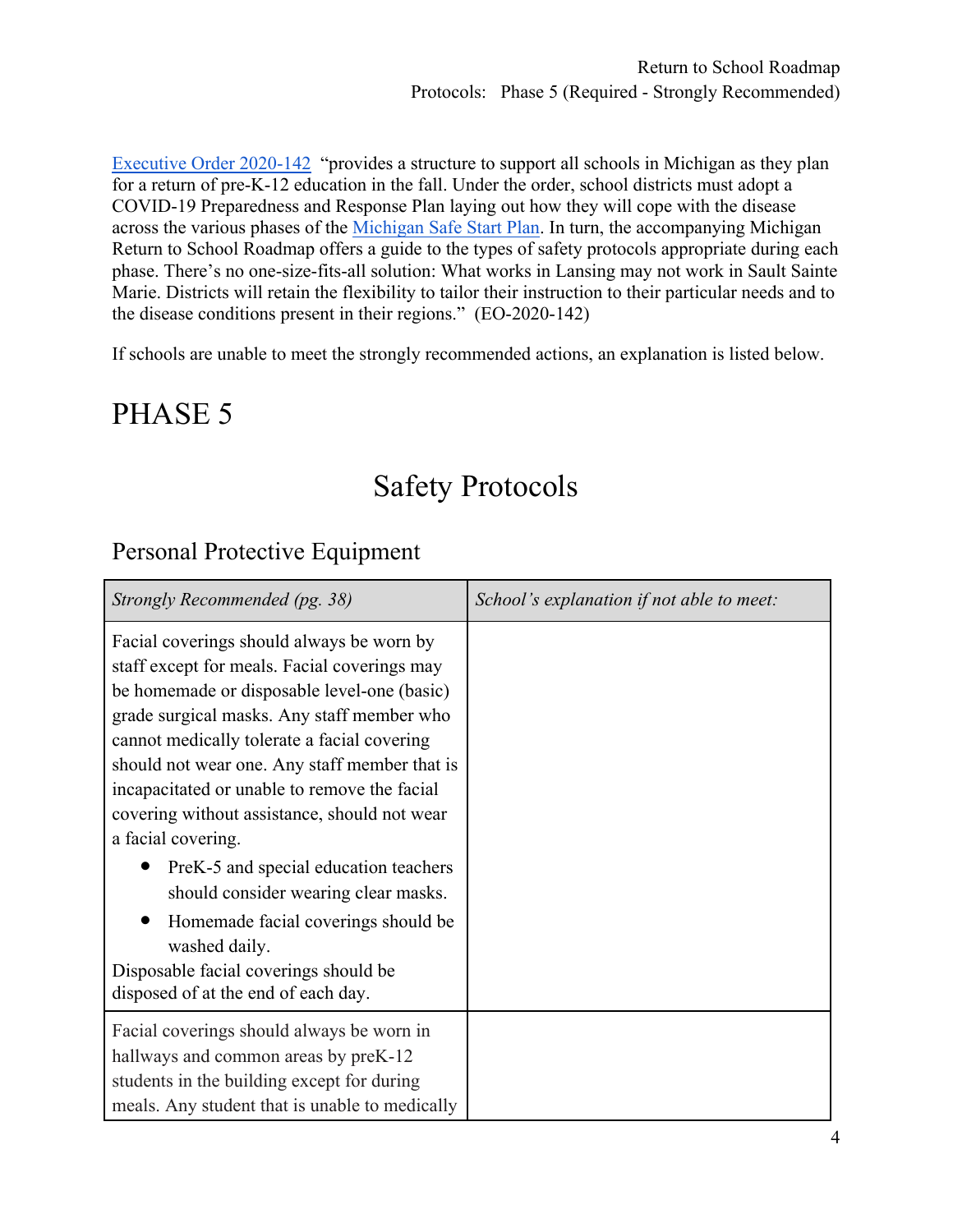| tolerate a facial covering should not wear one.<br>Any student that is incapacitated or unable to<br>remove the facial covering without assistance,<br>should not wear one. Facial coverings may be<br>homemade or disposable level-one (basic)<br>grade surgical masks. If social distancing and<br>cohorting is practiced and enforced, facial<br>coverings for students in grades preK-5 are<br>encouraged but not required.<br>Homemade facial coverings should be<br>washed daily.<br>Disposable facing coverings should be<br>disposed of at the end of each day. |                                  |  |
|-------------------------------------------------------------------------------------------------------------------------------------------------------------------------------------------------------------------------------------------------------------------------------------------------------------------------------------------------------------------------------------------------------------------------------------------------------------------------------------------------------------------------------------------------------------------------|----------------------------------|--|
| Recommended (pg. 38)                                                                                                                                                                                                                                                                                                                                                                                                                                                                                                                                                    |                                  |  |
| Facial coverings should be considered for<br>preK students and students with special needs<br>in hallways and common areas. Facial<br>coverings are not recommended for use in<br>classrooms by children ages 3 and 4.<br>Facial coverings should never be used on<br>children under age 2.                                                                                                                                                                                                                                                                             |                                  |  |
| Facial coverings should be considered for K-5<br>students and students with special needs in<br>classrooms, especially if students and teachers<br>are not placed in cohorts.                                                                                                                                                                                                                                                                                                                                                                                           | Parental Decision is Recommended |  |
| Facial coverings should be worn in<br>classrooms by grades 6-12 students. Any<br>student who cannot medically tolerate a facial<br>covering must not wear one. Any student that<br>is incapacitated or unable to remove the facial<br>covering without assistance, must not wear<br>one.                                                                                                                                                                                                                                                                                |                                  |  |
| Gloves are not required except for custodial<br>staff or teachers cleaning their classrooms                                                                                                                                                                                                                                                                                                                                                                                                                                                                             |                                  |  |

# Hygiene

*Strongly Recommended (pg. 38-39) School's explanation if not able to meet:*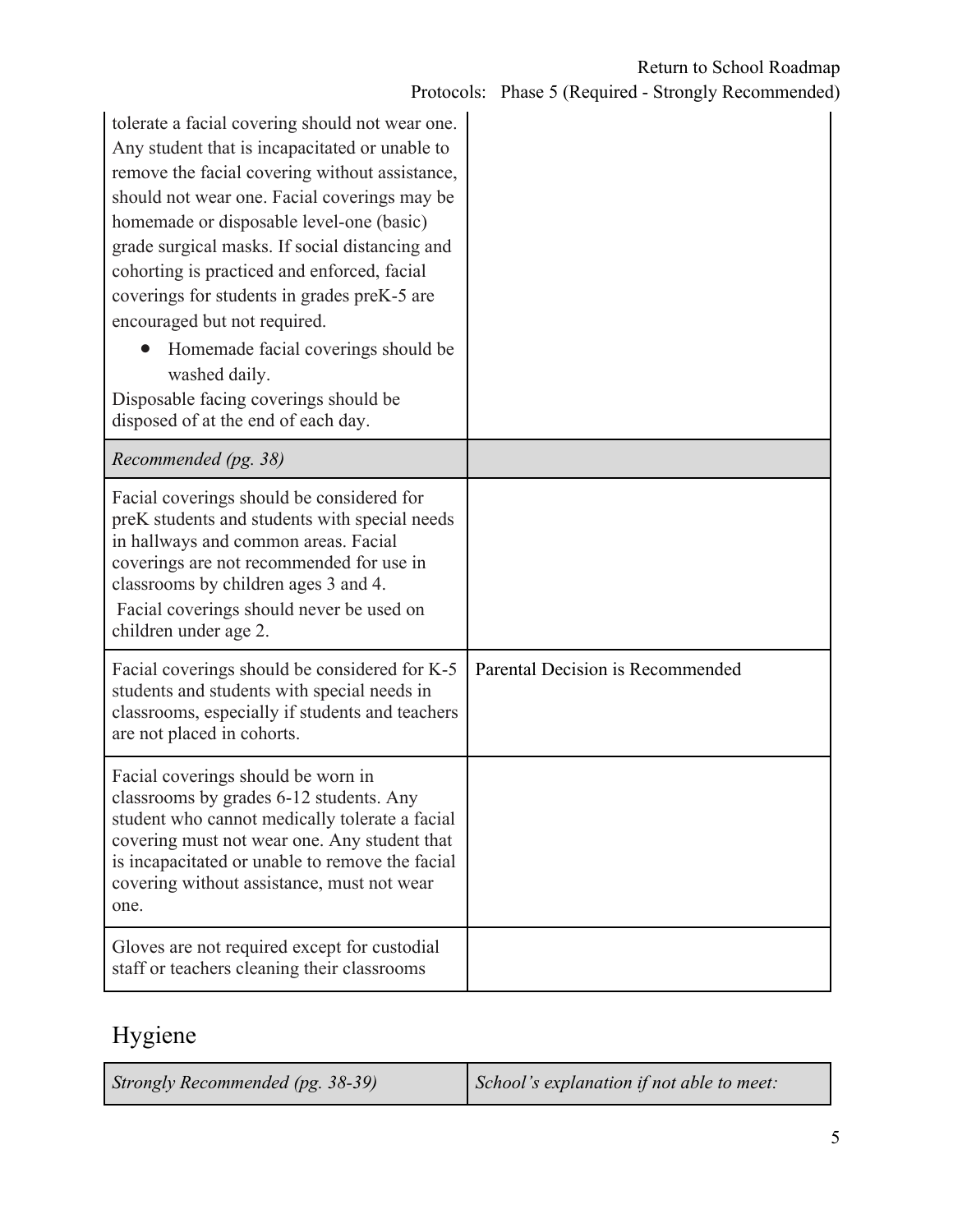| Provide adequate supplies to support healthy<br>hygiene behaviors (including soap, hand<br>sanitizer with at least 60% alcohol for safe use<br>by staff and students, paper towels, tissues,<br>and signs reinforcing proper handwashing<br>techniques). |                                                                                                                                       |
|----------------------------------------------------------------------------------------------------------------------------------------------------------------------------------------------------------------------------------------------------------|---------------------------------------------------------------------------------------------------------------------------------------|
| Teach and reinforce handwashing with soap<br>and water for at least 20 seconds and/or the<br>safe use of hand sanitizer that contains at least<br>60% alcohol.                                                                                           |                                                                                                                                       |
| Educate staff and students to cough and<br>sneeze into their elbows, or to cover with a<br>tissue. Used tissues should be thrown in the<br>trash and hands washed immediately using<br>proper hand hygiene techniques.                                   |                                                                                                                                       |
| Students should wash their hands or use hand<br>sanitizer after changing any classroom;<br>teachers in the classroom should wash their<br>hands or use sanitizer every time a new group<br>of students enters their room.                                |                                                                                                                                       |
| Recommended (pg. 39)                                                                                                                                                                                                                                     | School's explanation if not able to meet:                                                                                             |
| Systematically and frequently check and refill<br>soap and hand sanitizers.                                                                                                                                                                              |                                                                                                                                       |
| Students and teachers should have scheduled<br>handwashing with soap and water every 2-3<br>hours.                                                                                                                                                       |                                                                                                                                       |
| Limit sharing of personal items and supplies<br>such as writing utensils.                                                                                                                                                                                | Whenever possible, class discretion.                                                                                                  |
| Keep students' personal items separate and in<br>individually labeled cubbies, containers, or<br>lockers                                                                                                                                                 | K-4 has no locker space and utilizes coat<br>hooks in closet area.                                                                    |
| Limit use of classroom materials to small<br>groups and disinfect between uses or provide<br>adequate supplies to assign for individual                                                                                                                  | Parish Education program which utilizes our<br>building, utilizes a Montessori program with<br>hands-on-learning. Groups are small in |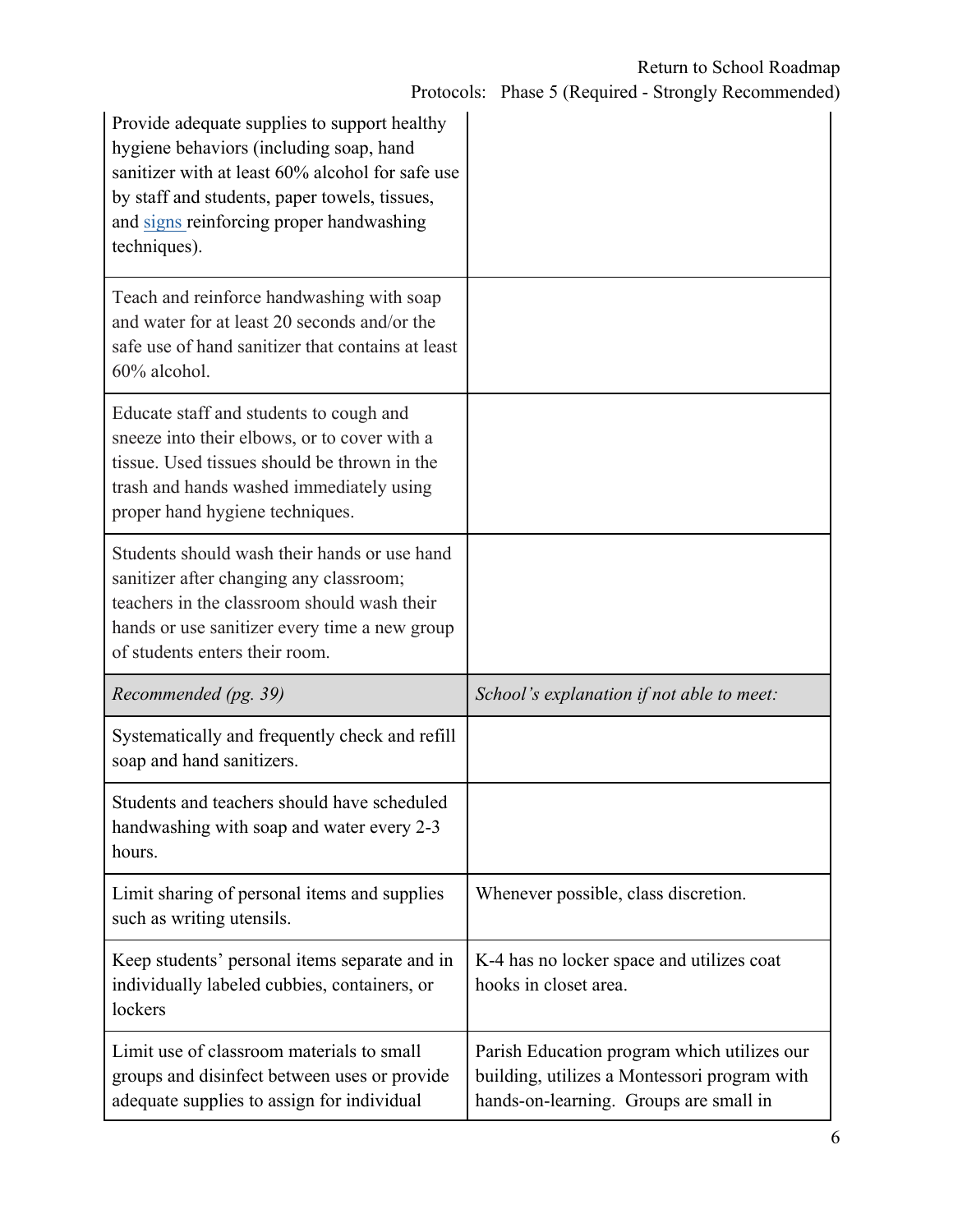Protocols: Phase 5 (Required - Strongly Recommended)

| student use.                                                                                              | number, and disinfection will be conducted<br>frequently                                                                                                                                         |
|-----------------------------------------------------------------------------------------------------------|--------------------------------------------------------------------------------------------------------------------------------------------------------------------------------------------------|
| Procure portable handwashing and/or hand<br>sanitizing stations to set up throughout school<br>buildings. | School does not have the financial resources<br>for purchase of portable hand washing<br>stations. Teachers have adequate supplies for<br>hand washing and sanitizing of classroom<br>equipment. |

# Spacing, Movement and Access

| Strongly Recommended (pg. 39)                                                                                                                                                                       | School's explanation if not able to meet:                                                                                                                                                                                     |
|-----------------------------------------------------------------------------------------------------------------------------------------------------------------------------------------------------|-------------------------------------------------------------------------------------------------------------------------------------------------------------------------------------------------------------------------------|
| None                                                                                                                                                                                                |                                                                                                                                                                                                                               |
| Recommended (pg. 39)                                                                                                                                                                                | School's explanation if not able to meet:                                                                                                                                                                                     |
| Spacing is six feet between desks to the extent<br>that it is feasible.                                                                                                                             | Due to class size in some grades, 6 feet may<br>not be possible. Teachers will arrange desks<br>accordingly to best meet the required 6 feet<br>spacing. Parish program does not have<br>physical space for individual desks. |
| Class sizes should be kept to the level<br>afforded by necessary spacing decisions.                                                                                                                 |                                                                                                                                                                                                                               |
| In classrooms where tables are utilized, space<br>students as far apart as feasible.                                                                                                                |                                                                                                                                                                                                                               |
| Arrange all desks facing the same direction<br>toward the front of the classroom                                                                                                                    |                                                                                                                                                                                                                               |
| Teachers should try to maintain six feet of<br>spacing between themselves and students as<br>much as possible.                                                                                      | Varies by grade level, with teachers aware of<br>the required need to socially distance from<br>students.                                                                                                                     |
| Post signage to indicate proper social<br>distancing. Floor tape or other markers should<br>be used at six-foot intervals where line<br>formation is anticipated.                                   |                                                                                                                                                                                                                               |
| Provide social distancing floor/seating<br>markings in waiting and reception areas.<br>Post signs on the doors of restrooms to<br>indicate proper social distancing and hand<br>hygiene techniques. |                                                                                                                                                                                                                               |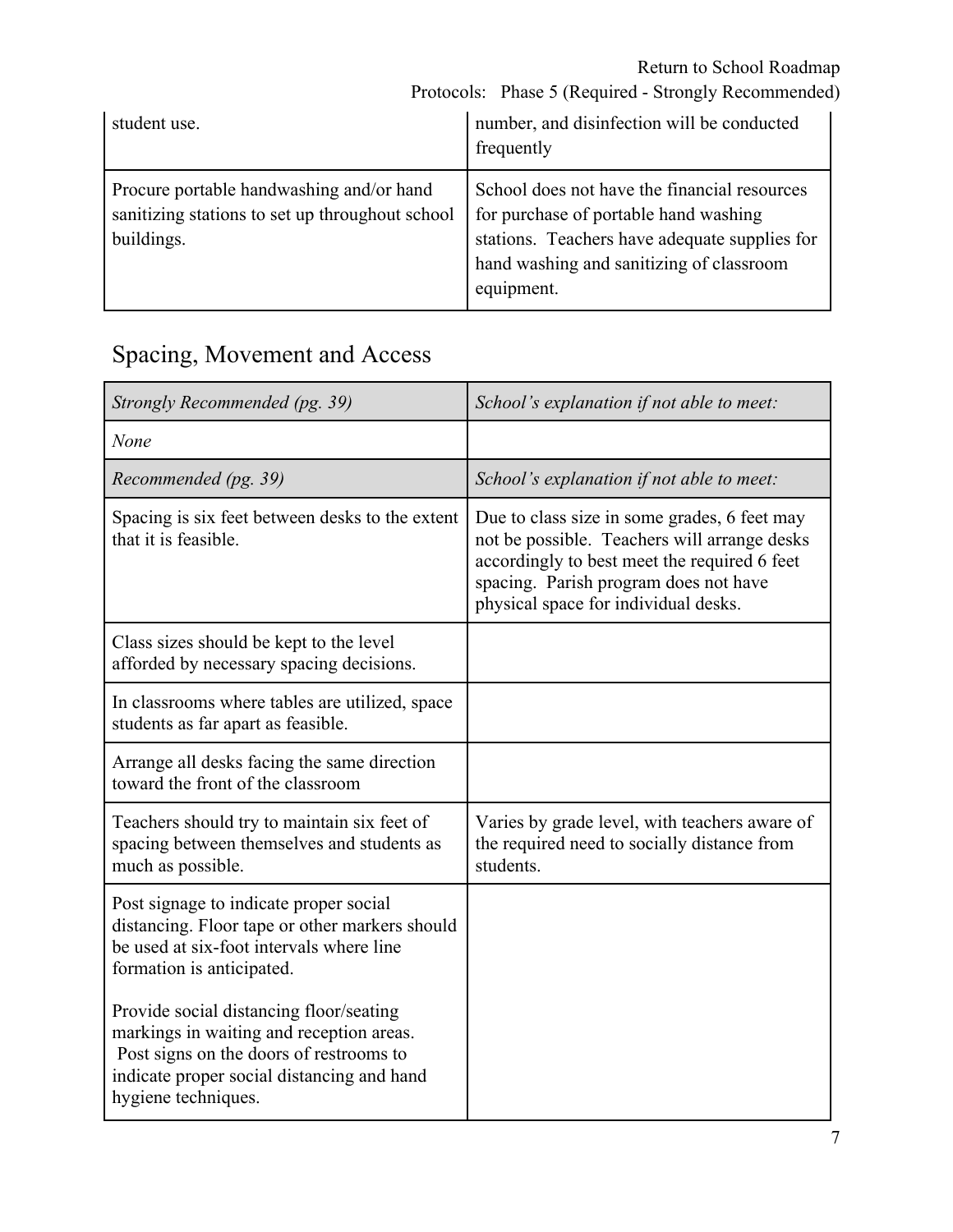| Post signs on the doors of restrooms to<br>indicate proper social distancing.                                                                                                                                                      |  |
|------------------------------------------------------------------------------------------------------------------------------------------------------------------------------------------------------------------------------------|--|
| If a classroom has windows that can open,<br>they should be open as much as possible,<br>weather permitting. Considerations should be<br>made for students with allergy-induced<br>asthma.                                         |  |
| As able, "specials" (like art, music, and<br>library) should be brought to the classrooms<br>instead of having students move to different<br>locations                                                                             |  |
| Flow of foot traffic should be directed in only<br>one direction, if possible. If one-way flow is<br>not possible, hallways can be divided with<br>either side following the same direction.                                       |  |
| Efforts should be made to keep six feet of<br>distance between people in the hallways.<br>Staggered movements at incremental intervals<br>should be used if feasible to minimize the<br>number of persons in the hallways as able. |  |
| Have staff monitor arrival and dismissal to<br>discourage congregating and ensure students<br>go straight from a vehicle to their classrooms<br>and vice-versa.                                                                    |  |

### Screening Students and Staff

| Strongly Recommended (pg. 40)                                                                                                                                                                                                                                                                                                                                                                        | School's explanation if not able to meet: |
|------------------------------------------------------------------------------------------------------------------------------------------------------------------------------------------------------------------------------------------------------------------------------------------------------------------------------------------------------------------------------------------------------|-------------------------------------------|
| Every school should identify and designate a<br>quarantine area and a staff person to care for<br>children who become ill at school.                                                                                                                                                                                                                                                                 |                                           |
| Students who become ill with symptoms of<br>COVID-19 at school should be placed in an<br>identified quarantine area with a surgical<br>mask in place until they can be picked up.<br>Identified school staff caring for these<br>children should wear a surgical mask, with the<br>exception of students with special needs<br>requiring aerosolized procedures in which an<br>N95 mask is required. |                                           |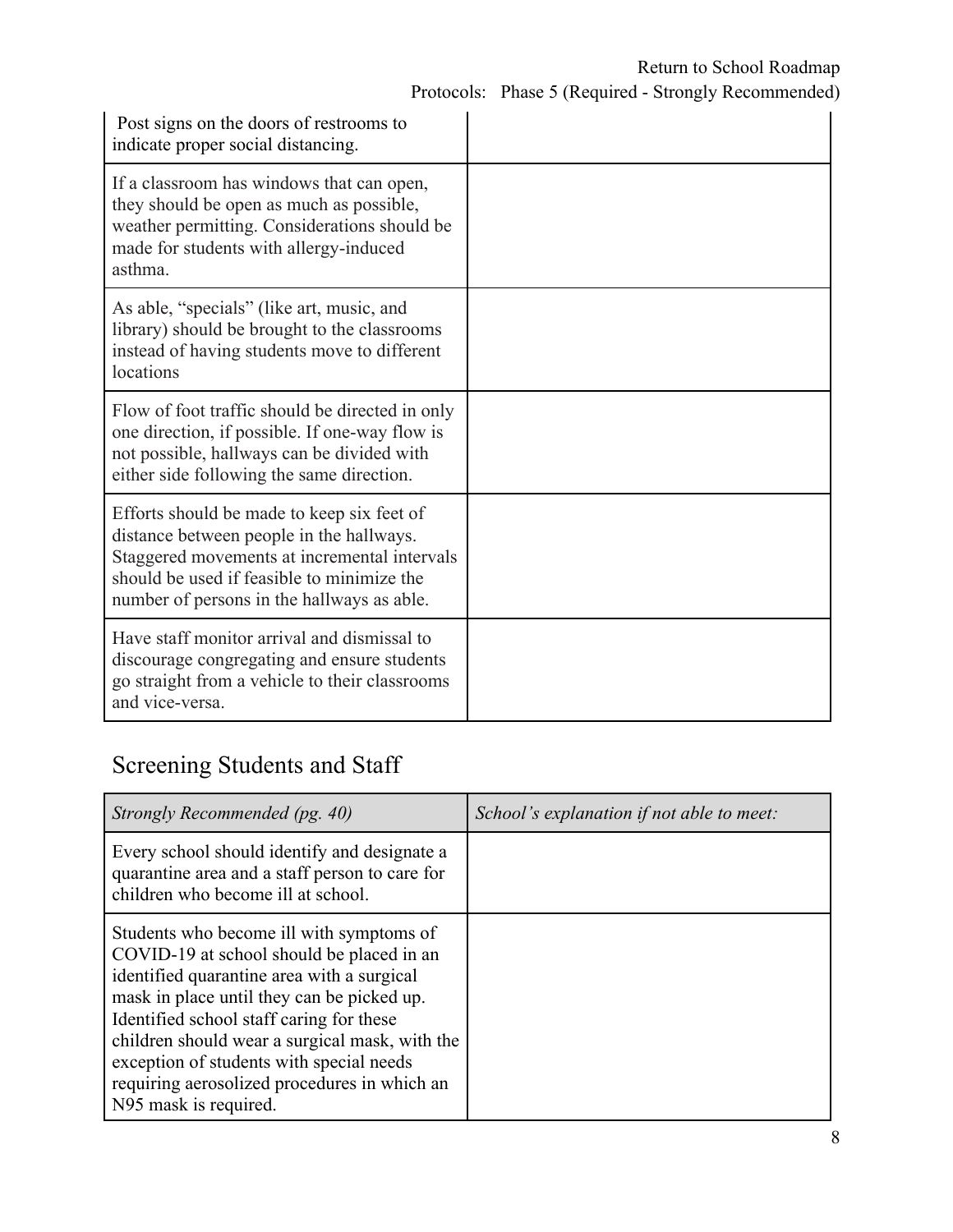| Symptomatic students sent home from school<br>should be kept home until they have tested<br>negative or have completely recovered<br>according to CDC guidelines.                                                                                                                                         |                                           |
|-----------------------------------------------------------------------------------------------------------------------------------------------------------------------------------------------------------------------------------------------------------------------------------------------------------|-------------------------------------------|
| Strict records, including date and time, should<br>be kept of non-school employees or other<br>visitors entering and exiting the building.                                                                                                                                                                |                                           |
| Recommended (pg. 40)                                                                                                                                                                                                                                                                                      | School's explanation if not able to meet: |
| Staff should conduct daily self-examinations,<br>including a temperature check, prior to<br>coming to work. If they exhibit any<br>respiratory or gastrointestinal symptoms, or<br>have a temperature of 100.4 or greater, they<br>should stay home.                                                      |                                           |
| Any parents or guardians entering the<br>building should wash or sanitize hands prior<br>to entry                                                                                                                                                                                                         |                                           |
| Parents or guardians are not allowed in the<br>school building except under extenuating<br>circumstances as determined by school<br>officials. Only one parent or guardian per<br>child should be allowed to enter except under<br>extenuating circumstances as determined by<br>school officials.        |                                           |
| Parents or guardians are encouraged to check<br>their children's temperature at home every<br>morning using oral, tympanic (ear), or<br>temporal scanners students with a temperature<br>of 100.4 or greater should stay home and<br>consider coronavirus testing if no other<br>explanation is available |                                           |
| Parents or guardians are encouraged to ask<br>their children or monitor for symptoms of<br>COVID-19, including cough, congestion,<br>shortness of breath, or gastrointestinal<br>symptoms every morning. Any positives<br>should prompt parents or guardians to keep<br>the student home from school.     |                                           |
| Entrances and exits should be kept separate to<br>keep traffic moving in a single direction                                                                                                                                                                                                               |                                           |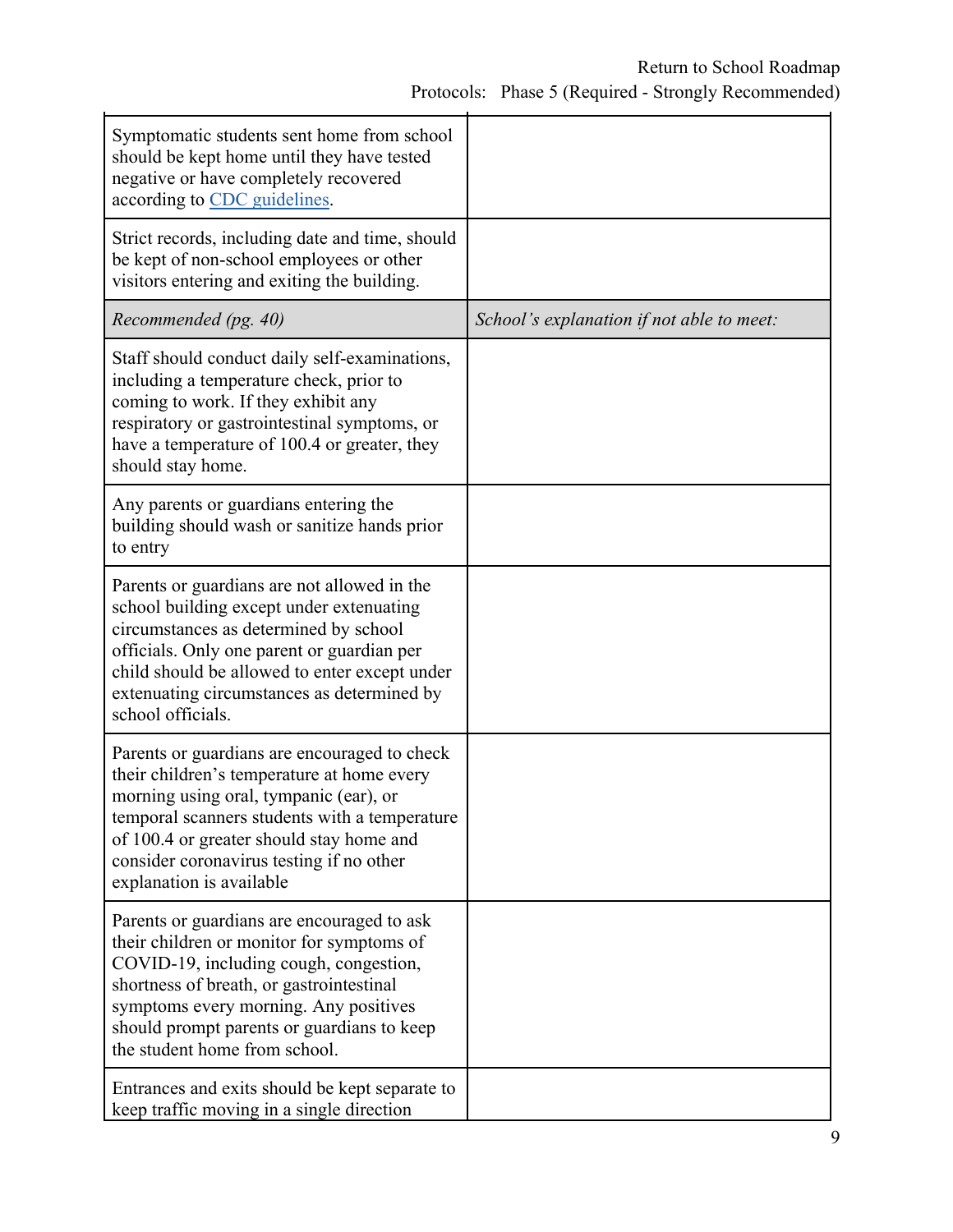### Testing Protocols for Students and Staff and Responding to Positive Cases

L

 $\mathbf{L}$ 

| Strongly Recommended (pg. 41)                                                                                                                                                                                                                                                                                                                                                                                                                                                        | School's explanation if not able to meet: |
|--------------------------------------------------------------------------------------------------------------------------------------------------------------------------------------------------------------------------------------------------------------------------------------------------------------------------------------------------------------------------------------------------------------------------------------------------------------------------------------|-------------------------------------------|
| Students who develop fever or become ill<br>with symptoms of COVID-19 at school<br>should wear a mask and be transported by<br>their parent/guardian, emergency contact, or<br>ambulance, if clinically unstable, for off-site<br>testing                                                                                                                                                                                                                                            |                                           |
| Staff who develop fever or become ill with<br>symptoms of COVID-19 at school should<br>wear a mask and should be transported for<br>off-site testing                                                                                                                                                                                                                                                                                                                                 |                                           |
| Parents and guardians should be notified of<br>the presence of any laboratory positive or<br>clinically diagnosed cases in the classroom<br>and/or school to encourage closer observation<br>for any symptoms at home.                                                                                                                                                                                                                                                               |                                           |
| Symptomatic students and staff sent home<br>from school should be kept home until they<br>have tested negative or have been released<br>from isolation according to CDC guidelines.                                                                                                                                                                                                                                                                                                  |                                           |
| In the event of a lab or clinically diagnosed<br>case of COVID-19, immediate efforts should<br>be made to contact any close contacts (those<br>who spent more than 15 minutes within six<br>feet to the student or staff member) so that<br>they can be quarantined at home. Classmates<br>should be closely monitored for any<br>symptoms. At this time, empiric testing of all<br>students in the class is not recommended.<br>Only those that develop symptoms require<br>testing |                                           |
| Recommended (pg. 41-42)                                                                                                                                                                                                                                                                                                                                                                                                                                                              | School's explanation if not able to meet: |
| Parents or guardians are encouraged to check<br>student's temperature at home every morning<br>using oral, tympanic, or temporal scanners;                                                                                                                                                                                                                                                                                                                                           |                                           |

 $\blacksquare$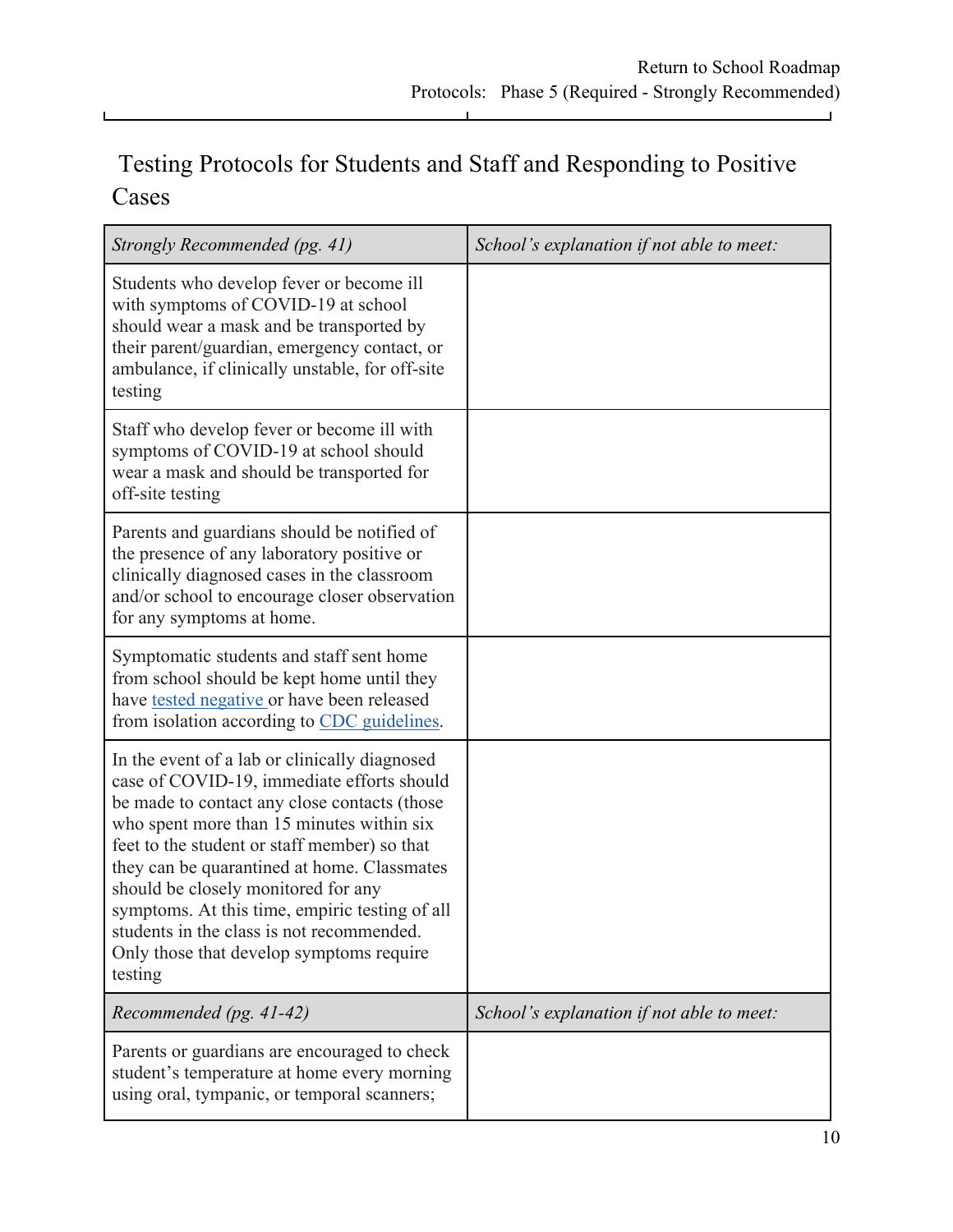| students with a temperature of 100.4 greater<br>must stay home and consider COVID-19<br>testing if no other explanation is available.                                                                                                                                                                     |  |
|-----------------------------------------------------------------------------------------------------------------------------------------------------------------------------------------------------------------------------------------------------------------------------------------------------------|--|
| Parents or guardians are encouraged to<br>monitor for symptoms of COVID-19,<br>including any cough, congestion, shortness of<br>breath, or gastrointestinal symptoms every<br>morning. Any positives should prompt the<br>parent or guardian to keep the student home<br>from school and seek out testing |  |

### Responding to Positive Tests Among Staff and Students

| Strongly Recommended (pg. 41)                                                        | School's explanation if not able to meet: |
|--------------------------------------------------------------------------------------|-------------------------------------------|
| Notify local health officials, staff, and                                            |                                           |
| students immediately of any possible case of                                         |                                           |
| COVID-19 while maintaining confidentiality                                           |                                           |
| consistent with the Americans with                                                   |                                           |
| Disabilities Act (ADA) and other applicable                                          |                                           |
| federal and state privacy laws.                                                      |                                           |
| The Local Health Department will                                                     |                                           |
| initiate contact tracing, following                                                  |                                           |
| regular public health practice. Anyone                                               |                                           |
| who was within close contact of the                                                  |                                           |
| case (less than six feet apart for $15+$                                             |                                           |
| minutes) will be asked to self-                                                      |                                           |
| quarantine for up to 14 days after                                                   |                                           |
| exposure. Local health officials,                                                    |                                           |
| depending on situation, may identify                                                 |                                           |
| other contacts who require quarantine.                                               |                                           |
| Schools can help the local health                                                    |                                           |
| department by collecting data and                                                    |                                           |
| contact information of those exposed.                                                |                                           |
| Note: schools should provide staff with                                              |                                           |
| guidance on confidentiality laws and statutes                                        |                                           |
| that protect student and staff health                                                |                                           |
| information. Student communicable disease<br>related information is protected health |                                           |
| information. (Even if a family/ student                                              |                                           |
| acknowledges and publicly discloses a                                                |                                           |
| positive test, school staff and officials must                                       |                                           |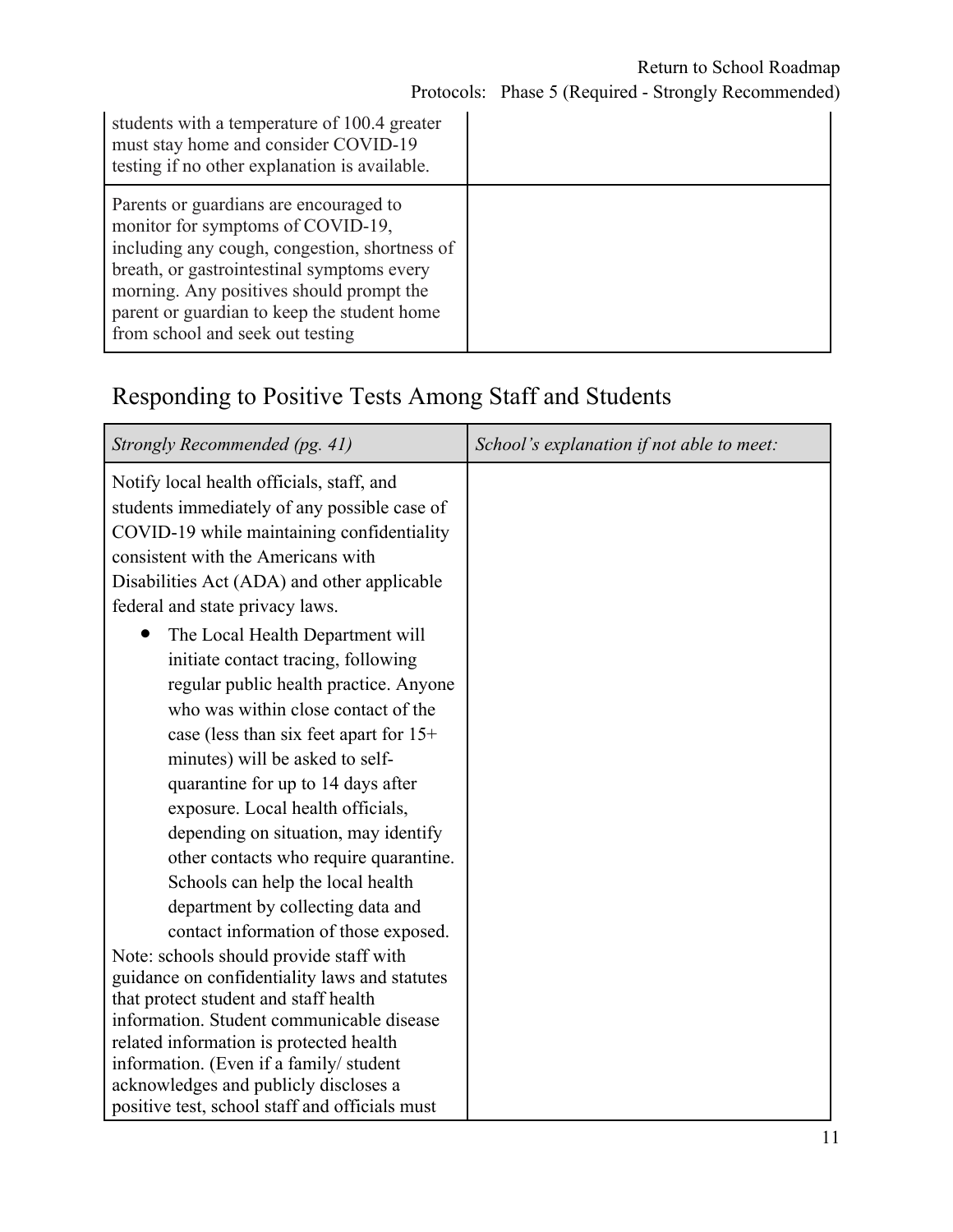| not participate in discussions or acknowledge<br>a positive test).                                                                                                                                                                                                                |                                           |
|-----------------------------------------------------------------------------------------------------------------------------------------------------------------------------------------------------------------------------------------------------------------------------------|-------------------------------------------|
| Employees with a confirmed case of COVID-<br>19 should only return to the workplace after<br>they are no longer infectious. Local health<br>officials will provide instruction about return<br>to work, using the most current guidelines<br>from the CDC for this determination. |                                           |
| Recommended (pg. $41-42$ )                                                                                                                                                                                                                                                        | School's explanation if not able to meet: |
| If possible, smaller areas such as individual                                                                                                                                                                                                                                     |                                           |
| classrooms should be closed for 24 hours<br>before cleaning to minimize the risk of any<br>airborne particles.                                                                                                                                                                    |                                           |

# Food Service, Gathering, and Extracurricular Activities

| Strongly Recommended (pg. 42)                                                                                                                                                     | School's explanation if not able to meet: |
|-----------------------------------------------------------------------------------------------------------------------------------------------------------------------------------|-------------------------------------------|
| Serving and cafeteria staff should use barrier<br>protection including gloves, face shields, and<br>surgical masks.                                                               |                                           |
| Students, teachers, and cafeteria staff wash<br>hands before and after every meal.                                                                                                |                                           |
| All gatherings, including those that occur<br>outdoors (e.g., graduations) should comply<br>with current and future executive orders that<br>set caps on congregations of people. |                                           |
| If field trips occur, they should comply with<br>transportation guidelines within this<br>document, including mandatory facial<br>covering.                                       |                                           |
| Recommended (pg. 39)                                                                                                                                                              | School's explanation if not able to meet: |
| If possible, classrooms should be used for<br>eating in place, taking into consideration food<br>allergies                                                                        |                                           |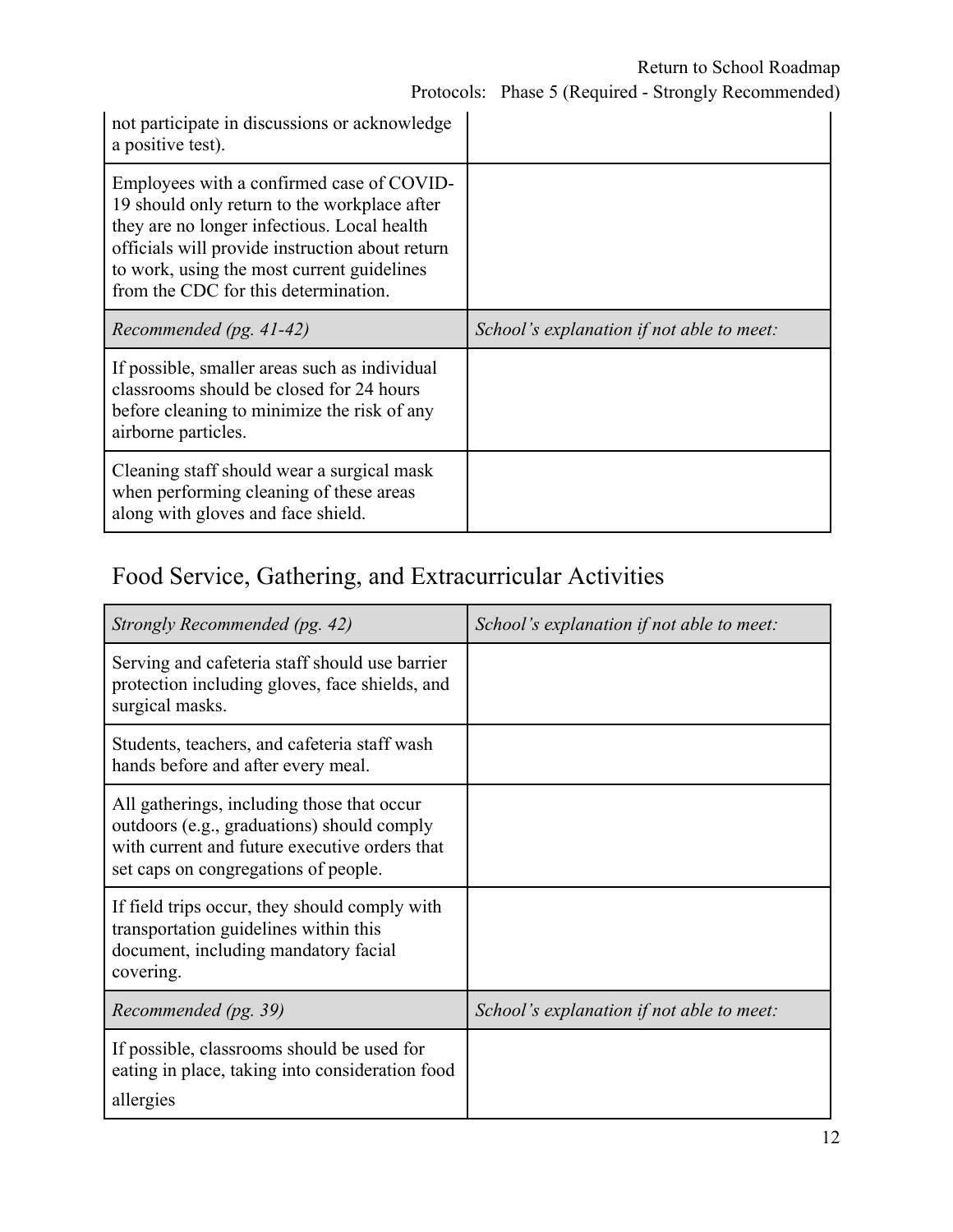| If cafeterias need to be used, meal times<br>should be staggered to create seating<br>arrangements with six feet of distance<br>between students |  |
|--------------------------------------------------------------------------------------------------------------------------------------------------|--|
| If possible, school-supplied meals should be<br>delivered to classrooms with disposable<br>utensils                                              |  |
| Schools should offer telecasting of assemblies<br>and other school-sanctioned events if able.                                                    |  |
| Students and teachers should wash hands<br>before and after every event.                                                                         |  |
| After-school programs may continue with the<br>use of facial coverings.                                                                          |  |

## Athletics

| Strongly Recommended (pg. 42)                                                                                                                                                                                                                        | School's explanation if not able to meet: |
|------------------------------------------------------------------------------------------------------------------------------------------------------------------------------------------------------------------------------------------------------|-------------------------------------------|
| Indoor spectator events are limited to 50<br>people. Large scale outdoor spectator or<br>stadium events are limited to 250 people.<br>Spectators not part of the same household<br>must always maintain six feet of distance<br>from one another.    |                                           |
| Students, teachers, and staff must use proper<br>hand hygiene techniques before and after<br>every practice, event, or other gathering.<br>Every participant should confirm that they are<br>healthy and without any symptoms prior to<br>any event. |                                           |
| All equipment must be disinfected before and<br>after use.                                                                                                                                                                                           |                                           |
| Buses must be cleaned and disinfected before<br>and after every use, as detailed in the<br>subsequent "Busing and Student<br>Transportation" section                                                                                                 |                                           |
| Each participant should use a clearly marked<br>water bottle for individual use. There should<br>be no sharing of this equipment.                                                                                                                    |                                           |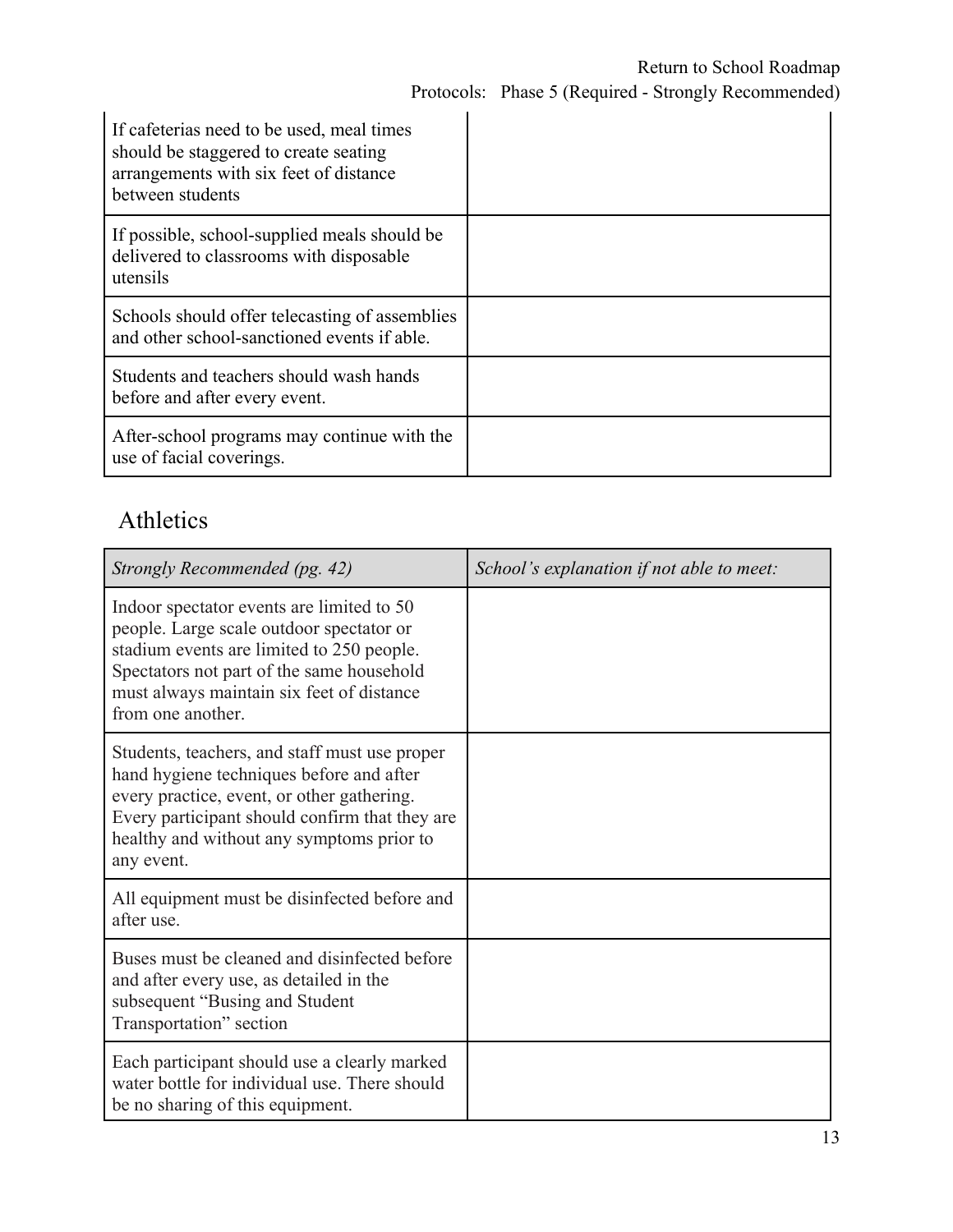| Recommended (pg. 42)                                                                                                                                                                                            | School's explanation if not able to meet: |
|-----------------------------------------------------------------------------------------------------------------------------------------------------------------------------------------------------------------|-------------------------------------------|
| Indoor weight rooms and physical<br>conditioning activities are allowed. Social<br>distancing of six feet between participants<br>should be maintained while indoors and<br>sharing equipment should be avoided |                                           |
| Handshakes, fist bumps, and other<br>unnecessary contact should not occur                                                                                                                                       |                                           |

# Cleaning

| Strongly Recommended (pg. 38-39)                                                                                                                                                                                                                                                     | School's explanation if not able to meet: |
|--------------------------------------------------------------------------------------------------------------------------------------------------------------------------------------------------------------------------------------------------------------------------------------|-------------------------------------------|
| Frequently touched surfaces including lights,<br>doors, benches, and bathrooms should<br>undergo cleaning at least every four hours<br>with either an EPA-approved disinfectant or<br>diluted bleach solution.                                                                       |                                           |
| Libraries, computer labs, arts, and other<br>hands-on classrooms should undergo cleaning<br>after every class period with either an EPA-<br>approved disinfectant or diluted bleach solution.<br>Efforts must be made to minimize sharing of<br>materials between students, as able. |                                           |
| Student desks should be wiped down with<br>either an EPA-approved disinfectant or diluted<br>bleach solution after every class period.                                                                                                                                               |                                           |
| Playground structures should continue to<br>undergo normal routine cleaning, but using an<br>EPA-approved disinfectant is unnecessary                                                                                                                                                |                                           |
| Athletic equipment can be cleaned with either<br>an EPA-approved disinfectant or diluted bleach<br>solution before and after each use                                                                                                                                                |                                           |
| Ensure safe and correct use and storage of<br>cleaning and disinfection products, including<br>storing products securely away from children,<br>and with adequate ventilation when staff use<br>such products.                                                                       |                                           |
| Recommended (pg. 42)                                                                                                                                                                                                                                                                 | School's explanation if not able to meet: |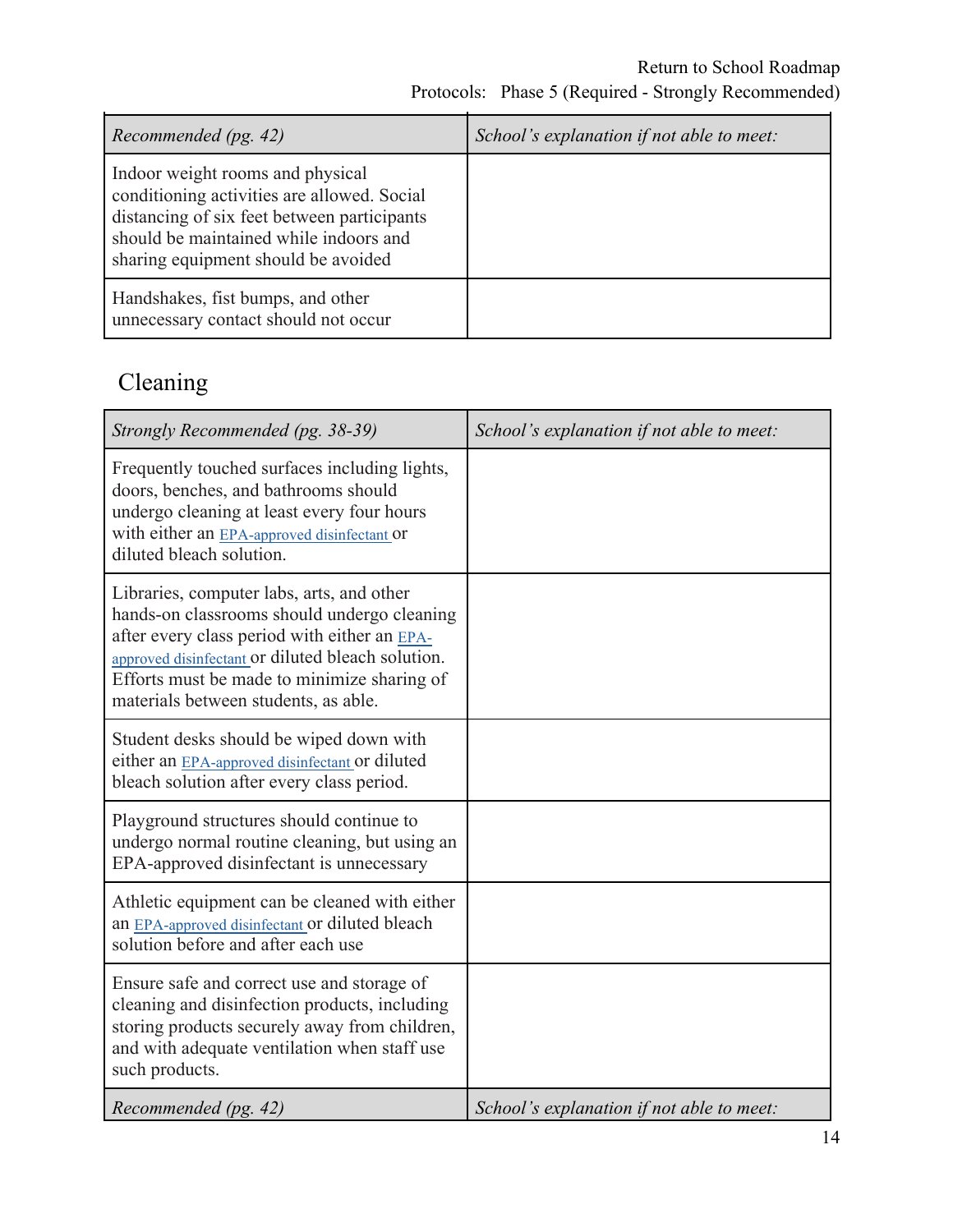| Staff should wear gloves, surgical masks, and<br>face shield when performing all cleaning<br>activities |  |
|---------------------------------------------------------------------------------------------------------|--|
|---------------------------------------------------------------------------------------------------------|--|

### Busing and Student Transportation

None of the Catholic schools in the diocese provide daily transportation for students. Some schools provide bussing for athletics and extracurricular activity. In these instances, appropriate protocols will be followed. See page 43 of the [Michigan Return to School Roadmap](https://www.michigan.gov/documents/whitmer/MI_Safe_Schools_Roadmap_FINAL_695392_7.pdf) for specifics.

### Medically Vulnerable Students and Staff

| Strongly Recommended (pg. 38-39)                                                                                                                                                                                                                                                                                                               | School's explanation if not able to meet: |
|------------------------------------------------------------------------------------------------------------------------------------------------------------------------------------------------------------------------------------------------------------------------------------------------------------------------------------------------|-------------------------------------------|
| Systematically review all current plans (e.g.,<br>Individual Healthcare Plans, Individualized<br><b>Education Programs, Individualized Family</b><br>Service Plans, or 504 plans) for<br>accommodating students with special<br>healthcare needs and updating their care plans<br>as needed to decrease their risk for exposure<br>to COVID-19 |                                           |
| Create a process for students/families and<br>staff to self-identify as high risk for severe<br>illness due to COVID-19 and have a plan in<br>place to address requests for alternative<br>learning arrangements or work reassignments                                                                                                         |                                           |
| Recommended (pg. 39)                                                                                                                                                                                                                                                                                                                           | School's explanation if not able to meet: |
| Staff caring for children and providing any<br>medical care that include aerosol generating                                                                                                                                                                                                                                                    |                                           |
| procedures (e.g., nebulizers) should wear an<br>N95 mask at the time of delivery.                                                                                                                                                                                                                                                              |                                           |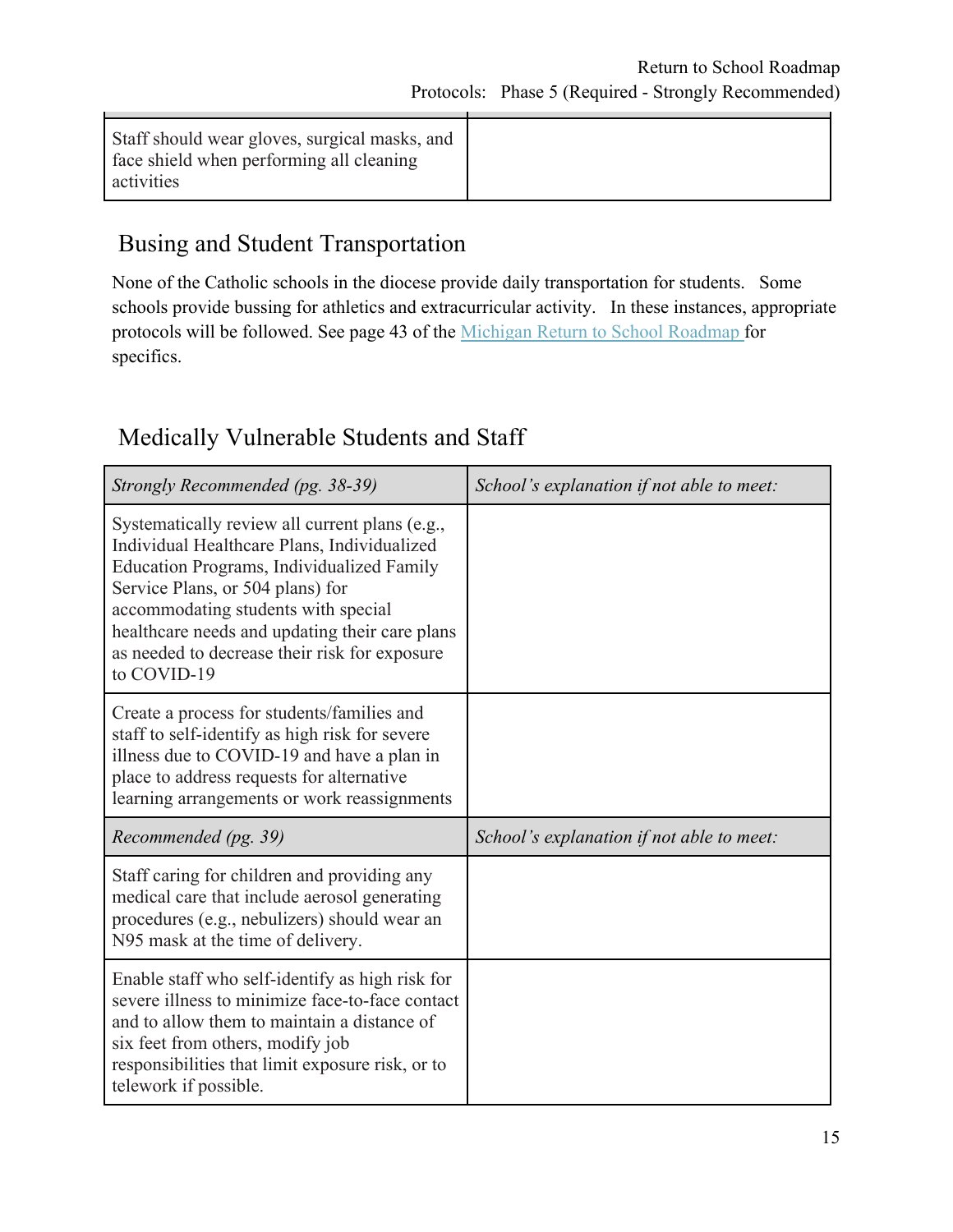### Mental & Social Emotional Health

| Recommended Before Schools Reopen for In-<br>Person Instruction(pg. 45)                                                                                                                                                                                                                                                                                                                                                                            | School's explanation if not able to meet: |
|----------------------------------------------------------------------------------------------------------------------------------------------------------------------------------------------------------------------------------------------------------------------------------------------------------------------------------------------------------------------------------------------------------------------------------------------------|-------------------------------------------|
| Encourage schools to implement a mental<br>health screening for all students by a trained<br>professional, if possible. Any screening<br>should be compliant with HIPAA and FERPA<br>policies. Screening instructions (offered<br>verbally to younger students) should provide<br>age-appropriate and transparent disclosure of<br>protocols in place to protect confidentiality<br>while adhering to mandated reporting<br>guidelines.            |                                           |
| Establish and communicate to all staff<br>guidelines for identification and rapid referral<br>of at-risk students to appropriate building-<br>level support teams.                                                                                                                                                                                                                                                                                 |                                           |
| Provide all staff with timely, responsive, and<br>ongoing training/PD as well as needed tools,<br>resources, and implementation support,<br>focused on a variety of topics, including:<br>social-emotional learning, trauma-informed<br>best practices, identification of students at risk<br>and proper local referral protocols, and self-<br>care to promote holistic wellness and<br>resilience and to prevent burnout and<br>vicarious trauma |                                           |
| Encourage the identification of a point person<br>or establish an access navigator to centralize<br>mental health referrals, communications to<br>families/ students, and public-facing wellness<br>materials                                                                                                                                                                                                                                      |                                           |
| Establish a comprehensive crisis management<br>plan that leverages available internal and<br>external/community-based resources, which<br>can be activated efficiently as needed<br>following an acute incident (e.g., loss of<br>student, loss of a school staff member).                                                                                                                                                                         |                                           |
| Compile and regularly update comprehensive<br>lists of wellness resources available to both                                                                                                                                                                                                                                                                                                                                                        |                                           |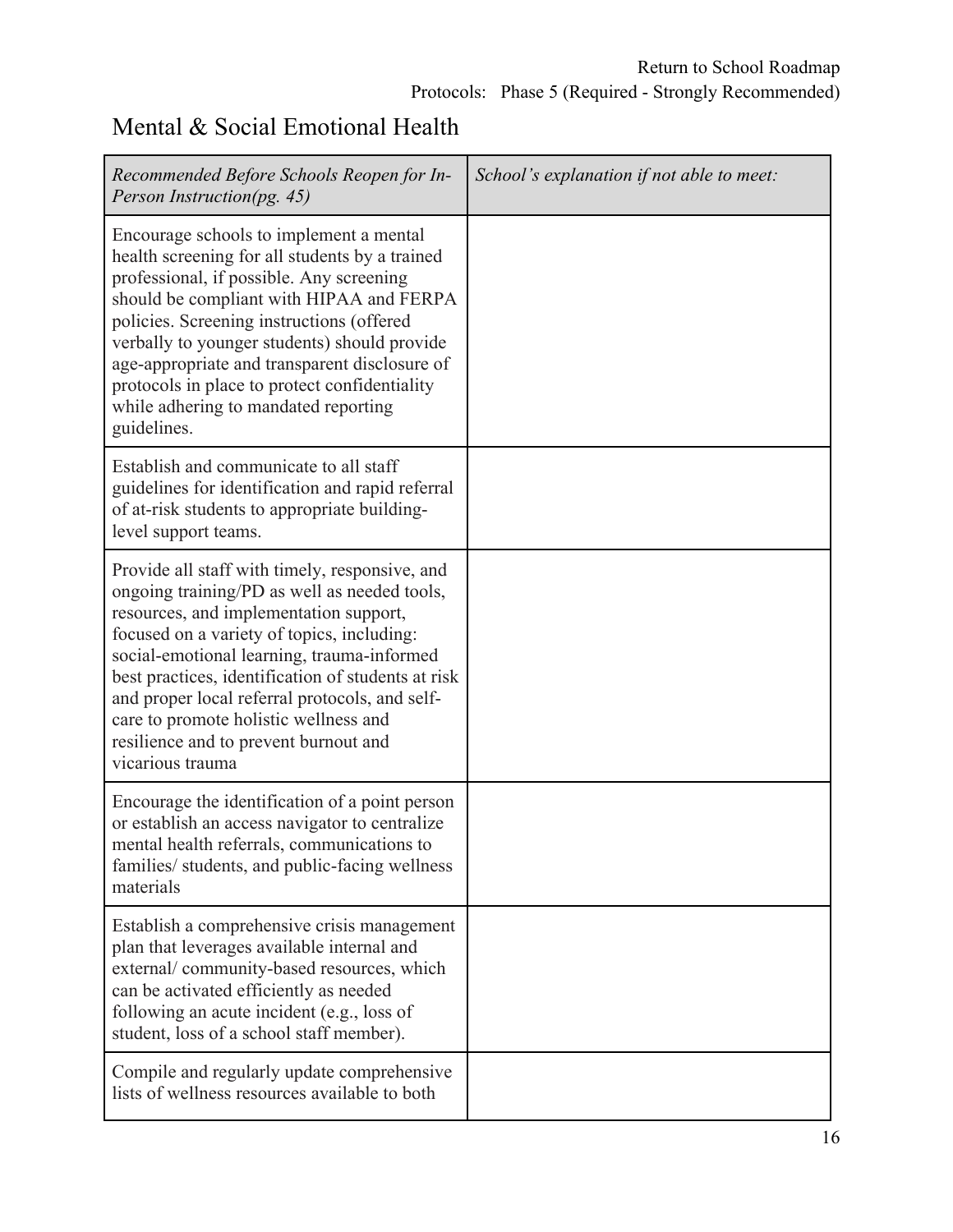| staff and students that can be provided in<br>conjunction with screening activities, and that<br>references school and community wellness<br>resources.                                   |  |
|-------------------------------------------------------------------------------------------------------------------------------------------------------------------------------------------|--|
| Establish ongoing reporting protocols for<br>school staff to evaluate physical and mental<br>health status                                                                                |  |
| Provide resources for staff self-care, including<br>resiliency strategies                                                                                                                 |  |
| Designate a mental health liaison (school-<br>based) who will work across the district, local<br>public health agencies, and community<br>partners                                        |  |
| Activate communication channels for district<br>stakeholders to address mental health<br>concerns resulting from COVID-19 (for<br>example, a telephone hotline or a designated<br>email). |  |
| Communicate with parents and guardians, via<br>a variety of channels, return to school<br>transition information including:                                                               |  |
| Destigmatization of COVID-19;                                                                                                                                                             |  |
| Understanding normal behavioral<br>response to crises;                                                                                                                                    |  |
| General best practices of talking<br>through trauma with children; and                                                                                                                    |  |
| Positive self-care strategies that promote<br>health and wellness.                                                                                                                        |  |

# Instruction

### Governance

| Recommended Before Schools Reopen for In-<br>Person Instruction (pg. 46)                                                                | School's explanation if not able to meet:                                           |
|-----------------------------------------------------------------------------------------------------------------------------------------|-------------------------------------------------------------------------------------|
| Create a district Return to Instruction and<br>Learning working group, potentially led by<br>the Director of Curriculum, Chief Academic | Work has been completed by the Diocese<br>Task Force. Plan will be specific to each |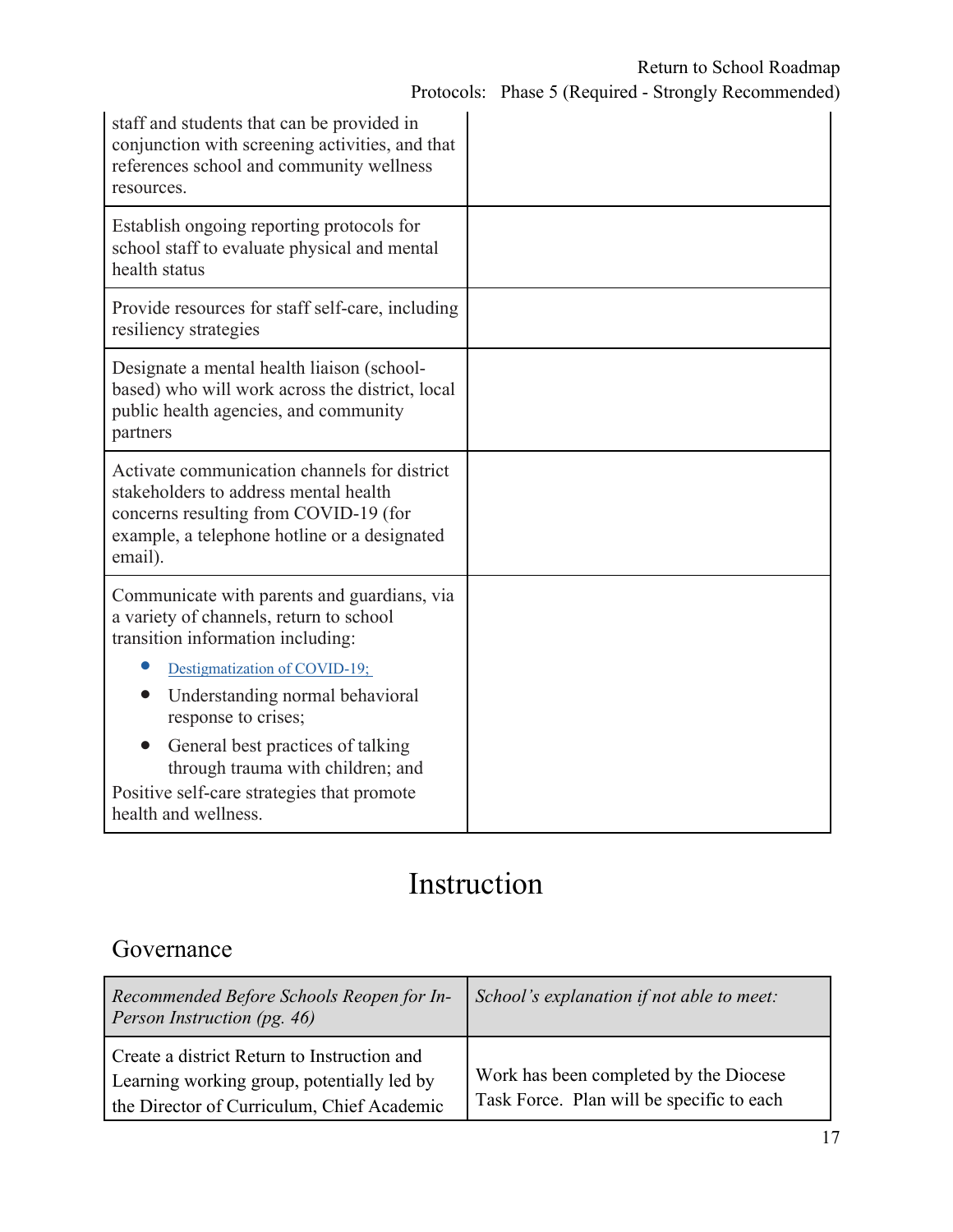Protocols: Phase 5 (Required - Strongly Recommended)

Officer or the equivalent, and composed of a broad group of stakeholders on the district and school level, to:

- Gather feedback from families, teachers, students, and school leaders about their experiences with remote learning through online surveys and/or virtual focus groups or conversations.
- Revise the district's remote learning plan to incorporate feedback and input from stakeholders to improve its effectiveness.

Share the district's remote learning plan with all involved stakeholders in case of a return to remote learning

school, with Diocese Task Force required and strongly recommended guidelines. District Plan is not applicable.

### Instruction

| Recommended Before Schools Reopen for In-<br>Person Instruction (pg. 46)                                                                                                                                                                                                                                                                                                                                                                                                                                                                                                                       | School's explanation if not able to meet: |
|------------------------------------------------------------------------------------------------------------------------------------------------------------------------------------------------------------------------------------------------------------------------------------------------------------------------------------------------------------------------------------------------------------------------------------------------------------------------------------------------------------------------------------------------------------------------------------------------|-------------------------------------------|
| Set an instructional vision that ensures that:<br>Every student will start the year with<br>access to grade-level instruction and<br>high quality, standards-aligned<br>instructional materials in every subject.<br>Every student will be assessed on their<br>understanding of prerequisite skills and<br>grade-level proficiencies using<br>formative assessments, screeners, or<br>diagnostics.<br>Every students' academic and social-emotional<br>needs will be addressed with the integration of<br>Social and Emotional Learning (SEL) and<br>strengthening connections with students. |                                           |
| Support schools to implement grade-level<br>curricula that is aligned to Michigan preK-12<br>standards.<br>Support teachers to utilize power standards that<br>identify the major work of the grade in order to<br>focus, prioritize, and accelerate instruction.                                                                                                                                                                                                                                                                                                                              |                                           |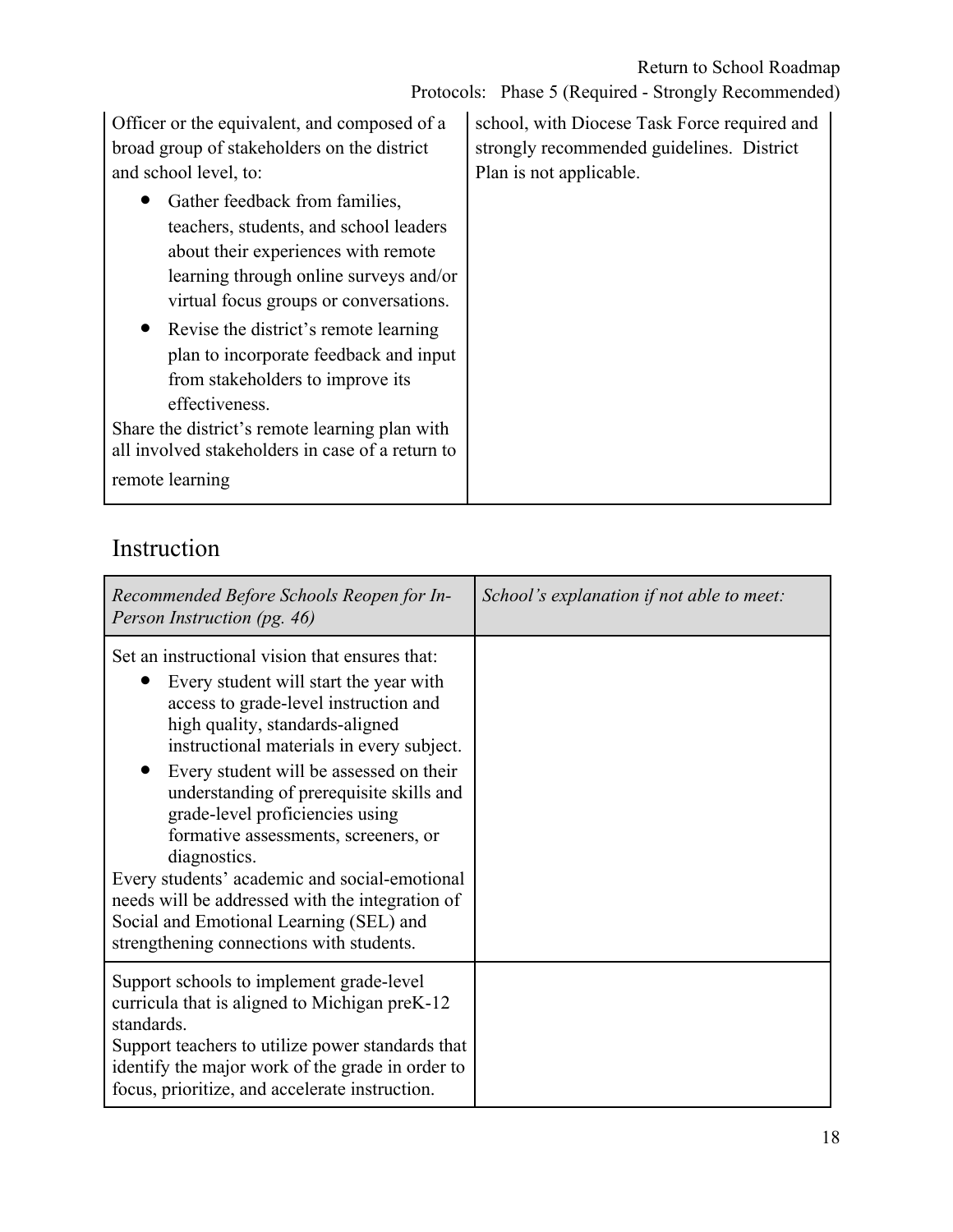| Revise students' IEPs, IFSPs, and 504<br>plans in coordination with general and special<br>education teachers to reflect the child's<br>evolving needs based on assessment data and<br>parent feedback, and design accommodations<br>and match services accordingly.                                                                                                                                                                                          |                          |
|---------------------------------------------------------------------------------------------------------------------------------------------------------------------------------------------------------------------------------------------------------------------------------------------------------------------------------------------------------------------------------------------------------------------------------------------------------------|--------------------------|
| Commence intervention and support<br>services. Plans must include all<br>programs and learning environments,<br>especially special education, birth to<br>five services, and CTE.<br>Establish structures for general and special<br>education teachers to collaborate on delivery<br>methods for assessments and instruction as<br>outlined in IEPs. Consider students' needs<br>around accessibility and provide assistive<br>technologies, where possible. |                          |
| Inventory all intervention programs and<br>services available to students on the district<br>and school level and identify any gaps                                                                                                                                                                                                                                                                                                                           |                          |
| Remain connected with MDE about policies<br>and guidance.                                                                                                                                                                                                                                                                                                                                                                                                     |                          |
| Develop a continuation of services plan for<br>students needing either occupational, physical,<br>and/or speech and language therapy, including<br>evaluations by school psychologists and social<br>workers.                                                                                                                                                                                                                                                 |                          |
| Secure supports for students who are<br>transitioning to postsecondary                                                                                                                                                                                                                                                                                                                                                                                        | School is grade K-8 only |

# Communications and Family Supports

| Recommended Before Schools Reopen for In-<br>Person Instruction (pg. 47)                                                                                                                                                                                     | School's explanation if not able to meet: |
|--------------------------------------------------------------------------------------------------------------------------------------------------------------------------------------------------------------------------------------------------------------|-------------------------------------------|
| Implement any additional communication<br>systems needed to reach every family and<br>student in their home language through<br>multiple modes (e.g., text, all call, email,<br>home visit) to share: Expectations around<br>their child's return to school; |                                           |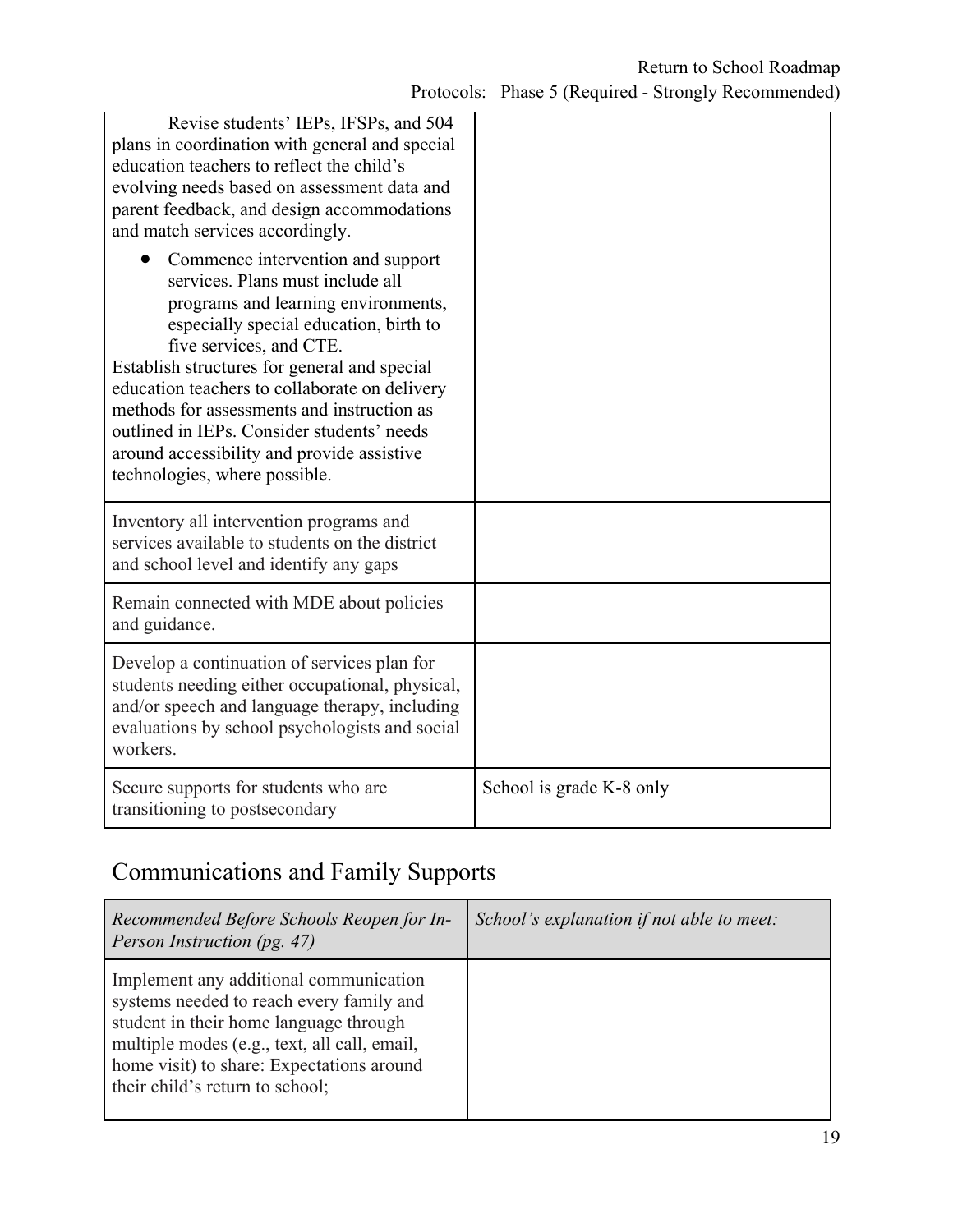| Information about modes of<br>assessment, details on curricula used<br>in each of the core subjects, and grade-<br>level proficiencies; and<br>Plans for each of the different school opening<br>scenarios                                                                                                                                                                    |  |
|-------------------------------------------------------------------------------------------------------------------------------------------------------------------------------------------------------------------------------------------------------------------------------------------------------------------------------------------------------------------------------|--|
| Provide resources that demonstrate<br>schools value parents as partners in their<br>child's education. Offer family supports that<br>provide families with:<br>Training about how to access and use<br>the school's chosen digital systems<br>and tools;<br>Opportunities to build their digital<br>literacy; and<br>Strategies to support their<br>child's learning at home. |  |

# Professional Learning

| Recommended Before Schools Reopen for In-<br>Person Instruction (pg. 47)                                                                                                                                                                                                                                                                                                        | School's explanation if not able to meet: |
|---------------------------------------------------------------------------------------------------------------------------------------------------------------------------------------------------------------------------------------------------------------------------------------------------------------------------------------------------------------------------------|-------------------------------------------|
| Provide adequate time for schools and<br>educators to engage in:<br>Intentional curriculum planning and<br>documentation to ensure stability of<br>instruction, whether school buildings<br>are open or closed;<br>Identify students who did not engage<br>in remote learning and develop a plan<br>to provide additional supports, if<br>needed. Share data and concerns about |                                           |
| each student's growth and needs with<br>students' assigned teacher(s) for the<br>2020-2021 school year;<br>Identify students who potentially need<br>additional support; and                                                                                                                                                                                                    |                                           |
| Share knowledge and ideas around the use<br>and effectiveness of digital tools and                                                                                                                                                                                                                                                                                              |                                           |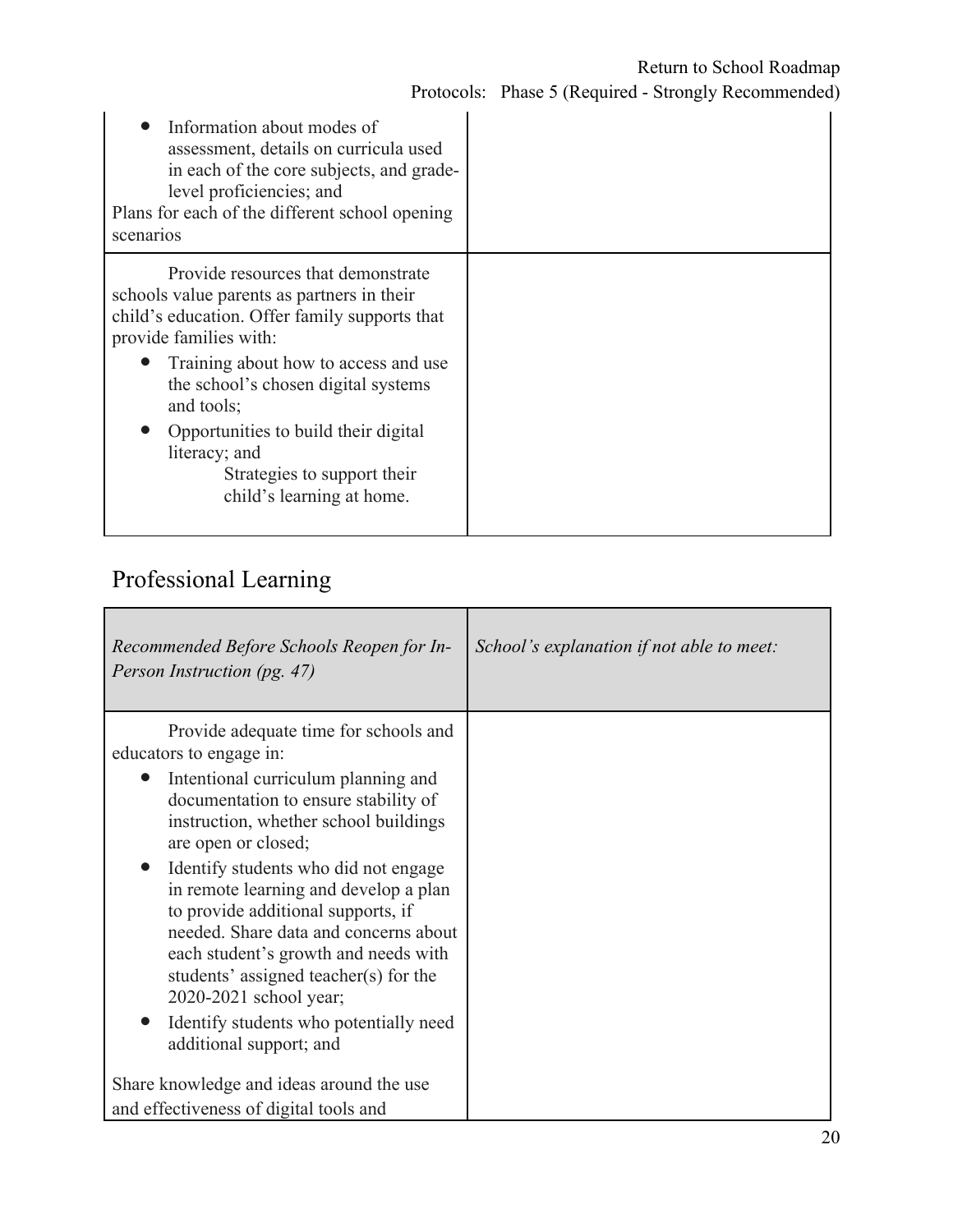#### Return to School Roadmap

Protocols: Phase 5 (Required - Strongly Recommended)

| resources that support remote learning.                                                                                                                                                                                                                                                                                                                         |  |
|-----------------------------------------------------------------------------------------------------------------------------------------------------------------------------------------------------------------------------------------------------------------------------------------------------------------------------------------------------------------|--|
| Create a plan for professional learning and<br>training, with goals to:<br>• Offer restorative supports for teachers<br>and learning around equity and<br>implicit bias, social-emotional<br>learning, and culturally responsive<br>education;<br>Train school leaders and teachers<br>thoroughly in the chosen digital<br>systems and tools and their use; and |  |
| Build school leaders' and teachers' capacity<br>to design and develop blended and remote<br>learning experiences that are equitable and<br>engaging.                                                                                                                                                                                                            |  |

### Instruction

| Recommended When Schools Reopen for In-<br>Person Instruction (pg. 48)                                                                                                                                                                       | School's explanation if not able to meet: |
|----------------------------------------------------------------------------------------------------------------------------------------------------------------------------------------------------------------------------------------------|-------------------------------------------|
| Ensure that every student:<br>Has access to standards-aligned,<br>grade-level instruction, including strategies to<br>accelerate student learning;<br>Is assessed to determine student<br>readiness to engage in grade-level content;<br>and |                                           |
| Is offered scaffolds and supports to meet their<br>diverse academic and social-emotional needs.<br>Conduct checkpoints with school leaders<br>around curriculum pacing and ongoing                                                           |                                           |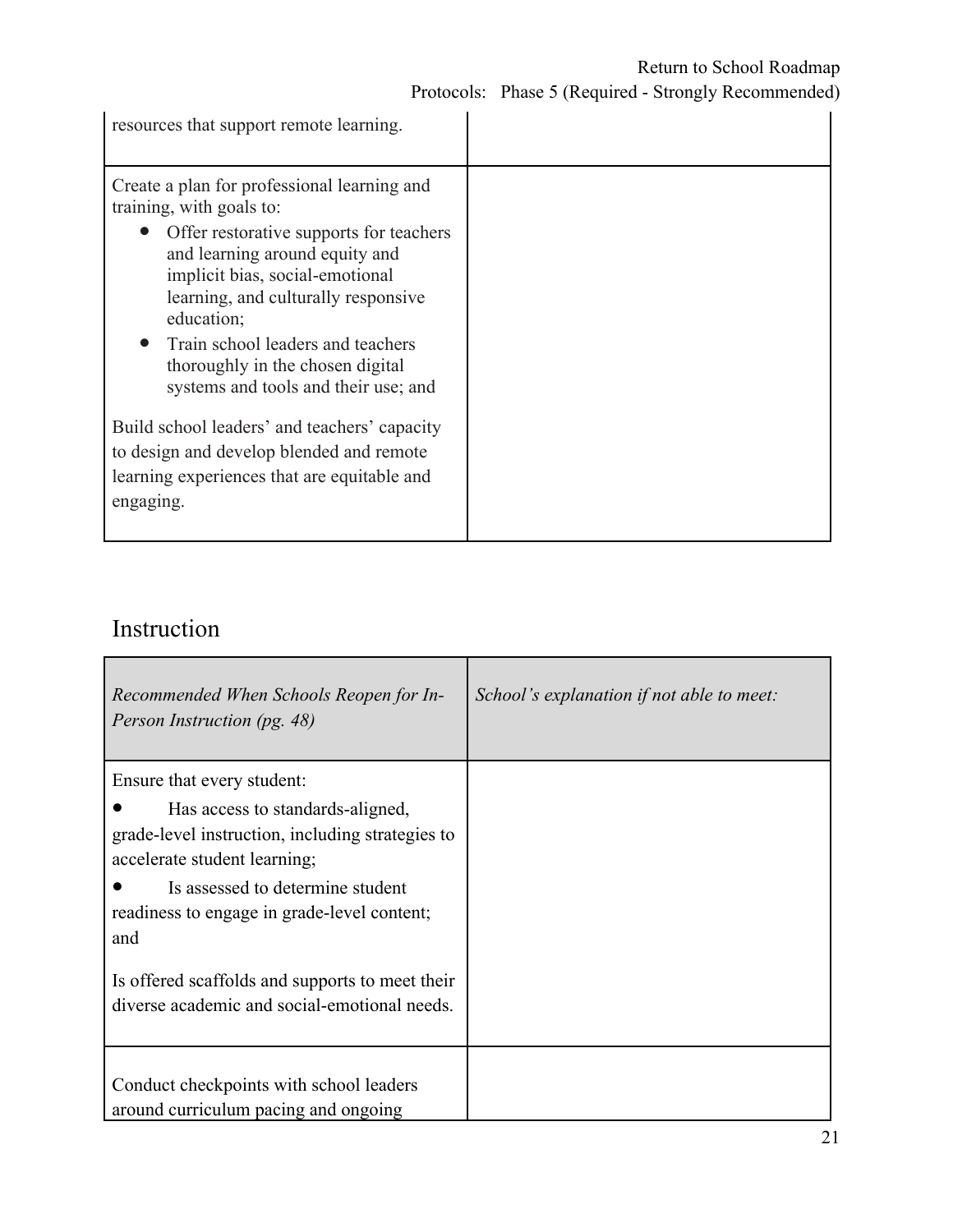| monitoring of student progress, specifically<br>honing in on the growth of students who need<br>acceleration                                                                                                                                                                            |  |
|-----------------------------------------------------------------------------------------------------------------------------------------------------------------------------------------------------------------------------------------------------------------------------------------|--|
| Review student data to identify overall trends<br>and gaps in student learning to design<br>systemic supports and interventions                                                                                                                                                         |  |
| Conduct a review of each students' IEP in<br>partnership with teachers and parents to<br>reflect each student's evolving needs based on<br>time away from associated services including<br>OT, PT, and Speech while school buildings<br>were closed.                                    |  |
| Procure any additional standards-aligned tools<br>or materials to support differentiation,<br>intervention, and remote learning, based on<br>students' needs.                                                                                                                           |  |
| Set expectations for schools and teachers to<br>integrate high quality digital tools and<br>resources that are appropriate and sustainable<br>at each grade level, to increase teachers' and<br>students' familiarity with online learning in<br>case of a return to remote instruction |  |
| Determine and activate structures outside of<br>the regular school day, such as summer<br>learning options, extended day, and after-<br>school programming, to potentially be<br>leveraged to support students in need of<br>additional support                                         |  |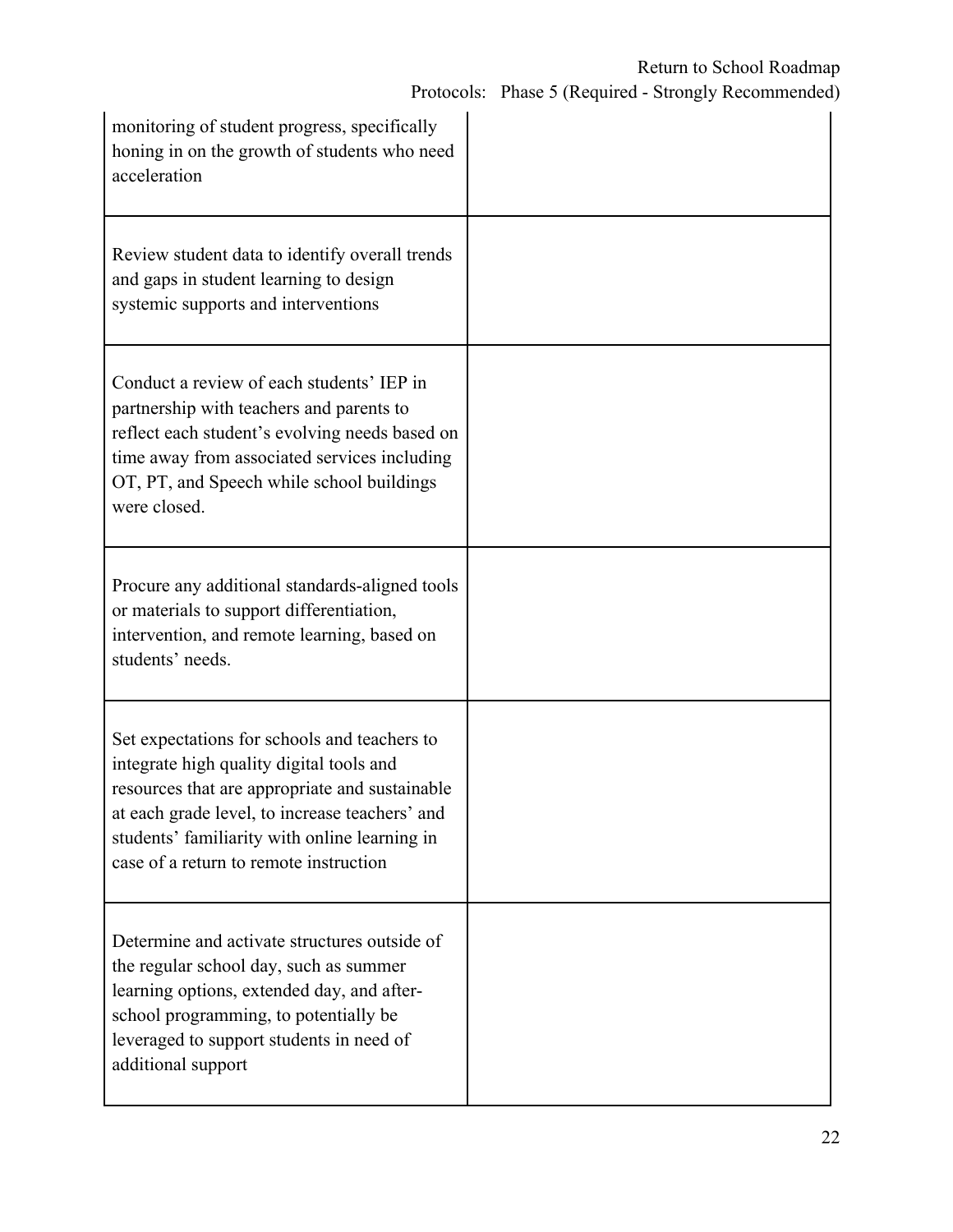Support schools to communicate regularly with families in their home language about their child's progress and the targeted plans for students in need of additional support

# Operations

### Facilities

| Recommended Before Schools Reopen for In-<br>Person Instruction (pg. 49)                                                                                                                                                                                                   | School's explanation if not able to meet: |
|----------------------------------------------------------------------------------------------------------------------------------------------------------------------------------------------------------------------------------------------------------------------------|-------------------------------------------|
| Audit necessary materials and supply chain<br>for cleaning and disinfection supplies                                                                                                                                                                                       |                                           |
| Coordinate with Local Emergency Management<br>Programs (LEMP) for support with<br>procurement of cleaning and disinfection<br>supplies. Advocate for ISDs to coordinate<br>with LEMPs.                                                                                     |                                           |
| Audit any additional facilities that the district<br>may have access to that could be utilized for<br>learning                                                                                                                                                             |                                           |
| Provide school-level guidance for cleaning and<br>disinfecting all core assets including buildings and<br>playgrounds. Frequently touched surfaces<br>should be cleaned several times a day                                                                                |                                           |
| Alert school-based custodial and infection<br>control staff of any changes in recommended<br>cleaning guidelines issued by OSHA and CDC. It<br>is expected that this guidance will be updated<br>in real-time based on the status of community<br>spread local geographies |                                           |
| Encourage schools to convene custodial and<br>facilities staff to review and make actionable<br>district guidance regarding cleaning and<br>disinfection                                                                                                                   |                                           |
| Encourage schools to provide advanced                                                                                                                                                                                                                                      |                                           |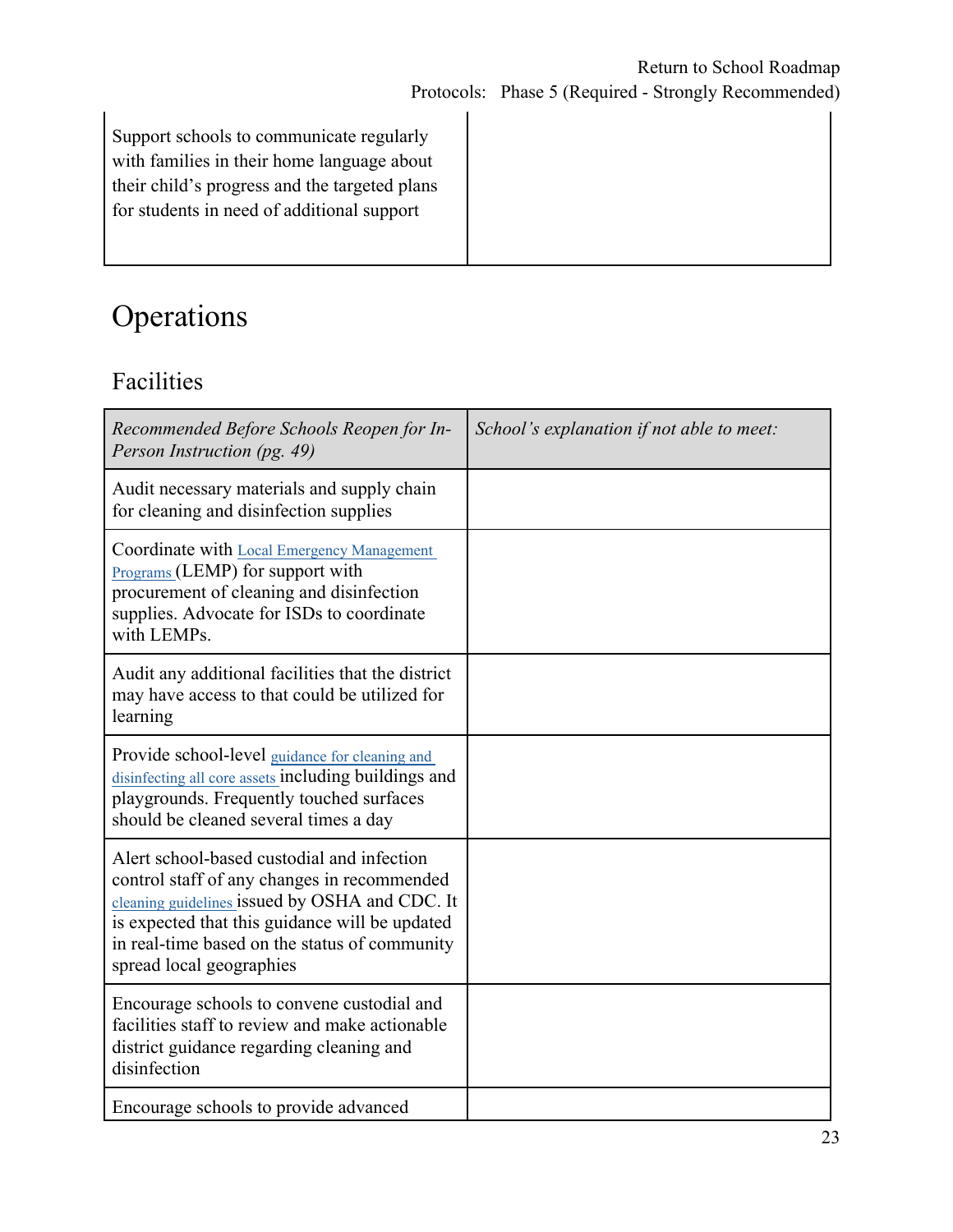### Return to School Roadmap

Protocols: Phase 5 (Required - Strongly Recommended)

| training for custodial staff                                                                                                                                                                                                                                                                                                                                                                                                                                                                                                                                                                                                                                                                                                                                                                                   |  |
|----------------------------------------------------------------------------------------------------------------------------------------------------------------------------------------------------------------------------------------------------------------------------------------------------------------------------------------------------------------------------------------------------------------------------------------------------------------------------------------------------------------------------------------------------------------------------------------------------------------------------------------------------------------------------------------------------------------------------------------------------------------------------------------------------------------|--|
| Custodial staff should continue deep cleaning<br>over the summer.                                                                                                                                                                                                                                                                                                                                                                                                                                                                                                                                                                                                                                                                                                                                              |  |
| Audit all school buildings with a focus on:<br>How many classrooms are available;<br>The size of each classroom;<br>Additional spaces that are available<br>(e.g., gym, lunchroom, auditorium, etc.); and<br>The ventilation in each classroom.                                                                                                                                                                                                                                                                                                                                                                                                                                                                                                                                                                |  |
| Audit school security protocols to decide if<br>any process changes need to be implemented.<br>School security staff should follow CDC<br>protocols if interacting with the general<br>public.                                                                                                                                                                                                                                                                                                                                                                                                                                                                                                                                                                                                                 |  |
| Maintain facilities for in-person school<br>operations.<br>Check HVAC systems at each<br>building to ensure that they are<br>running efficiently.<br>Air filters should be changed<br>regularly.<br>Custodial staff should distribute<br>wastebaskets, tissues, and CDC<br>approved soap to every office and<br>classroom so that these materials can<br>be used upon entry and exit into any<br>discrete location and during transit<br>between sites.<br>Signage about frequent handwashing,<br>cough etiquette, and nose blowing should be<br>widely posted, disseminated, and<br>encouraged through various methods<br>of communication.<br>Custodial staff should follow guidance from<br>the CDC about the use of facial coverings and<br>special respirators at use when performing<br>cleaning duties. |  |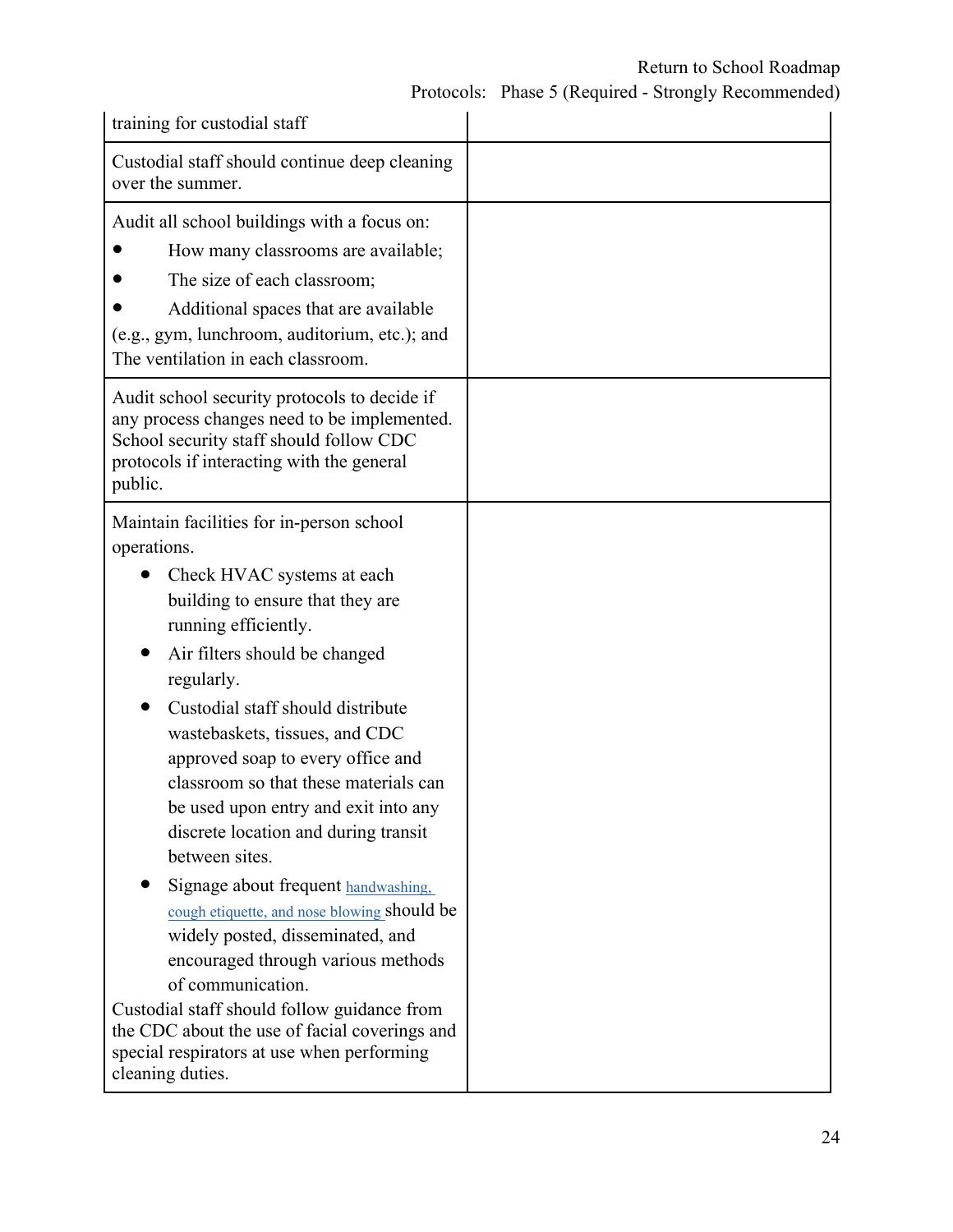| School leaders should conduct and document<br>a facility walk-through with the custodial<br>services team to ensure that the classrooms,<br>common spaces, and the exterior are ready for<br>staff and students. |  |
|------------------------------------------------------------------------------------------------------------------------------------------------------------------------------------------------------------------|--|
| Procure level-1 facial coverings, including<br>those with a transparent front, for preK-5<br>teachers, low-income students, and students<br>with special needs                                                   |  |
| Procure level-1 surgical masks for cleaning<br>and janitorial staff                                                                                                                                              |  |

# Budget, Food Service, Enrollment, and Staffing

| Recommended Before Schools Reopen for In-<br>Person Instruction (pg. 50)                                                                                                                                                                                                                                                                                                                                                                                                                                                                                                                                                                                  | School's explanation if not able to meet |
|-----------------------------------------------------------------------------------------------------------------------------------------------------------------------------------------------------------------------------------------------------------------------------------------------------------------------------------------------------------------------------------------------------------------------------------------------------------------------------------------------------------------------------------------------------------------------------------------------------------------------------------------------------------|------------------------------------------|
| Support schools in assessing student arrival<br>protocols. This should include how students<br>arrive at and depart from school (e.g., school<br>bus, dropped off via car, drive themselves,<br>walk, public transportation).                                                                                                                                                                                                                                                                                                                                                                                                                             |                                          |
| Support schools in conducting staff and<br>student outreach to understand who is coming<br>back.<br>For staff, this should include a breakdown of<br>the staff – administrators, educators, support<br>staff with a teaching license, support staff<br>without a teaching license, full-time nurses,<br>part-time nurses, school counselors, etc.<br>Develop a staffing plan to account for<br>teachers and staff who are not returning or are<br>at risk (i.e., those who are 65 years or have an<br>underlying medical condition and decide not<br>to return).<br>For students, this should include those with<br>preexisting conditions who may need a |                                          |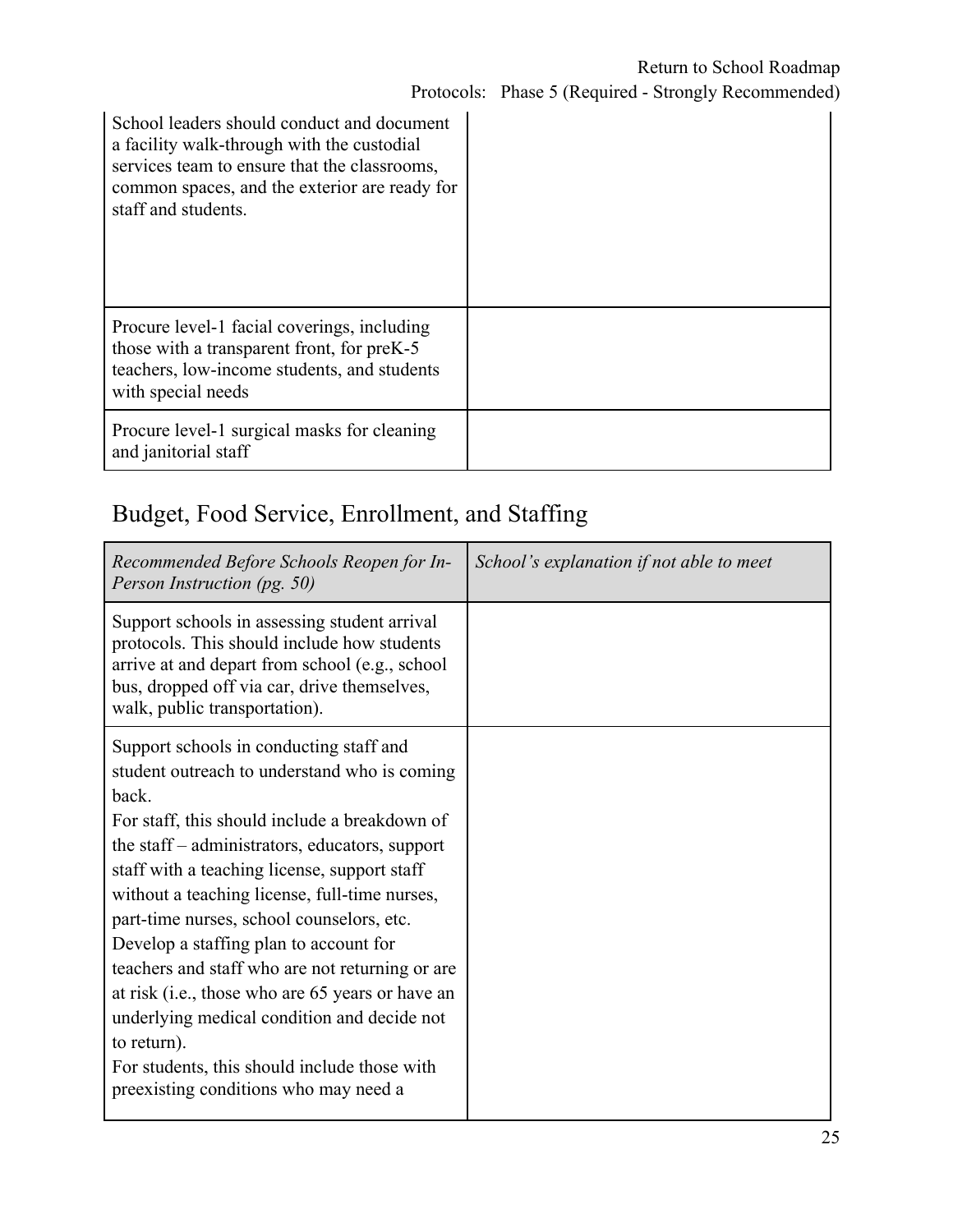| remote learning environment.                                                                                                                                                                           |                                                                                                  |
|--------------------------------------------------------------------------------------------------------------------------------------------------------------------------------------------------------|--------------------------------------------------------------------------------------------------|
| Assess need for new or additional positions<br>with a specific focus on student and staff<br>wellness, but also including technology<br>support.                                                       | Financial constraints and current enrollment,<br>limit the school ability to hire new positions. |
| Consider redeploying underutilized staff to<br>serve core needs                                                                                                                                        |                                                                                                  |
| Communicate any student enrollment or<br>attendance policy changes with school<br>leaders, and families                                                                                                |                                                                                                  |
| Seek and provide guidance on use of CARES<br>Act funding for key purchases (e.g., cleaning<br>supplies).                                                                                               |                                                                                                  |
| Coordinate services with related service<br>providers, in the school and community, to<br>identify and address new student and adult<br>needs                                                          |                                                                                                  |
| Inventory how many substitute teachers are<br>available                                                                                                                                                |                                                                                                  |
| Build and send back to school<br>communications to all relevant stakeholders<br>(i.e., parents or guardians, school staff) and<br>include updates across all workflows                                 |                                                                                                  |
| Engage school leaders in a budgeting exercise<br>to help them plan for changing enrollment<br>patterns, new staffing needs, and resource<br>constraints or additional dollars                          |                                                                                                  |
| Create master teaching schedules, student and<br>faculty arrival/dismissal schedules, bus<br>schedules, lunch schedules for staff and<br>students, and bell schedules with safety<br>protocols in mind |                                                                                                  |
| Collaborate with food service staff to ensure<br>any necessary food handling changes are<br>implemented based on local public health<br>guidance                                                       |                                                                                                  |